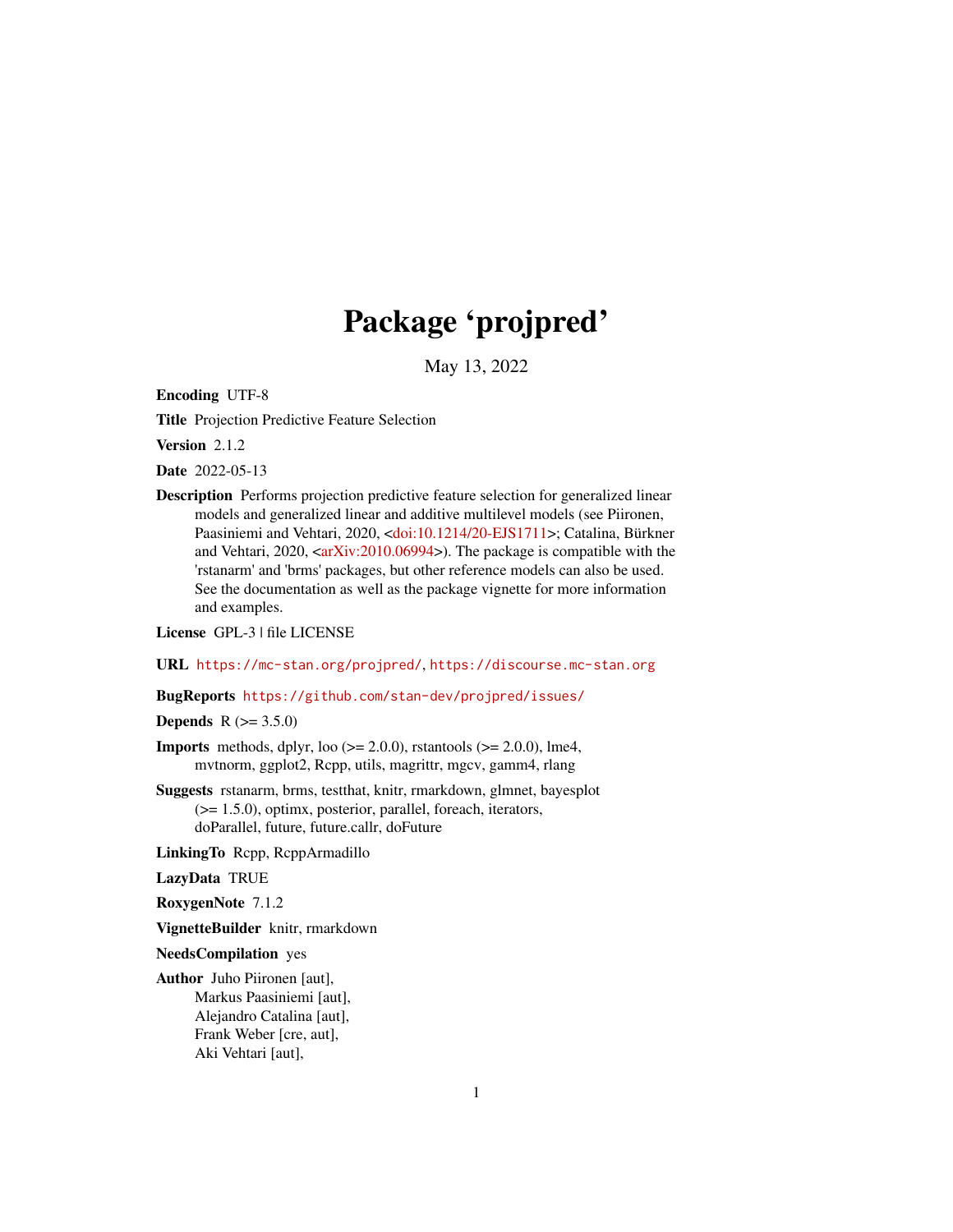<span id="page-1-0"></span>Jonah Gabry [ctb], Marco Colombo [ctb], Paul-Christian Bürkner [ctb], Hamada S. Badr [ctb]

Maintainer Frank Weber <fweber144@protonmail.com>

Repository CRAN

Date/Publication 2022-05-13 08:50:02 UTC

# R topics documented:

|       | $\overline{2}$  |
|-------|-----------------|
|       | 5               |
|       | 6               |
|       | $\tau$          |
|       | - 8             |
|       |                 |
|       | -13             |
|       | $\overline{13}$ |
|       | $\overline{14}$ |
|       |                 |
|       |                 |
|       | $-17$           |
|       |                 |
|       | 21              |
|       |                 |
|       |                 |
|       | 24              |
|       | 29              |
|       |                 |
|       |                 |
|       | -34             |
| Index | 39              |

projpred-package *Projection predictive feature selection*

# Description

projpred is an R package for performing a projection predictive variable (or "feature") selection for generalized linear models (GLMs), generalized linear multilevel (or "mixed") models (GLMMs), generalized additive models (GAMs), and generalized additive multilevel (or "mixed") models (GAMMs), with the support for additive models still being experimental. Note that the term "generalized" includes the Gaussian family as well.

The package is compatible with rstanarm and brms, but developers of other packages are welcome to add new [get\\_refmodel\(\)](#page-23-1) methods (which enable the compatibility of their packages with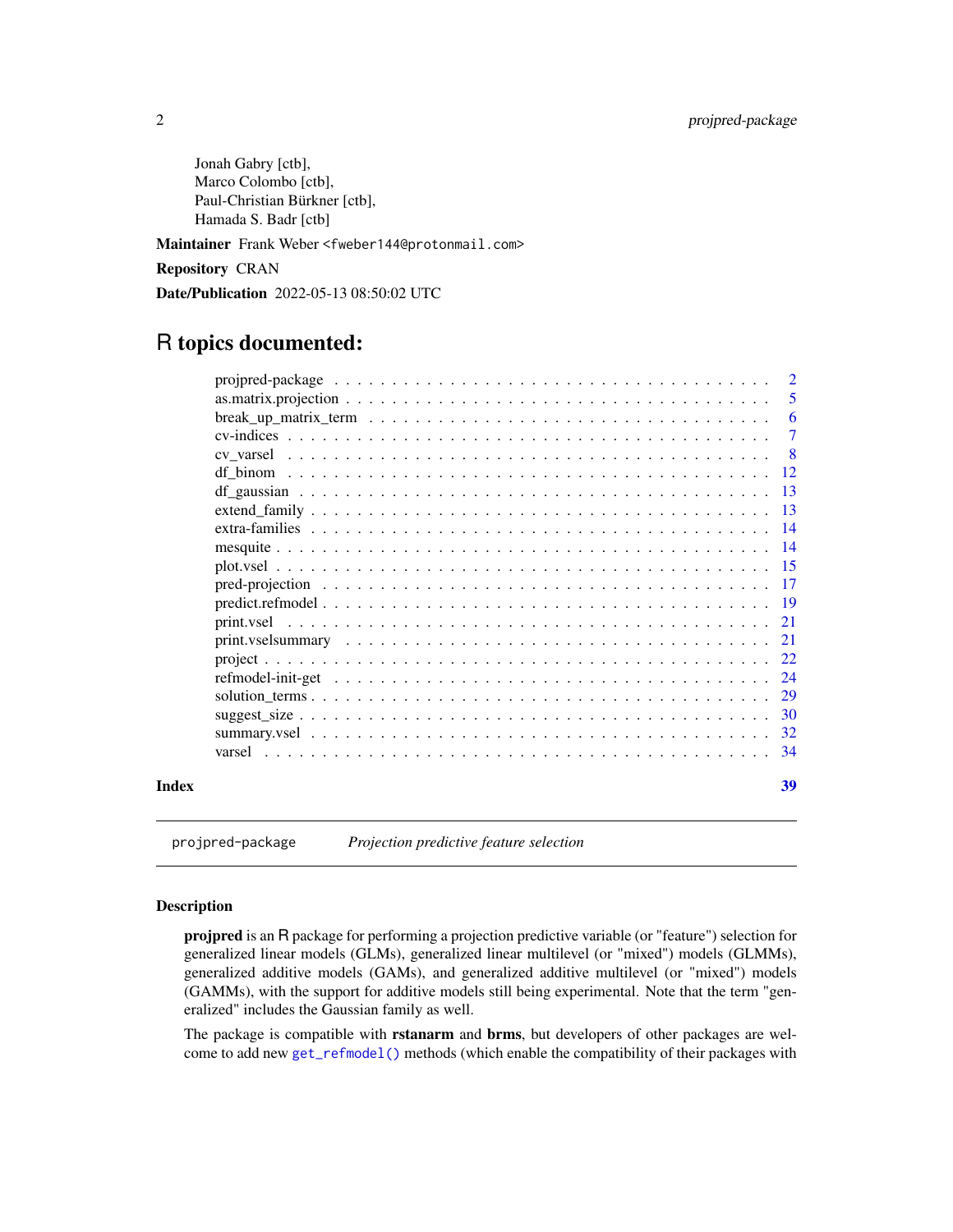# <span id="page-2-0"></span>projpred-package 3

projpred). Custom reference models can also be used via [init\\_refmodel\(\)](#page-23-1). It is via custom reference models that **projpred** supports the projection onto candidate models whose predictor terms are not a subset of the reference model's predictor terms. However, for **rstanarm** and **brms** reference models, projpred only supports the projection onto *submodels* of the reference model. For the sake of simplicity, throughout this package, we use the term "submodel" for all kinds of candidate models onto which the reference model is projected, even though this term is not always appropriate for custom reference models.

Currently, the supported families are [gaussian\(\)](#page-0-0), [binomial\(\)](#page-0-0) (and—via [brms::get\\_refmodel.brmsfit\(\)](#page-0-0) also [brms::bernoulli\(\)](#page-0-0)), as well as [poisson\(\)](#page-0-0).

The projection of the reference model onto a submodel can be run on multiple CPU cores in parallel (across the projected draws). This is powered by the **foreach** package. Thus, you can use any parallel (or sequential) backend compatible with foreach, e.g., the backends from packages doParallel, doMPI, or doFuture. Using the global option projpred.prll\_prj\_trigger, you can modify the number of projected draws below which no parallelization is used (even if a parallel backend is registered). Such a "trigger" threshold exists because of the computational overhead of a parallelization which makes parallelization only useful for a sufficiently large number of projected draws. By default, parallelization is turned off, which can also be achieved by supplying Inf (or NULL) to option projpred.prll\_prj\_trigger. Note that we cannot recommend parallelizing the projection on Windows because in our experience, the parallelization overhead is larger there, causing a parallel run to take longer than a sequential run. Also note that the parallelization works well for GLMs, but for GLMMs, GAMs, and GAMMs, the fitted model objects are quite big, which—when running in parallel—may lead to an excessive memory usage which in turn may crash the R session. Thus, we currently cannot recommend the parallelization for GLMMs, GAMs, and GAMMs.

The [vignettes](https://mc-stan.org/projpred/articles/) (currently, there is only a single one) illustrate how to use the **projpred** functions in conjunction. Shorter examples are included here in the documentation.

Some references relevant for this package are given in section "References" below. See citation(package = "projpred") for details on citing **projpred**.

#### Functions

- [init\\_refmodel\(\)](#page-23-1), [get\\_refmodel\(\)](#page-23-1) For setting up a reference model (only rarely needed explicitly).
- [varsel\(\)](#page-33-1), [cv\\_varsel\(\)](#page-7-1) For variable selection, possibly with cross-validation (CV).
- [summary.vsel\(\)](#page-31-1), [print.vsel\(\)](#page-20-1), [plot.vsel\(\)](#page-14-1), [suggest\\_size.vsel\(\)](#page-29-1), [solution\\_terms.vsel\(\)](#page-28-1) For post-processing the results from the variable selection.
- [project\(\)](#page-21-1) For projecting the reference model onto submodel(s). Typically, this follows the variable selection, but it can also be applied directly (without a variable selection).
- [as.matrix.projection\(\)](#page-4-1) For extracting projected parameter draws.
- [proj\\_linpred\(\)](#page-16-1), [proj\\_predict\(\)](#page-16-1) For making predictions from a submodel (after projecting the reference model onto it).

#### Author(s)

Maintainer: Frank Weber <fweber144@protonmail.com>

Authors: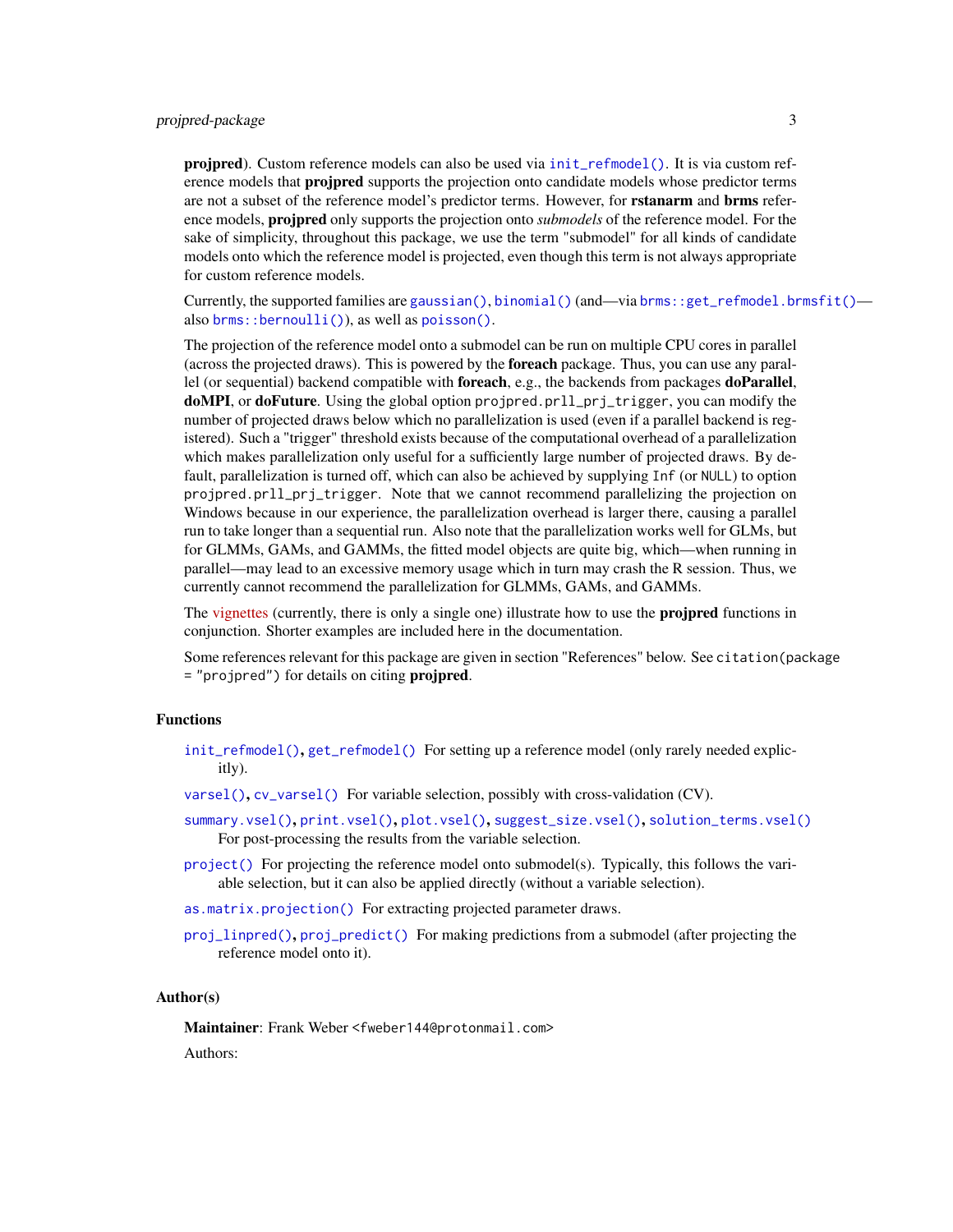# 4 projpred-package

- Juho Piironen <juho.t.piironen@gmail.com>
- Markus Paasiniemi
- Alejandro Catalina <alecatfel@gmail.com>
- Aki Vehtari

Other contributors:

- Jonah Gabry [contributor]
- Marco Colombo [contributor]
- Paul-Christian Bürkner [contributor]
- Hamada S. Badr [contributor]

#### References

Goutis, C. and Robert, C. P. (1998). Model choice in generalised linear models: A Bayesian approach via Kullback–Leibler projections. *Biometrika*, 85(1):29–37.

Dupuis, J. A. and Robert, C. P. (2003). Variable selection in qualitative models via an entropic explanatory power. *Journal of Statistical Planning and Inference*, 111(1-2):77–94. [doi:10.1016/](https://doi.org/10.1016/S0378-3758%2802%2900286-0) [S03783758\(02\)002860.](https://doi.org/10.1016/S0378-3758%2802%2900286-0)

Piironen, J. and Vehtari, A. (2017). Comparison of Bayesian predictive methods for model selection. *Statistics and Computing*, 27(3):711-735. [doi:10.1007/s112220169649y.](https://doi.org/10.1007/s11222-016-9649-y)

Piironen, J., Paasiniemi, M., and Vehtari, A. (2020). Projective inference in high-dimensional problems: Prediction and feature selection. *Electronic Journal of Statistics*, 14(1):2155-2197. [doi:10.1214/20EJS1711.](https://doi.org/10.1214/20-EJS1711)

Catalina, A., Bürkner, P.-C., and Vehtari, A. (2020). Projection predictive inference for generalized linear and additive multilevel models. *arXiv:2010.06994*. URL: [https://arxiv.org/abs/2010.](https://arxiv.org/abs/2010.06994) [06994](https://arxiv.org/abs/2010.06994).

#### See Also

Useful links:

- <https://mc-stan.org/projpred/>
- <https://discourse.mc-stan.org>
- Report bugs at <https://github.com/stan-dev/projpred/issues/>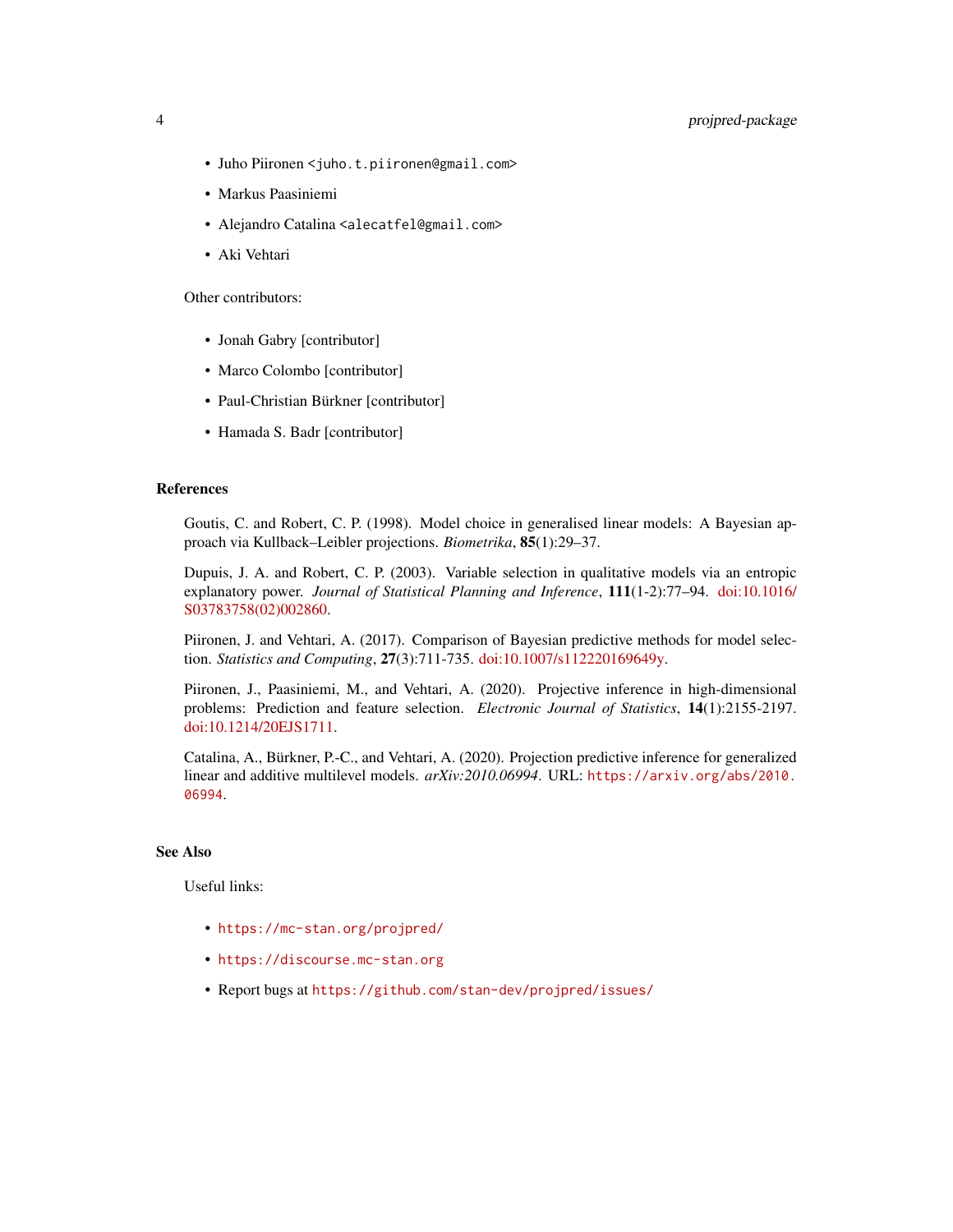<span id="page-4-1"></span><span id="page-4-0"></span>as.matrix.projection *Extract projected parameter draws*

#### Description

This is the [as.matrix\(\)](#page-0-0) method for projection objects (returned by  $project()$ , possibly as elements of a list). It extracts the projected parameter draws and returns them as a matrix.

#### Usage

```
## S3 method for class 'projection'
as.matrix(x, nm\_scheme = "auto", ...)
```
#### Arguments

| $\mathsf{x}$ | An object of class projection (returned by project(), possibly as elements<br>of a list).                                                                                                                                                                               |
|--------------|-------------------------------------------------------------------------------------------------------------------------------------------------------------------------------------------------------------------------------------------------------------------------|
| nm_scheme    | The naming scheme for the columns of the output matrix. Either "auto", "rstanarm",<br>or "brms", where "auto" chooses "rstanarm" or "brms" based on the class of<br>the reference model fit (and uses "rstanarm" if the reference model fit is of an<br>unknown class). |
| .            | Currently ignored.                                                                                                                                                                                                                                                      |

#### Value

An  $S_{\text{pri}} \times Q$  matrix of projected draws, with  $S_{\text{pri}}$  denoting the number of projected draws and Q the number of parameters.

#### Examples

```
if (requireNamespace("rstanarm", quietly = TRUE)) {
 # Data:
 dat_gauss <- data.frame(y = df_gaussian$y, df_gaussian$x)
 # The "stanreg" fit which will be used as the reference model (with small
 # values for `chains` and `iter`, but only for technical reasons in this
 # example; this is not recommended in general):
 fit <- rstanarm::stan_glm(
   y \sim X1 + X2 + X3 + X4 + X5, family = gaussian(), data = dat_gauss,
    QR = TRUE, chains = 2, iter = 500, refresh = 0, seed = 9876
 \lambda# Projection onto an arbitrary combination of predictor terms (with a small
 # value for `nclusters`, but only for the sake of speed in this example;
 # this is not recommended in general):
 prj <- project(fit, solution_terms = c("X1", "X3", "X5"), nclusters = 10,
                 seed = 9182)
 prjmat <- as.matrix(prj)
```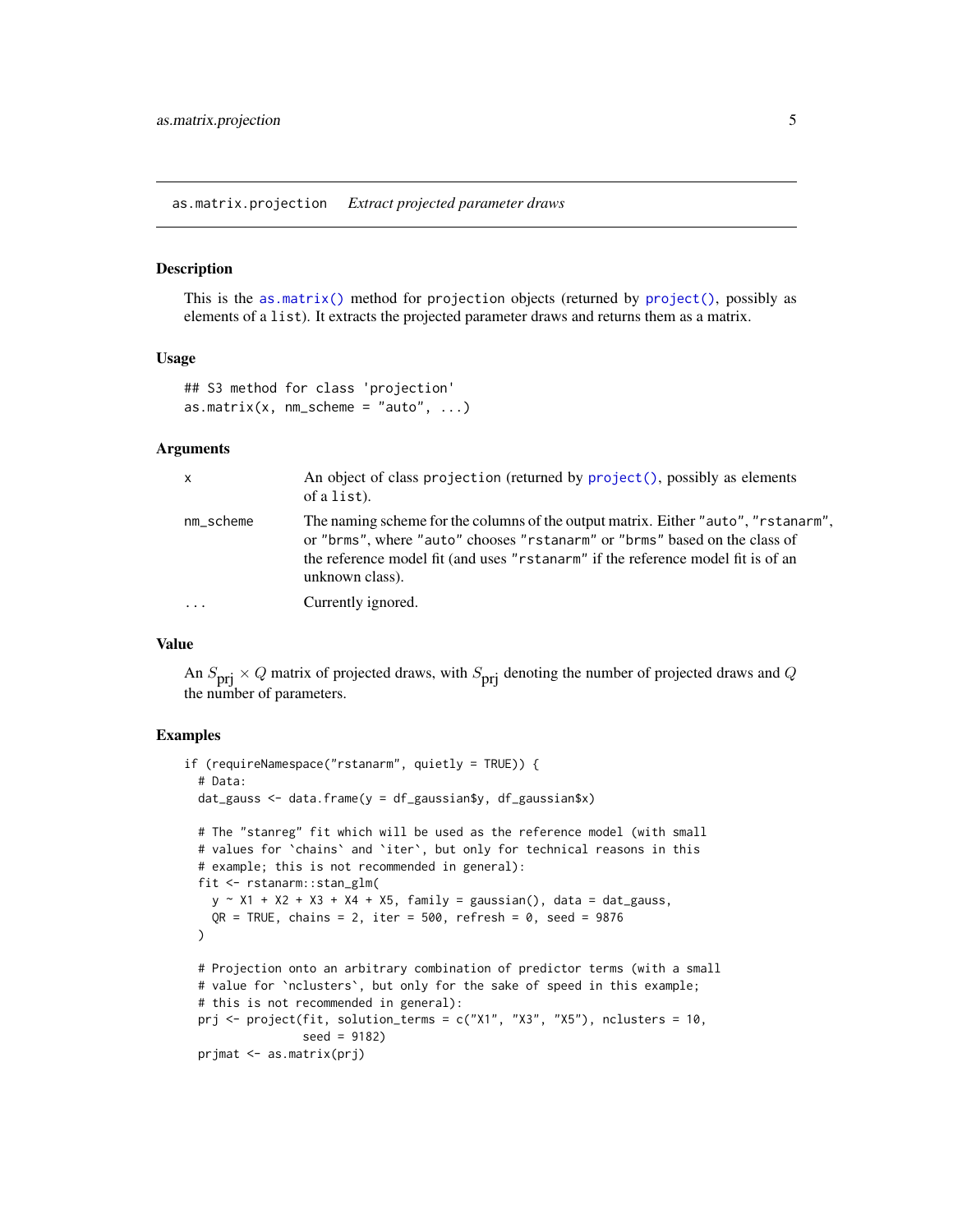```
### For further post-processing (e.g., via packages `bayesplot` and
### `posterior`), we will here ignore the fact that clustering was used
### (due to argument `nclusters` above). CAUTION: Ignoring the clustering
### is not recommended and only shown here for demonstrative purposes. A
### better solution for the clustering case is explained below.
# If the `bayesplot` package is installed, the output from
# as.matrix.projection() can be used there. For example:
if (requireNamespace("bayesplot", quietly = TRUE)) {
  print(bayesplot::mcmc_intervals(prjmat))
}
# If the `posterior` package is installed, the output from
# as.matrix.projection() can be used there. For example:
if (requireNamespace("posterior", quietly = TRUE)) {
  prjdrws <- posterior::as_draws_matrix(prjmat)
  print(posterior::summarize_draws(
    prjdrws,
    "median", "mad", function(x) quantile(x, probs = c(0.025, 0.975))
 ))
}
### Better solution for post-processing clustered draws (e.g., via
### `bayesplot` or `posterior`): Don't ignore the fact that clustering was
### used. Instead, resample the clusters according to their weights (e.g.,
### via posterior::resample_draws()). However, this requires access to the
### cluster weights which is not implemented in `projpred` yet. This
### example will be extended as soon as those weights are accessible.
```
break\_up\_matrix\_term *Break up matrix terms*

#### Description

}

Sometimes there can be terms in a formula that refer to a matrix instead of a single predictor. This function breaks up the matrix term into individual predictors to handle separately, as that is probably the intention of the user.

#### Usage

```
break_up_matrix_term(formula, data)
```
#### Arguments

| formula | A formula for a valid model.                         |
|---------|------------------------------------------------------|
| data    | The original data. frame with a matrix as predictor. |

### Value

A list containing the expanded [formula](#page-0-0) and the expanded data.frame.

<span id="page-5-0"></span>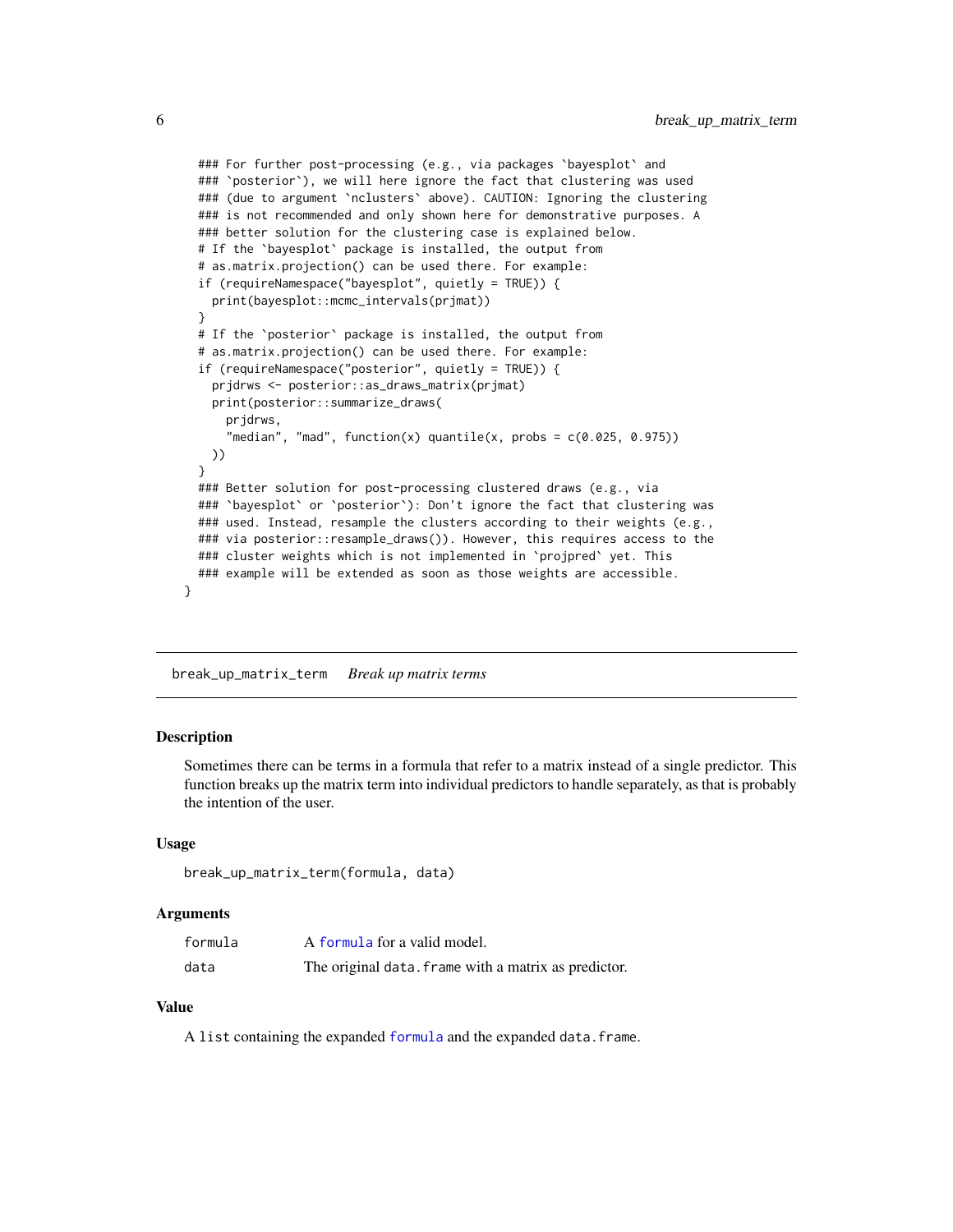<span id="page-6-0"></span>

#### <span id="page-6-1"></span>**Description**

These are helper functions to create cross-validation (CV) folds, i.e., to split up the indices from 1 to n into K subsets ("folds") for K-fold CV. These functions are potentially useful when creating the cvfits and cvfun arguments for [init\\_refmodel\(\)](#page-23-1). The return value is different for these two methods, see below for details.

#### Usage

```
cvfolds(n, K, seed = sample.int(.Machine$integer.max, 1))
cv_ids(
 n,
 K,
 out = c("foldwise", "indices"),
  seed = sample.int(.Machine$integer.max, 1)
)
```
#### Arguments

| n    | Number of observations.                                                                                                                                                                                            |
|------|--------------------------------------------------------------------------------------------------------------------------------------------------------------------------------------------------------------------|
| K    | Number of folds. Must be at least 2 and not exceed n.                                                                                                                                                              |
| seed | Pseudorandom number generation (PRNG) seed by which the same results can<br>be obtained again if needed. If NULL, no seed is set and therefore, the results are<br>not reproducible. See set. seed () for details. |
| out  | Format of the output, either "foldwise" or "indices". See below for details.                                                                                                                                       |

# Value

[cvfolds\(\)](#page-6-1) returns a vector of length n such that each element is an integer between 1 and k denoting which fold the corresponding data point belongs to. The return value of  $cv\_ids()$  depends on the out argument. If out = "foldwise", the return value is a list with k elements, each being a list with elements tr and ts giving the training and test indices, respectively, for the corresponding fold. If out = "indices", the return value is a list with elements tr and ts each being a list with k elements giving the training and test indices, respectively, for each fold.

#### Examples

```
n < - 100set.seed(1234)
y \le - rnorm(n)cv \le v\_ids(n, K = 5, seed = 9876)# Mean within the test set of each fold:
cvmeans <- sapply(cv, function(fold) mean(y[fold$ts]))
```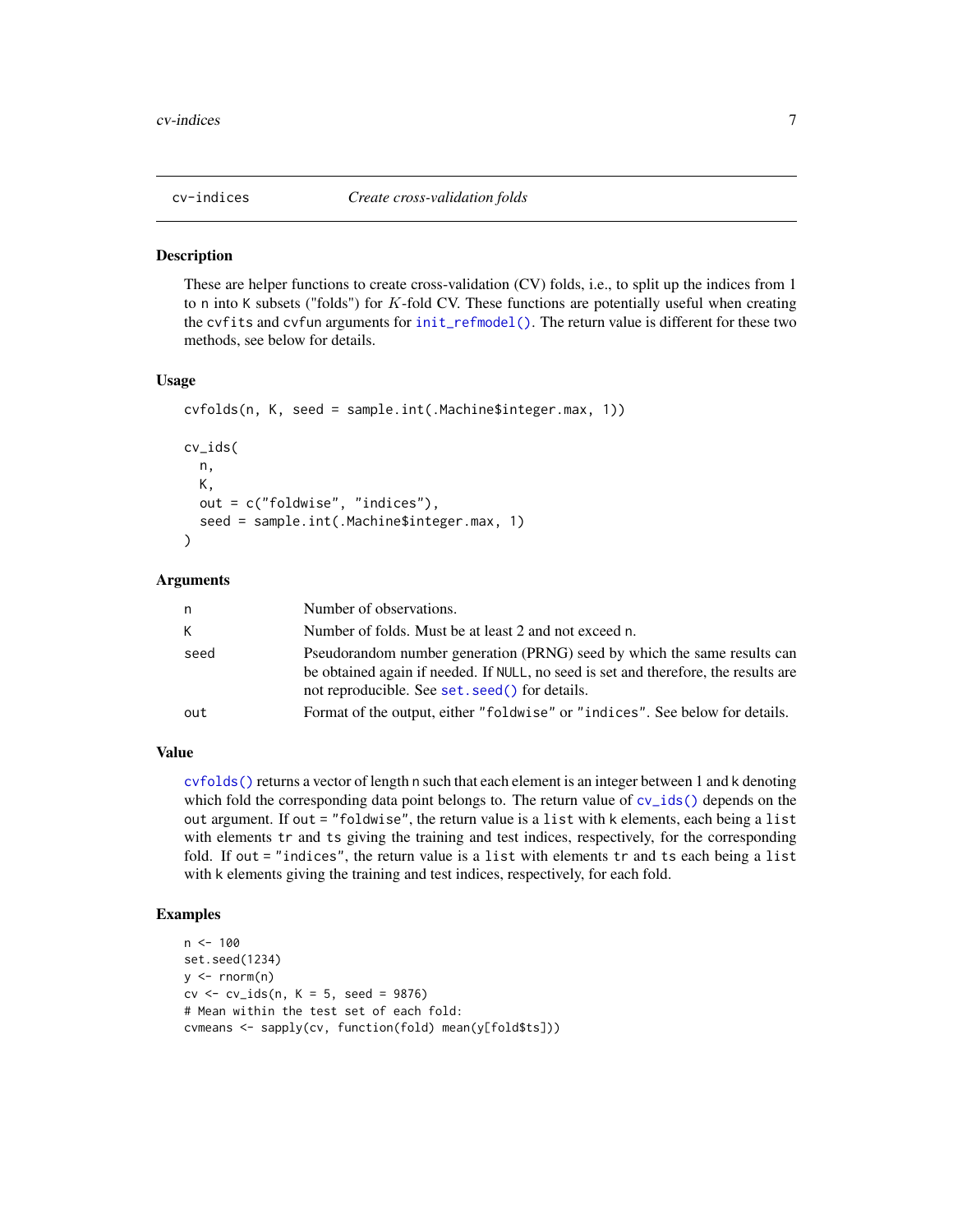<span id="page-7-1"></span><span id="page-7-0"></span>

#### Description

Perform the projection predictive variable selection for GLMs, GLMMs, GAMs, and GAMMs. This variable selection consists of a *search* part and an *evaluation* part. The search part determines the solution path, i.e., the best submodel for each submodel size (number of predictor terms). The evaluation part determines the predictive performance of the submodels along the solution path. In contrast to [varsel\(\)](#page-33-1), [cv\\_varsel\(\)](#page-7-1) performs a cross-validation (CV) by running the search part with the training data of each CV fold separately (an exception is explained in section "Note" below) and running the evaluation part on the corresponding test set of each CV fold.

#### Usage

```
cv_varsel(object, ...)
## Default S3 method:
cv_varsel(object, ...)
## S3 method for class 'refmodel'
cv_varsel(
 object,
 method = NULL,cv_method = if (!inherits(object, "datafit")) "LOO" else "kfold",
  ndraws = NULL,
  nclusters = 20,
  ndraws_pred = 400,
  nclusters_pred = NULL,
  refit_prj = !inherits(object, "datafit"),
  nterms_max = NULL,
  penalty = NULL,
  verbose = TRUE,
  nloo = NULL,
 K = if (!inherits(object, "datafit")) 5 else 10,
  lambda_min_ratio = 1e-05,
  nlambda = 150,
  thresh = 1e-06,
  regul = 1e-04.
  validate_search = TRUE,
  seed = sample.int(.Machine$integer.max, 1),
  search_terms = NULL,
  ...
)
```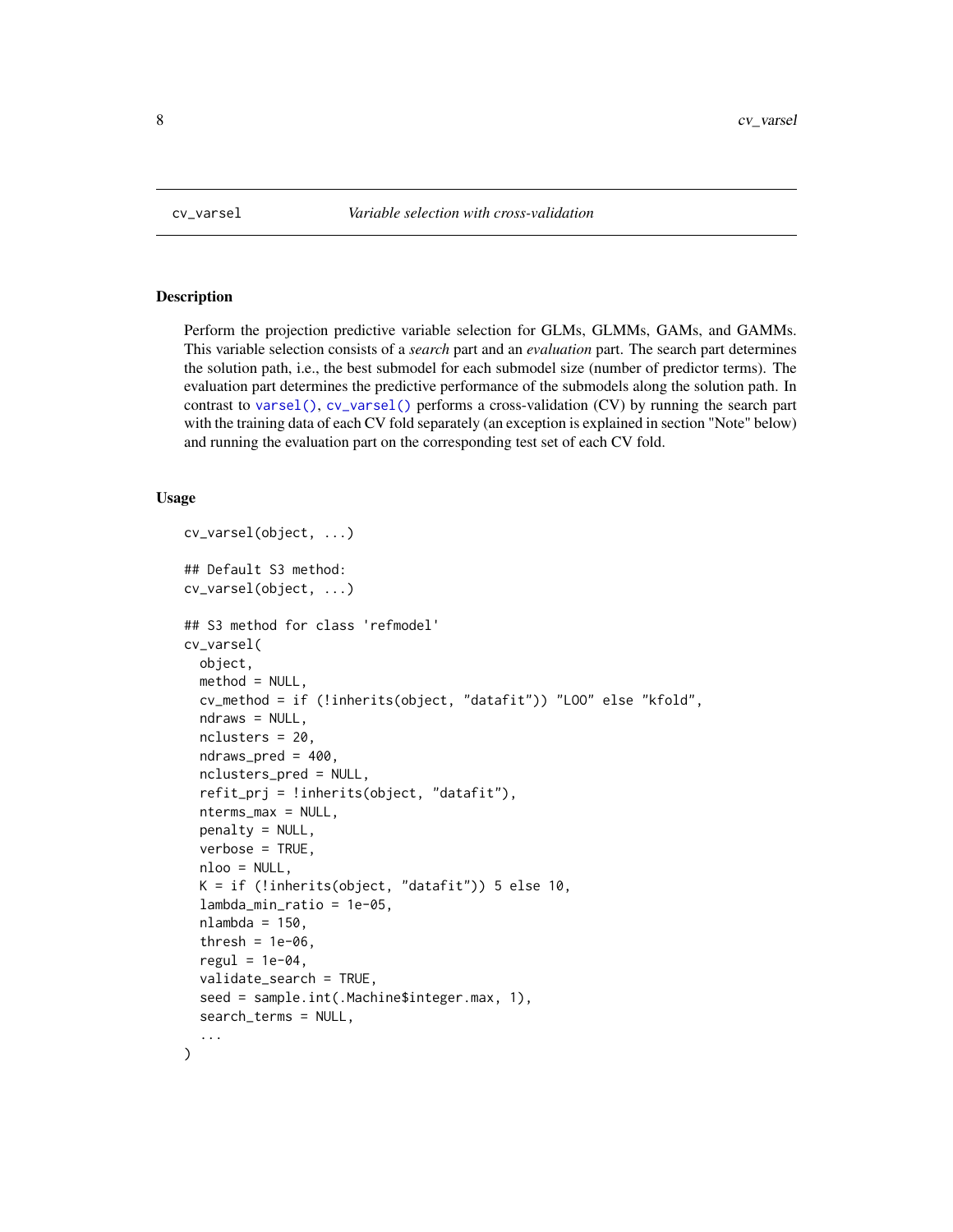#### <span id="page-8-0"></span>cv\_varsel 9

# Arguments

| object         | An object of class refmodel (returned by get_refmodel() or init_refmodel())<br>or an object that can be passed to argument object of get_refmodel().                                                                                                                                                                                                                             |
|----------------|----------------------------------------------------------------------------------------------------------------------------------------------------------------------------------------------------------------------------------------------------------------------------------------------------------------------------------------------------------------------------------|
| .              | Arguments passed to get_refmodel() as well as to the divergence minimizer<br>(during a forward search and also during the evaluation part, but the latter only<br>if refit_prj is TRUE).                                                                                                                                                                                         |
| method         | The method for the search part. Possible options are "L1" for L1 search and<br>"forward" for forward search. If NULL, then internally, "L1" is used, except if<br>the reference model has multilevel or additive terms or if ! is. null(search_terms).<br>See also section "Details" below.                                                                                      |
| cv_method      | The CV method, either "L00" or "kfold". In the "L00" case, a Pareto-smoothed<br>importance sampling leave-one-out CV (PSIS-LOO CV) is performed, which<br>avoids refitting the reference model nloo times (in contrast to a standard LOO<br>CV). In the "kfold" case, a $K$ -fold CV is performed.                                                                               |
| ndraws         | Number of posterior draws used in the search part. Ignored if nclusters is not<br>NULL or in case of L1 search (because L1 search always uses a single cluster).<br>If both (nclusters and ndraws) are NULL, the number of posterior draws from<br>the reference model is used for ndraws. See also section "Details" below.                                                     |
| nclusters      | Number of clusters of posterior draws used in the search part. Ignored in case<br>of L1 search (because L1 search always uses a single cluster). For the meaning<br>of NULL, see argument ndraws. See also section "Details" below.                                                                                                                                              |
| ndraws_pred    | Only relevant if refit_prj is TRUE. Number of posterior draws used in the eval-<br>uation part. Ignored if nclusters_pred is not NULL. If both (nclusters_pred<br>and ndraws_pred) are NULL, the number of posterior draws from the reference<br>model is used for ndraws_pred. See also section "Details" below.                                                                |
| nclusters_pred | Only relevant if refit_prj is TRUE. Number of clusters of posterior draws used<br>in the evaluation part. For the meaning of NULL, see argument ndraws_pred.<br>See also section "Details" below.                                                                                                                                                                                |
| refit_prj      | A single logical value indicating whether to fit the submodels along the solution<br>path again (TRUE) or to retrieve their fits from the search part (FALSE) before<br>using those (re-)fits in the evaluation part.                                                                                                                                                            |
| nterms_max     | Maximum number of predictor terms until which the search is continued. If<br>NULL, then min(19, D) is used where D is the number of terms in the reference<br>model (or in search_terms, if supplied). Note that nterms_max does not count<br>the intercept, so use $nterms_max = 0$ for the intercept-only model. (Correspond-<br>ingly, D above does not count the intercept.) |
| penalty        | Only relevant for L1 search. A numeric vector determining the relative penalties<br>or costs for the predictors. A value of 0 means that those predictors have no cost<br>and will therefore be selected first, whereas Inf means those predictors will<br>never be selected. If NULL, then 1 is used for each predictor.                                                        |
| verbose        | A single logical value indicating whether to print out additional information<br>during the computations.                                                                                                                                                                                                                                                                        |
| nloo           | <b>Caution:</b> Still experimental. Only relevant if cv_method == "L00". Number of<br>subsampled LOO CV folds, i.e., number of observations used for the LOO CV                                                                                                                                                                                                                  |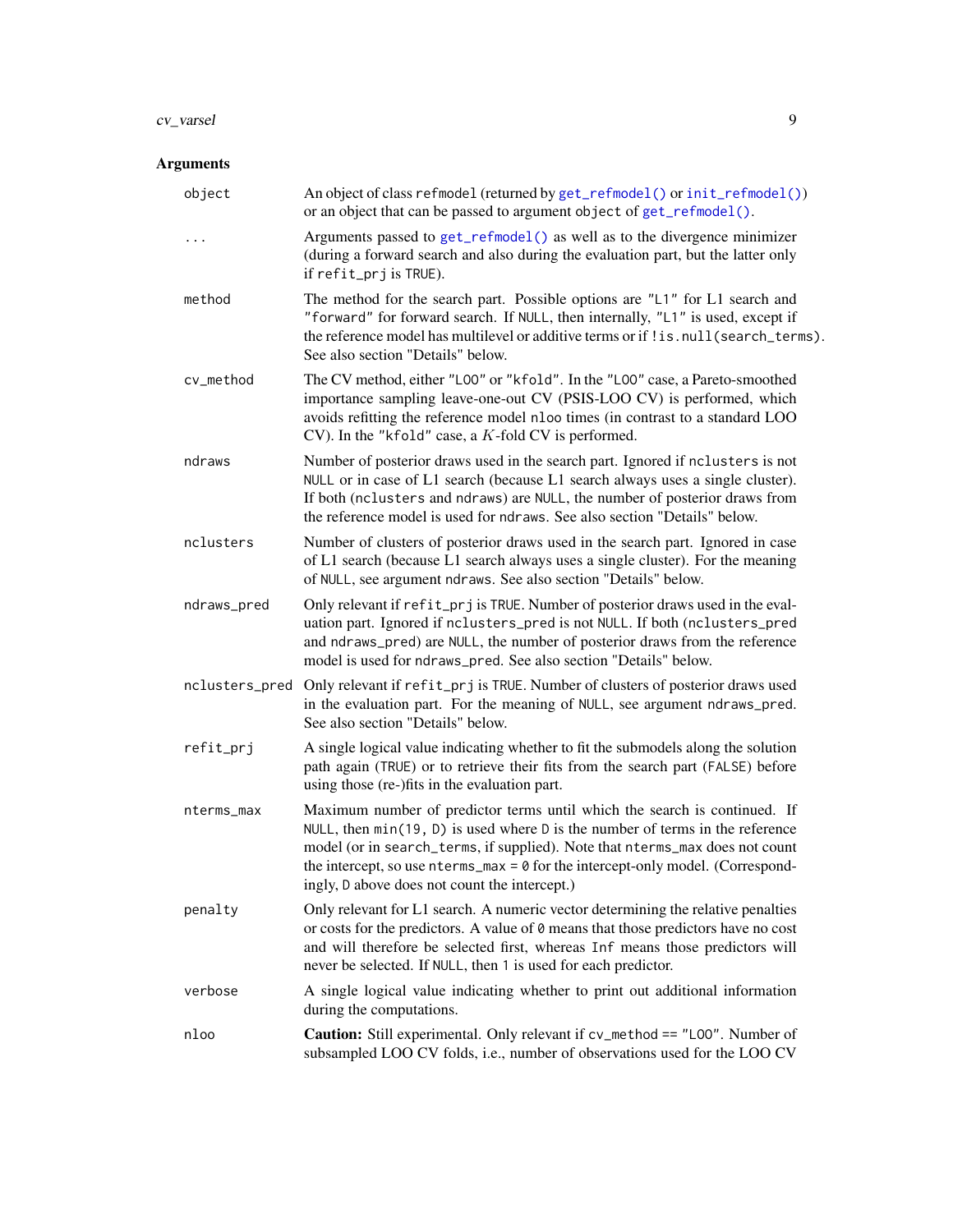<span id="page-9-0"></span>

|   |                  | (anything between 1 and the original number of observations). Smaller values<br>lead to faster computation but higher uncertainty in the evaluation part. If NULL,<br>all observations are used, but for faster experimentation, one can set this to a<br>smaller value.                                                                                                                                                                                                                                                                                                                                                                                                                                                         |
|---|------------------|----------------------------------------------------------------------------------------------------------------------------------------------------------------------------------------------------------------------------------------------------------------------------------------------------------------------------------------------------------------------------------------------------------------------------------------------------------------------------------------------------------------------------------------------------------------------------------------------------------------------------------------------------------------------------------------------------------------------------------|
| К |                  | Only relevant if cv_method == "kfold" and if the reference model was created<br>with cvfits being NULL (which is the case for get_refmodel.stanreg() and<br>brms::get_refmodel.brmsfit()). Number of folds in K-fold CV.                                                                                                                                                                                                                                                                                                                                                                                                                                                                                                         |
|   | lambda_min_ratio |                                                                                                                                                                                                                                                                                                                                                                                                                                                                                                                                                                                                                                                                                                                                  |
|   |                  | Only relevant for L1 search. Ratio between the smallest and largest lambda in<br>the L1-penalized search. This parameter essentially determines how long the<br>search is carried out, i.e., how large submodels are explored. No need to change<br>this unless the program gives a warning about this.                                                                                                                                                                                                                                                                                                                                                                                                                          |
|   | nlambda          | Only relevant for L1 search. Number of values in the lambda grid for L1-<br>penalized search. No need to change this unless the program gives a warning<br>about this.                                                                                                                                                                                                                                                                                                                                                                                                                                                                                                                                                           |
|   | thresh           | Only relevant for L1 search. Convergence threshold when computing the L1<br>path. Usually, there is no need to change this.                                                                                                                                                                                                                                                                                                                                                                                                                                                                                                                                                                                                      |
|   | regul            | A number giving the amount of ridge regularization when projecting onto (i.e.,<br>fitting) submodels which are GLMs. Usually there is no need for regularization,<br>but sometimes we need to add some regularization to avoid numerical problems.                                                                                                                                                                                                                                                                                                                                                                                                                                                                               |
|   | validate_search  |                                                                                                                                                                                                                                                                                                                                                                                                                                                                                                                                                                                                                                                                                                                                  |
|   |                  | Only relevant if cv_method == "L00". A single logical value indicating whether<br>to cross-validate also the search part, i.e., whether to run the search separately for<br>each CV fold (TRUE) or not (FALSE). We strongly do not recommend setting this<br>to FALSE, because this is known to bias the predictive performance estimates of<br>the selected submodels. However, setting this to FALSE can sometimes be useful<br>because comparing the results to the case where this argument is TRUE gives<br>an idea of how strongly the variable selection is (over-)fitted to the data (the<br>difference corresponds to the search degrees of freedom or the effective number<br>of parameters introduced by the search). |
|   | seed             | Pseudorandom number generation (PRNG) seed by which the same results can<br>be obtained again if needed. If NULL, no seed is set and therefore, the results<br>are not reproducible. See set. seed() for details. Here, this seed is used for<br>clustering the reference model's posterior draws (if !is.null(nclusters)),<br>for subsampling LOO CV folds (if nloo is smaller than the number of obser-<br>vations), for sampling the folds in K-fold CV, and for drawing new group-level<br>effects when predicting from a multilevel submodel (however, not yet in case of<br>a GAMM).                                                                                                                                       |
|   | search_terms     | Only relevant for forward search. A custom character vector of predictor term<br>blocks to consider for the search. Section "Details" below describes more pre-<br>cisely what "predictor term block" means. The intercept ("1") is always in-<br>cluded internally via union(), so there's no difference between including it ex-<br>plicitly or omitting it. The default search_terms considers all the terms in the<br>reference model's formula.                                                                                                                                                                                                                                                                             |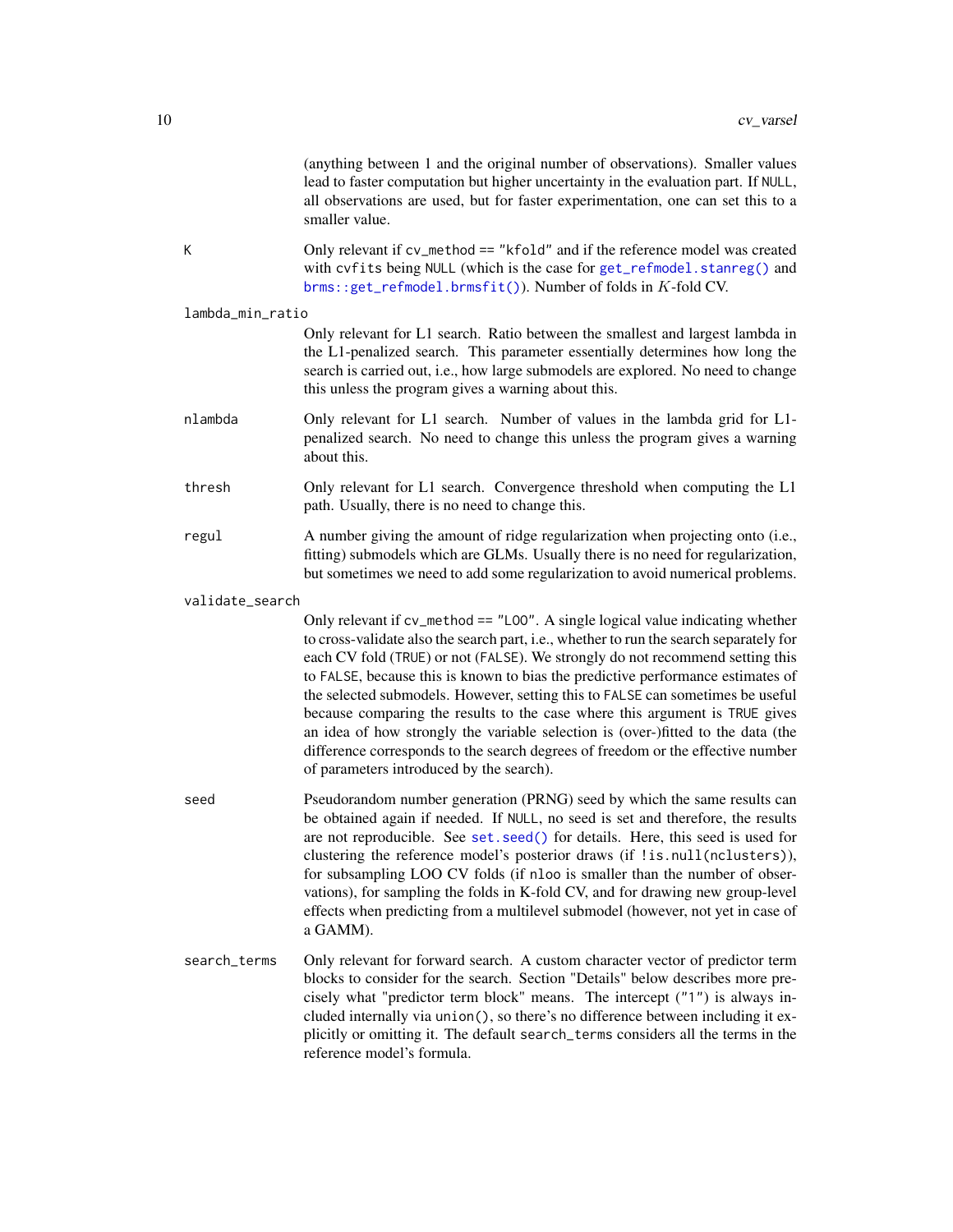#### $cv\_varsel$  11

#### Details

Arguments ndraws, nclusters, nclusters\_pred, and ndraws\_pred are automatically truncated at the number of posterior draws in the reference model (which is 1 for datafits). Using less draws or clusters in ndraws, nclusters, nclusters\_pred, or ndraws\_pred than posterior draws in the reference model may result in slightly inaccurate projection performance. Increasing these arguments affects the computation time linearly.

For argument method, there are some restrictions: For a reference model with multilevel or additive formula terms, only the forward search is available. Furthermore, argument search\_terms requires a forward search to take effect.

L1 search is faster than forward search, but forward search may be more accurate. Furthermore, forward search may find a sparser model with comparable performance to that found by L1 search, but it may also start overfitting when more predictors are added.

An L1 search may select interaction terms before the corresponding main terms are selected. If this is undesired, choose the forward search instead.

The elements of the search\_terms character vector don't need to be individual predictor terms. Instead, they can be building blocks consisting of several predictor terms connected by the + symbol. To understand how these building blocks works, it is important to know how **projpred**'s forward search works: It starts with an empty vector chosen which will later contain already selected predictor terms. Then, the search iterates over model sizes  $j \in \{1, ..., J\}$ . The candidate models at model size j are constructed from those elements from search\_terms which yield model size j when combined with the chosen predictor terms. Note that sometimes, there may be no candidate models for model size  $j$ . Also note that internally, search\_terms is expanded to include the intercept ("1"), so the first step of the search (model size 1) always consists of the intercept-only model as the only candidate.

As a search\_terms example, consider a reference model with formula  $y \sim x1 + x2 + x3$ . Then, to ensure that x1 is always included in the candidate models, specify search\_terms =  $c("x1", "x1 +$  $x2$ ", " $x1 + x3$ ", " $x1 + x2 + x3$ "). This search would start with  $y \sim 1$  as the only candidate at model size 1. At model size 2, y  $\sim$  x1 would be the only candidate. At model size 3, y  $\sim$  x1 + x2 and y  $\sim$  x1 + x3 would be the two candidates. At the last model size of 4,  $y \sim x1 + x2 + x3$  would be the only candidate. As another example, to exclude  $x1$  from the search, specify search\_terms =  $c("x2",$  $"x3", "x2 + x3").$ 

#### Value

An object of class vsel. The elements of this object are not meant to be accessed directly but instead via helper functions (see the vignette or type ?projpred).

## Note

The case cv\_method == "LOO" && !validate\_search constitutes an exception where the search part is not cross-validated. In that case, the evaluation part is based on a PSIS-LOO CV.

#### References

Magnusson, M., Andersen, M., Jonasson, J., and Vehtari, A. (2019). Bayesian leave-one-out crossvalidation for large data. In *Proceedings of the 36th International Conference on Machine Learning*, 4244–4253. URL: <https://proceedings.mlr.press/v97/magnusson19a.html>.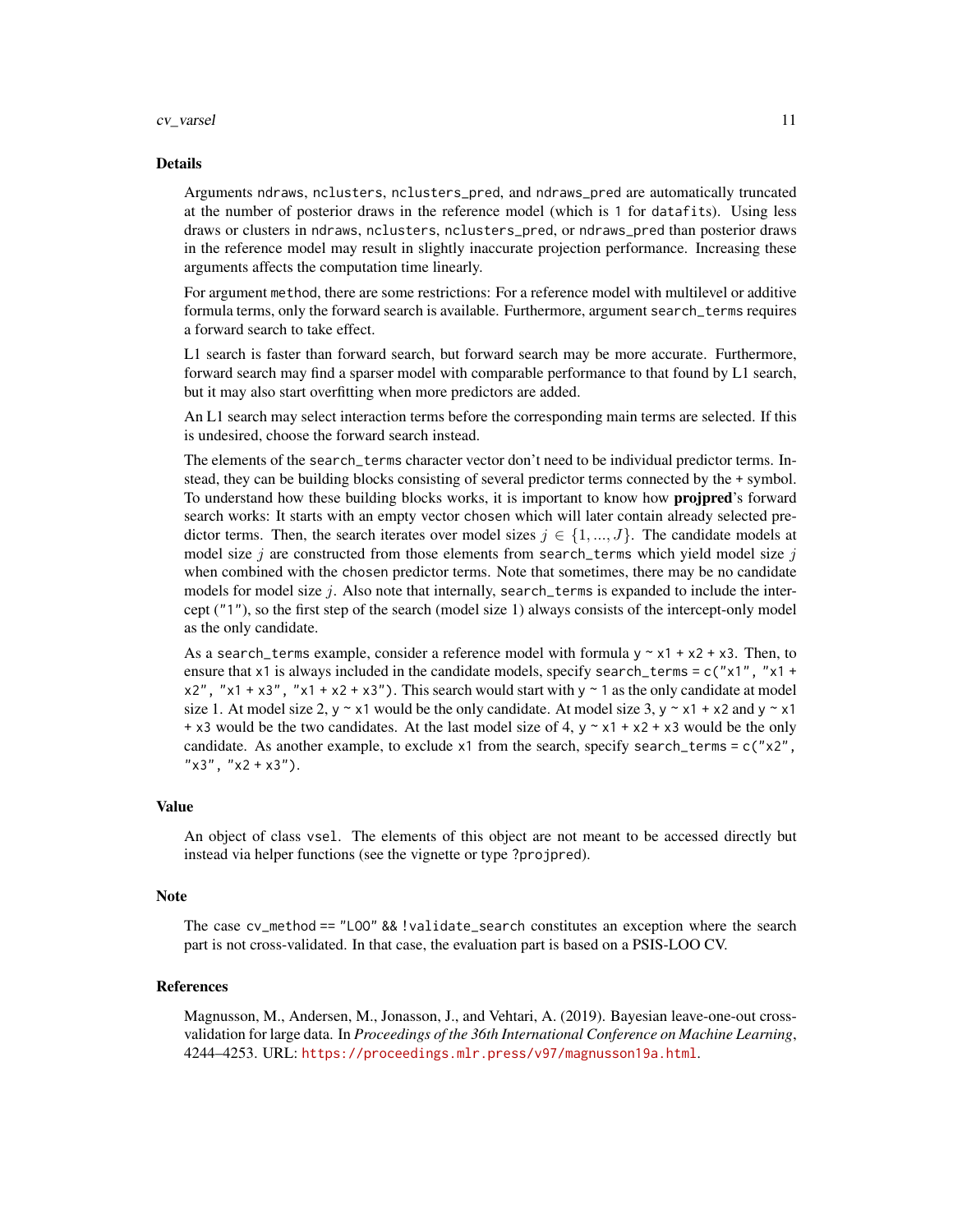<span id="page-11-0"></span>Vehtari, A., Gelman, A., and Gabry, J. (2017). Practical Bayesian model evaluation using leaveone-out cross-validation and WAIC. *Statistics and Computing*, 27(5), 1413-1432. [doi:10.1007/](https://doi.org/10.1007/s11222-016-9696-4) [s1122201696964.](https://doi.org/10.1007/s11222-016-9696-4)

Vehtari, A., Simpson, D., Gelman, A., Yao, Y., and Gabry, J. (2021). Pareto smoothed importance sampling. *arXiv:1507.02646*. URL: <https://arxiv.org/abs/1507.02646>.

#### See Also

[varsel\(\)](#page-33-1)

## Examples

```
# Note: The code from this example is not executed when called via example().
# To execute it, you have to copy and paste it manually to the console.
if (requireNamespace("rstanarm", quietly = TRUE)) {
 # Data:
 dat_gauss <- data.frame(y = df_gaussian$y, df_gaussian$x)
 # The "stanreg" fit which will be used as the reference model (with small
 # values for `chains` and `iter`, but only for technical reasons in this
 # example; this is not recommended in general):
 fit <- rstanarm::stan_glm(
   y \sim X1 + X2 + X3 + X4 + X5, family = gaussian(), data = dat_gauss,
   QR = TRUE, chains = 2, iter = 500, refresh = 0, seed = 9876
 )
 # Variable selection with cross-validation (with small values
 # for `nterms_max`, `nclusters`, and `nclusters_pred`, but only for the
 # sake of speed in this example; this is not recommended in general):
 cvvs \leq cv_varsel(fit, nterms_max = 3, nclusters = 5, nclusters_pred = 10,
                    seed = 5555)
 # Now see, for example, `?print.vsel`, `?plot.vsel`, `?suggest_size.vsel`,
 # and `?solution_terms.vsel` for possible post-processing functions.
}
```
df\_binom *Binomial toy example*

#### Description

Binomial toy example

#### Usage

df\_binom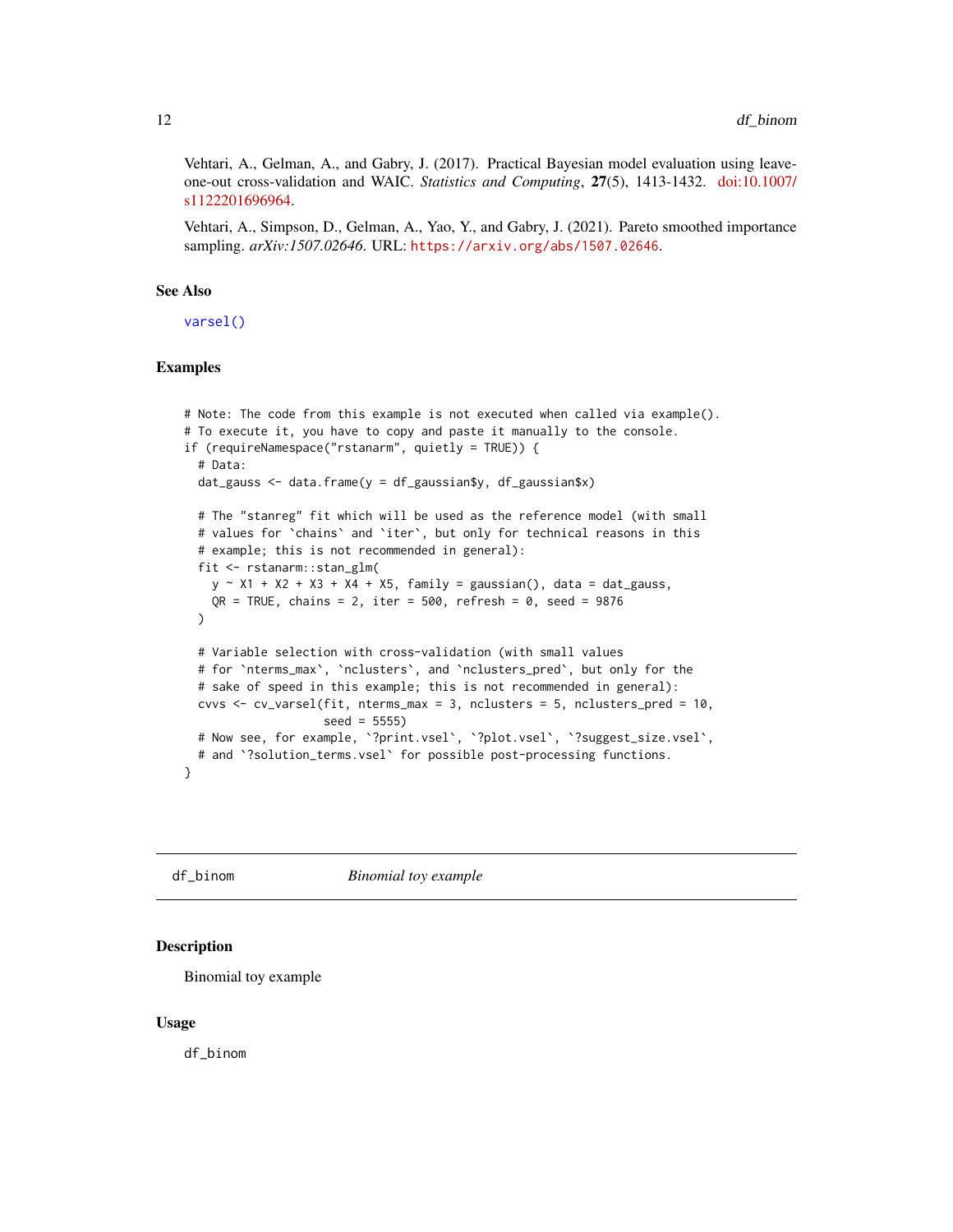# <span id="page-12-0"></span>df\_gaussian 13

# Format

A simulated classification dataset containing 100 observations.

y response, 0 or 1.

x predictors, 30 in total.

### Source

<https://web.stanford.edu/~hastie/glmnet/glmnetData/BNExample.RData>

df\_gaussian *Gaussian toy example*

# Description

Gaussian toy example

# Usage

df\_gaussian

#### Format

A simulated regression dataset containing 100 observations.

- y response, real-valued.
- x predictors, 20 in total. Mean and SD are approximately 0 and 1, respectively.

#### Source

<https://web.stanford.edu/~hastie/glmnet/glmnetData/QSExample.RData>

extend\_family *Extend a family*

### Description

This function adds some internally required elements to a [family](#page-0-0) object. It is called internally by [init\\_refmodel\(\)](#page-23-1), so you will rarely need to call it yourself.

#### Usage

extend\_family(family)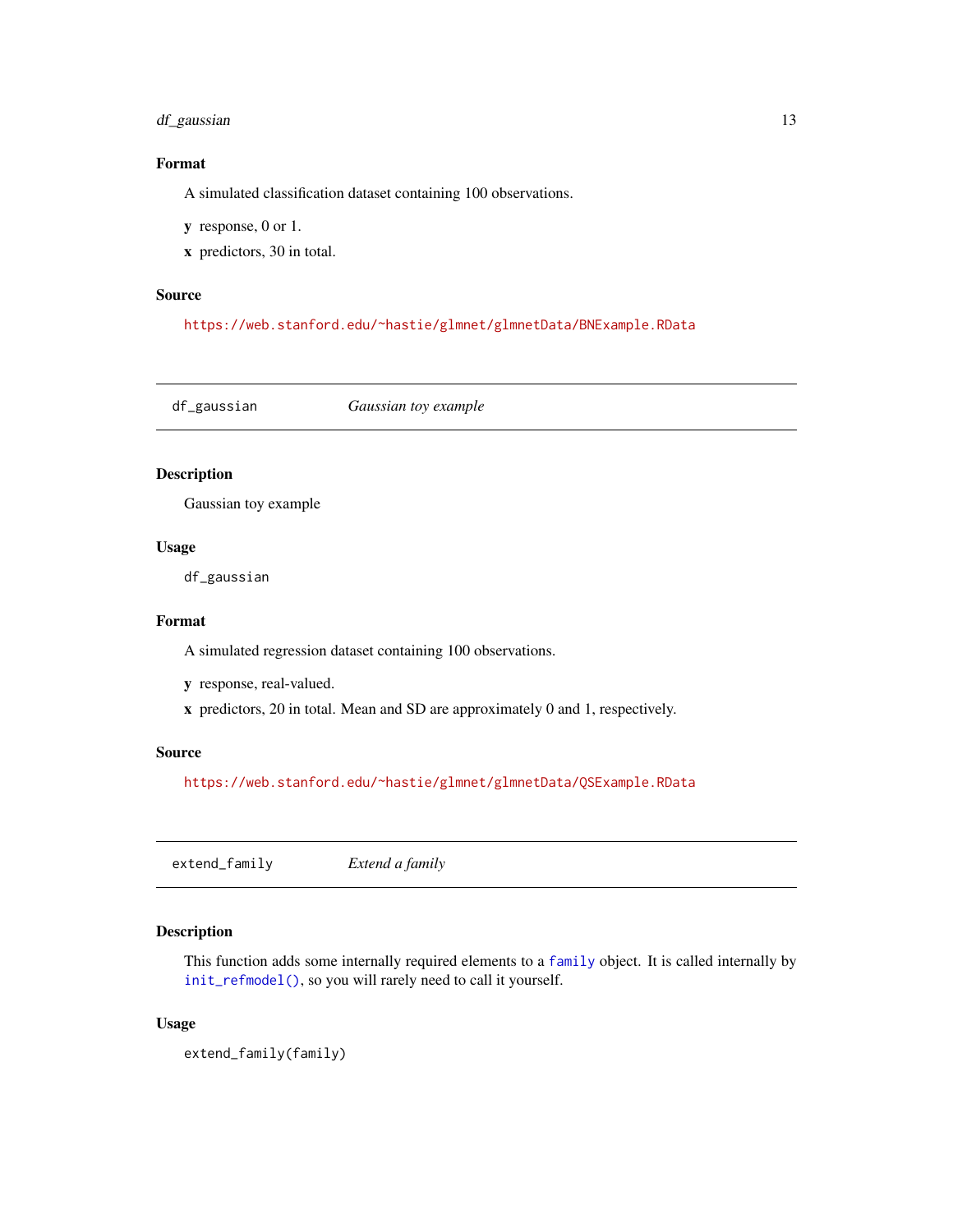# <span id="page-13-0"></span>Arguments

[family](#page-0-0) A family object.

# Value

The [family](#page-0-0) object extended in the way needed by projpred.

extra-families *Extra family objects*

# <span id="page-13-1"></span>Description

Family objects not in the set of default [family](#page-0-0) objects.

# Usage

Student\_t(link = "identity", nu = 3)

#### Arguments

| link | Name of the link function. In contrast to the default family objects, this has to |
|------|-----------------------------------------------------------------------------------|
|      | be a character string here.                                                       |
| nu   | Degrees of freedom for the Student-t distribution.                                |

### Value

A family object analogous to those described in [family](#page-0-0).

# Note

Support for the [Student\\_t\(\)](#page-13-1) family is still experimental.

mesquite *Mesquite data set*

# Description

The mesquite bushes yields dataset from Gelman and Hill (2006) ([http://www.stat.columbia.](http://www.stat.columbia.edu/~gelman/arm/) [edu/~gelman/arm/](http://www.stat.columbia.edu/~gelman/arm/)).

#### Usage

mesquite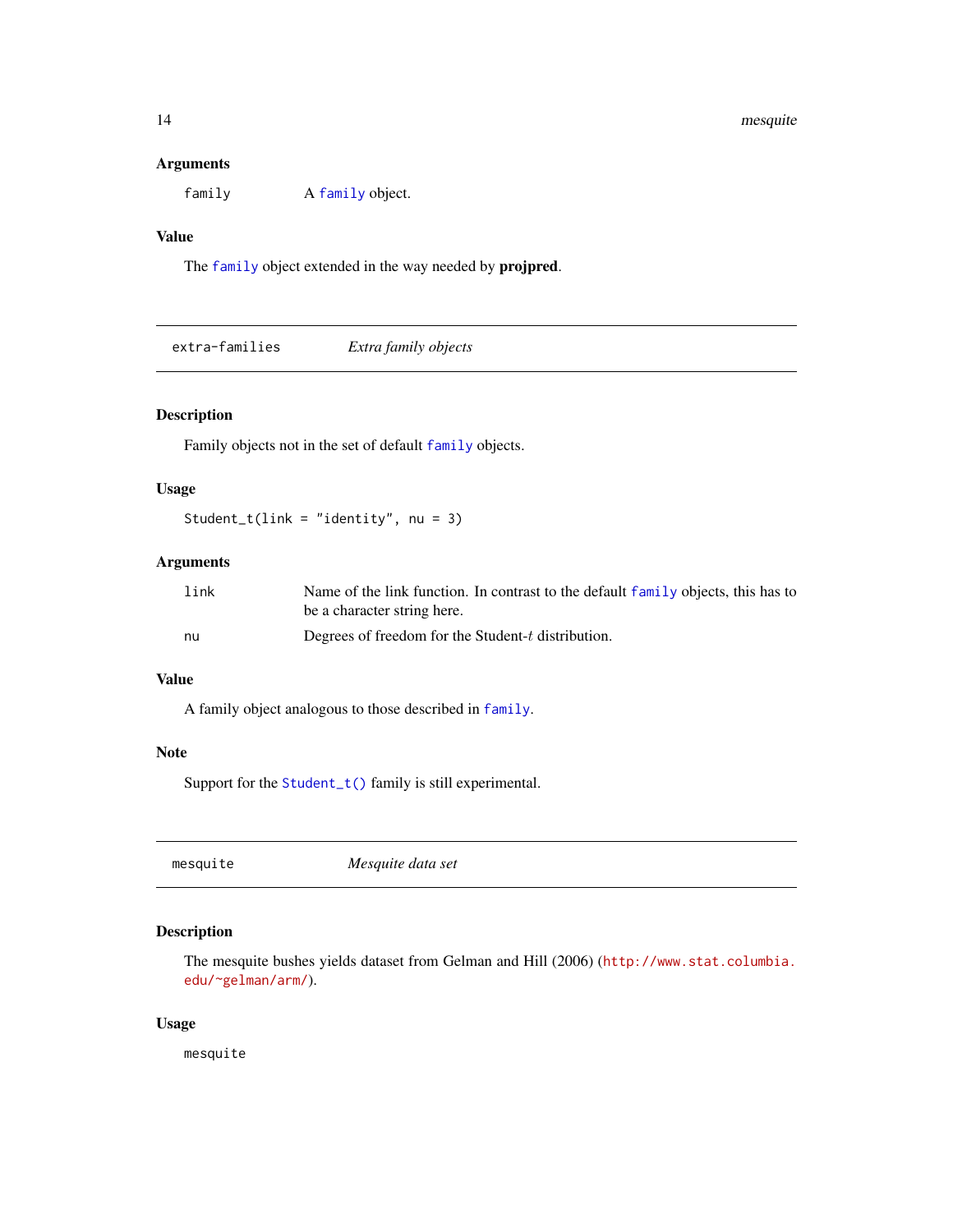#### <span id="page-14-0"></span>plot.vsel the state of the state of the state of the state of the state of the state of the state of the state of the state of the state of the state of the state of the state of the state of the state of the state of the

# Format

The response variable is the total weight (in grams) of photosynthetic material as derived from actual harvesting of the bush. The predictor variables are:

diam1 diameter of the canopy (the leafy area of the bush) in meters, measured along the longer axis of the bush.

diam2 canopy diameter measured along the shorter axis.

canopy height height of the canopy.

total height total height of the bush.

density plant unit density (# of primary stems per plant unit).

group group of measurements (0 for the first group, 1 for the second group).

# Source

<http://www.stat.columbia.edu/~gelman/arm/examples/mesquite/mesquite.dat>

#### References

Gelman, A. and Hill, J. (2006). *Data Analysis Using Regression and Multilevel/Hierarchical Models*. Cambridge University Press. [doi:10.1017/CBO9780511790942.](https://doi.org/10.1017/CBO9780511790942)

<span id="page-14-1"></span>plot.vsel *Plot summary statistics of a variable selection*

#### Description

This is the [plot\(\)](#page-0-0) method for vsel objects (returned by [varsel\(\)](#page-33-1) or [cv\\_varsel\(\)](#page-7-1)).

#### Usage

```
## S3 method for class 'vsel'
plot(
  x,
 nterms_max = NULL,
  stats = "elpd",
 deltas = FALSE,
  alpha = 0.32,
 baseline = if (!inherits(x$refmodel, "datafit")) "ref" else "best",
)
```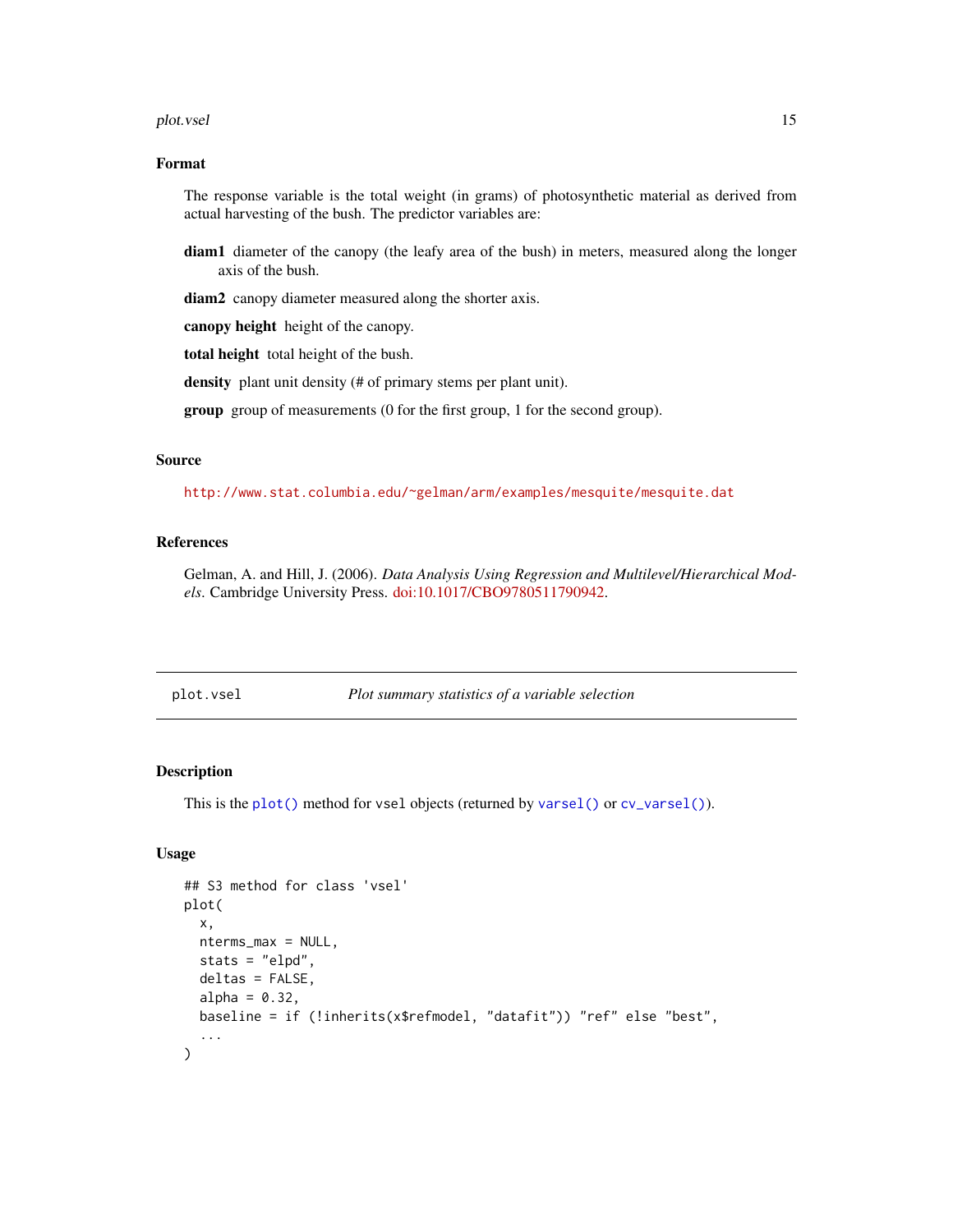# <span id="page-15-0"></span>Arguments

| X          | An object of class vsel (returned by varsel() or cv_varsel()).                                                                                                                                                                                                                                      |
|------------|-----------------------------------------------------------------------------------------------------------------------------------------------------------------------------------------------------------------------------------------------------------------------------------------------------|
| nterms_max | Maximum submodel size for which the statistics are calculated. Note that nterms_max<br>does not count the intercept, so use $n$ terms_max = $\theta$ for the intercept-only model.<br>For plot. vsel(), nterms_max must be at least 1.                                                              |
| stats      | One or more character strings determining which statistics to calculate. Avail-<br>able statistics are:                                                                                                                                                                                             |
|            | • "elpd": (expected) sum of log predictive densities.                                                                                                                                                                                                                                               |
|            | . "mlpd": mean log predictive density, that is, "elpd" divided by the number<br>of observations.                                                                                                                                                                                                    |
|            | • "mse": mean squared error.                                                                                                                                                                                                                                                                        |
|            | • "rmse": root mean squared error. For the corresponding standard error,<br>bootstrapping is used.                                                                                                                                                                                                  |
|            | · "acc" (or its alias, "pctcorr"): classification accuracy (binomial () fam-<br>ily only).                                                                                                                                                                                                          |
|            | • "auc": area under the ROC curve (binomial () family only). For the cor-<br>responding standard error, bootstrapping is used.                                                                                                                                                                      |
| deltas     | If TRUE, the submodel statistics are estimated as differences from the baseline<br>model (see argument baseline) instead of estimating the actual values of the<br>statistics.                                                                                                                      |
| alpha      | A number determining the (nominal) coverage $1 -$ alpha of the normal-approximation<br>confidence intervals. For example, $alpha = 0.32$ corresponds to a coverage of<br>68%, i.e., one-standard-error intervals (because of the normal approximation).                                             |
| baseline   | For summary.vsel(): Only relevant if deltas is TRUE. For plot.vsel(): Al-<br>ways relevant. Either "ref" or "best", indicating whether the baseline is the<br>reference model or the best submodel found (in terms of stats[1]), respec-<br>tively.                                                 |
| $\cdots$   | Arguments passed to the internal function which is used for bootstrapping (if ap-<br>plicable; see argument stats). Currently, relevant arguments are B (the number<br>of bootstrap samples, defaulting to 2000) and seed (see set. seed(), defaulting<br>to sample.int(.Machine\$integer.max, 1)). |

## Examples

```
if (requireNamespace("rstanarm", quietly = TRUE)) {
  # Data:
  dat_gauss <- data.frame(y = df_gaussian$y, df_gaussian$x)
  # The "stanreg" fit which will be used as the reference model (with small
  # values for `chains` and `iter`, but only for technical reasons in this
  # example; this is not recommended in general):
  fit <- rstanarm::stan_glm(
   y \sim X1 + X2 + X3 + X4 + X5, family = gaussian(), data = dat_gauss,
   QR = TRUE, chains = 2, iter = 500, refresh = 0, seed = 9876
  \mathcal{L}
```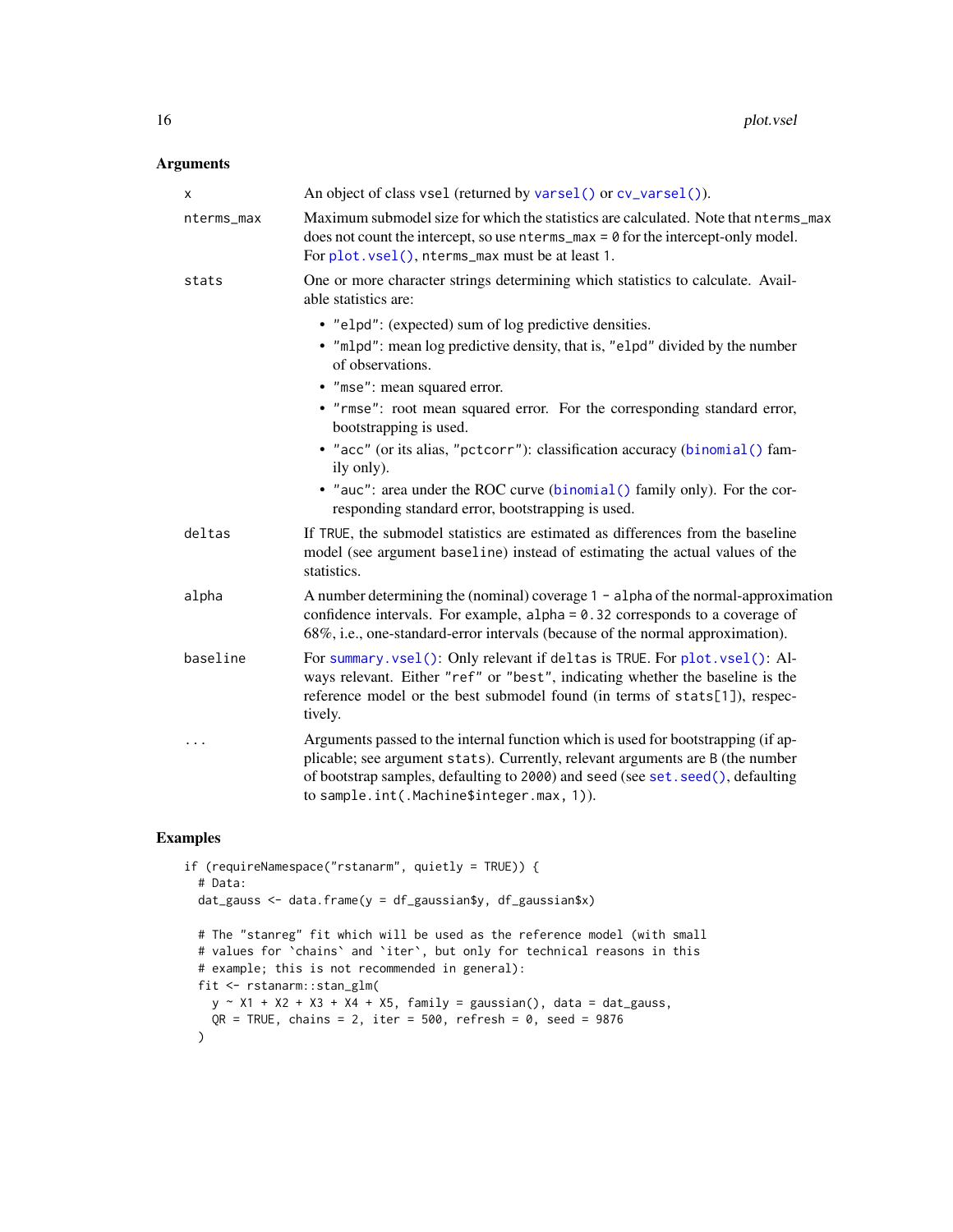# <span id="page-16-0"></span>pred-projection 17

}

```
# Variable selection (here without cross-validation and with small values
# for `nterms_max`, `nclusters`, and `nclusters_pred`, but only for the
# sake of speed in this example; this is not recommended in general):
vs \le varsel(fit, nterms_max = 3, nclusters = 5, nclusters_pred = 10,
             seed = 5555)
print(plot(vs))
```
pred-projection *Predictions from a submodel (after projection)*

# <span id="page-16-1"></span>Description

After the projection of the reference model onto a submodel, [proj\\_linpred\(\)](#page-16-1) gives the linear predictor (possibly transformed to response scale) for all projected draws of such a submodel. [proj\\_predict\(\)](#page-16-1) draws from the predictive distribution of such a submodel. If the projection has not been performed, both functions also perform the projection. Both functions can also handle multiple submodels at once (if the input object is of class vsel).

#### Usage

```
proj_linpred(
  object,
  newdata = NULL,offsetnew = NULL,
  weightsnew = NULL,
  filter_nterms = NULL,
  transform = FALSE,
  integrated = FALSE,
  .seed = sample.int(.Machine$integer.max, 1),
  ...
\lambdaproj_predict(
  object,
  newdata = NULL,offsetnew = NULL,
  weightsnew = NULL,
  filter_nterms = NULL,
  nresample_clusters = 1000,
  .seed = sample.int(.Machine$integer.max, 1),
  ...
)
```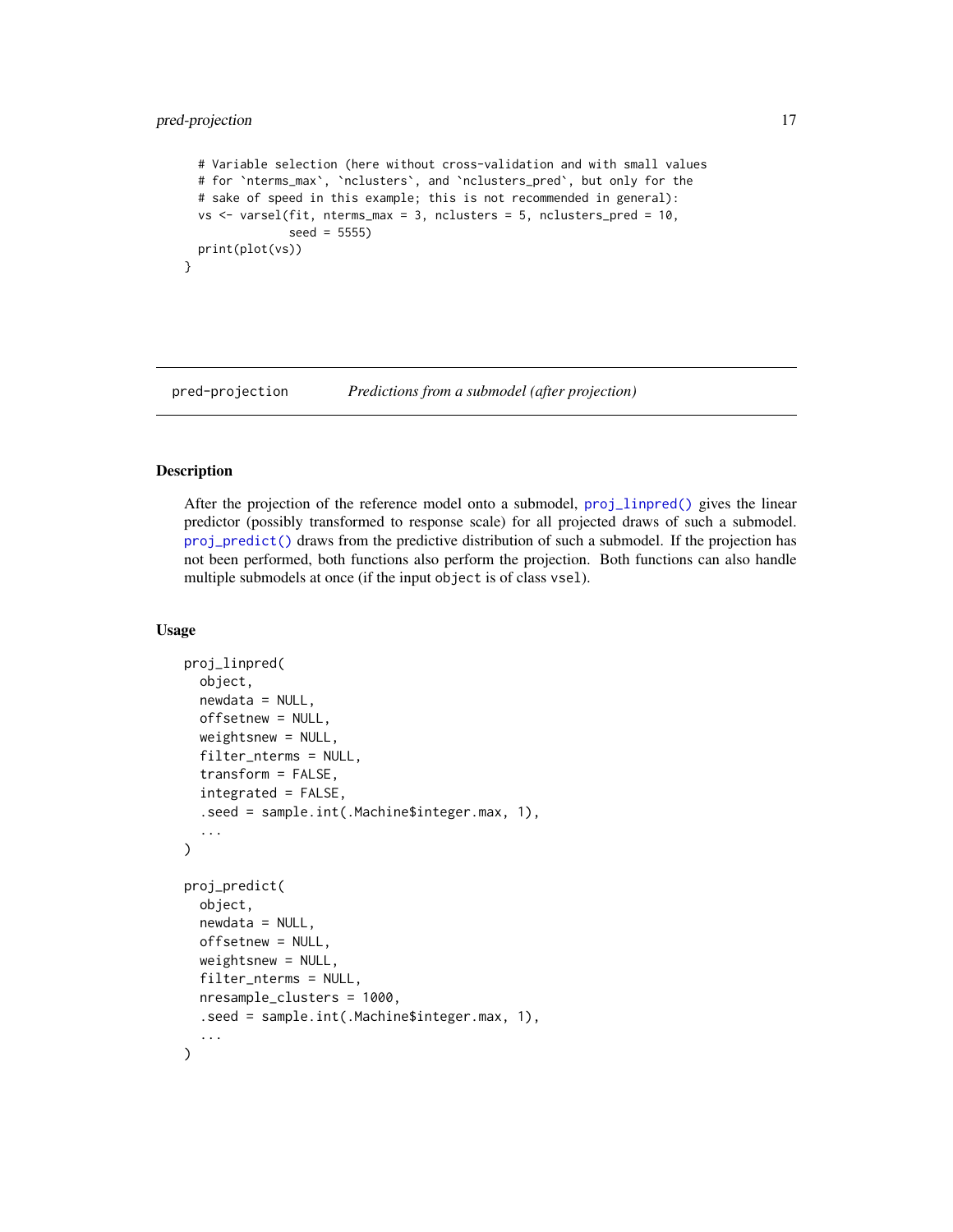## <span id="page-17-0"></span>Arguments

| object             | An object returned by project () or an object that can be passed to argument<br>object of project().                                                                                                                                                                                                                                                                                                                                                                                                                                                                                                                                                              |
|--------------------|-------------------------------------------------------------------------------------------------------------------------------------------------------------------------------------------------------------------------------------------------------------------------------------------------------------------------------------------------------------------------------------------------------------------------------------------------------------------------------------------------------------------------------------------------------------------------------------------------------------------------------------------------------------------|
| newdata            | Passed to argument newdata of the reference model's extract_model_data<br>function (see init_refmodel()). Provides the predictor (and possibly also the<br>response) data for the new (or old) observations. May also be NULL (see argu-<br>ment extract_model_data of init_refmodel()). If not NULL, any NAs will<br>trigger an error.                                                                                                                                                                                                                                                                                                                           |
| offsetnew          | Passed to argument orhs of the reference model's extract_model_data func-<br>tion (see init_refmodel()). Used to get the offsets for the new (or old) obser-<br>vations.                                                                                                                                                                                                                                                                                                                                                                                                                                                                                          |
| weightsnew         | Passed to argument wrhs of the reference model's extract_model_data func-<br>tion (see init_refmodel()). Used to get the weights for the new (or old) ob-<br>servations.                                                                                                                                                                                                                                                                                                                                                                                                                                                                                          |
| filter_nterms      | Only applies if object is an object returned by project (). In that case, filter_nterms<br>can be used to filter object for only those elements (submodels) with a number<br>of solution terms in filter_nterms. Therefore, needs to be a numeric vector<br>or NULL. If NULL, use all submodels.                                                                                                                                                                                                                                                                                                                                                                  |
| transform          | For proj_linpred() only. A single logical value indicating whether the linear<br>predictor should be transformed to response scale using the inverse-link function<br>(TRUE) or not (FALSE).                                                                                                                                                                                                                                                                                                                                                                                                                                                                      |
| integrated         | For proj_linpred() only. A single logical value indicating whether the output<br>should be averaged across the projected posterior draws (TRUE) or not (FALSE).                                                                                                                                                                                                                                                                                                                                                                                                                                                                                                   |
| .seed              | Pseudorandom number generation (PRNG) seed by which the same results can<br>be obtained again if needed. If NULL, no seed is set and therefore, the results are<br>not reproducible. See set. seed() for details. Here, this seed is used for draw-<br>ing new group-level effects in case of a multilevel submodel (however, not yet<br>in case of a GAMM) and for drawing from the predictive distribution of the sub-<br>model(s) in case of proj_predict(). If a clustered projection was performed,<br>then in proj_predict(), seed is also used for drawing from the set of the<br>projected clusters of posterior draws (see argument nresample_clusters). |
| .                  | Arguments passed to project () if object is not already an object returned by<br>project().                                                                                                                                                                                                                                                                                                                                                                                                                                                                                                                                                                       |
| nresample_clusters |                                                                                                                                                                                                                                                                                                                                                                                                                                                                                                                                                                                                                                                                   |
|                    | For proj_predict() with clustered projection only. Number of draws to return<br>from the predictive distribution of the submodel. Not to be confused with ar-<br>gument nclusters of project(): nresample_clusters gives the number of                                                                                                                                                                                                                                                                                                                                                                                                                            |

Value

Let  $S_{\text{pri}}$  denote the number of (possibly clustered) projected posterior draws (short: the number of projected draws) and  $N$  the number of observations. Then, if the prediction is done for one submodel only (i.e., length(nterms) == 1 || !is.null(solution\_terms) in the call to [project\(\)](#page-21-1)):

draws (*with* replacement) from the set of clustered posterior draws after projection (with this set being determined by argument nclusters of [project\(\)](#page-21-1)).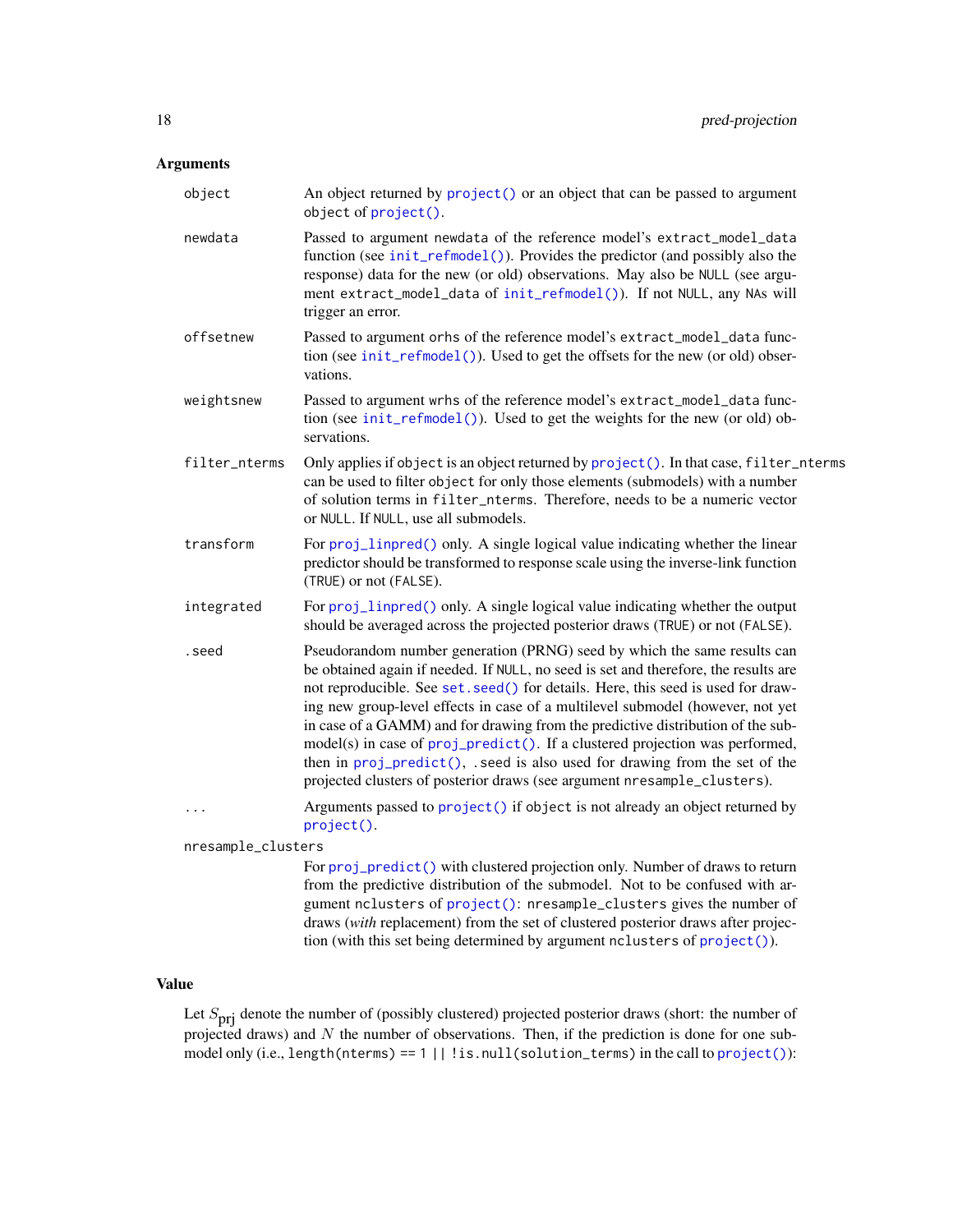#### <span id="page-18-0"></span>predict.refmodel 19

- [proj\\_linpred\(\)](#page-16-1) returns a list with elements pred (predictions) and lpd (log predictive densities). Both elements are  $S_{\text{pri}} \times N$  matrices.
- [proj\\_predict\(\)](#page-16-1) returns an  $S_{\text{pri}} \times N$  matrix of predictions where  $S_{\text{pri}}$  denotes nresample\_clusters in case of clustered projection.

If the prediction is done for more than one submodel, the output from above is returned for each submodel, giving a named list with one element for each submodel (the names of this list being the numbers of solutions terms of the submodels when counting the intercept, too).

#### Examples

```
if (requireNamespace("rstanarm", quietly = TRUE)) {
 # Data:
 dat_gauss <- data.frame(y = df_gaussian$y, df_gaussian$x)
 # The "stanreg" fit which will be used as the reference model (with small
 # values for `chains` and `iter`, but only for technical reasons in this
 # example; this is not recommended in general):
 fit <- rstanarm::stan_glm(
   y \sim X1 + X2 + X3 + X4 + X5, family = gaussian(), data = dat_gauss,
   QR = TRUE, chains = 2, iter = 500, refresh = 0, seed = 9876
 )
 # Projection onto an arbitrary combination of predictor terms (with a small
 # value for `nclusters`, but only for the sake of speed in this example;
 # this is not recommended in general):
 prj <- project(fit, solution_terms = c("X1", "X3", "X5"), nclusters = 10,
                 seed = 9182)
 # Predictions (at the training points) from the submodel onto which the
 # reference model was projected:
 prjl <- proj_linpred(prj)
 prjp <- proj_predict(prj, .seed = 7364)
```
<span id="page-18-1"></span>predict.refmodel *Predictions or log predictive densities from a reference model*

#### Description

}

This is the [predict\(\)](#page-0-0) method for refmodel objects (returned by [get\\_refmodel\(\)](#page-23-1) or [init\\_refmodel\(\)](#page-23-1)). It offers three types of output which are all based on the reference model and new (or old) observations: Either the linear predictor on link scale, the linear predictor transformed to response scale, or the log predictive density.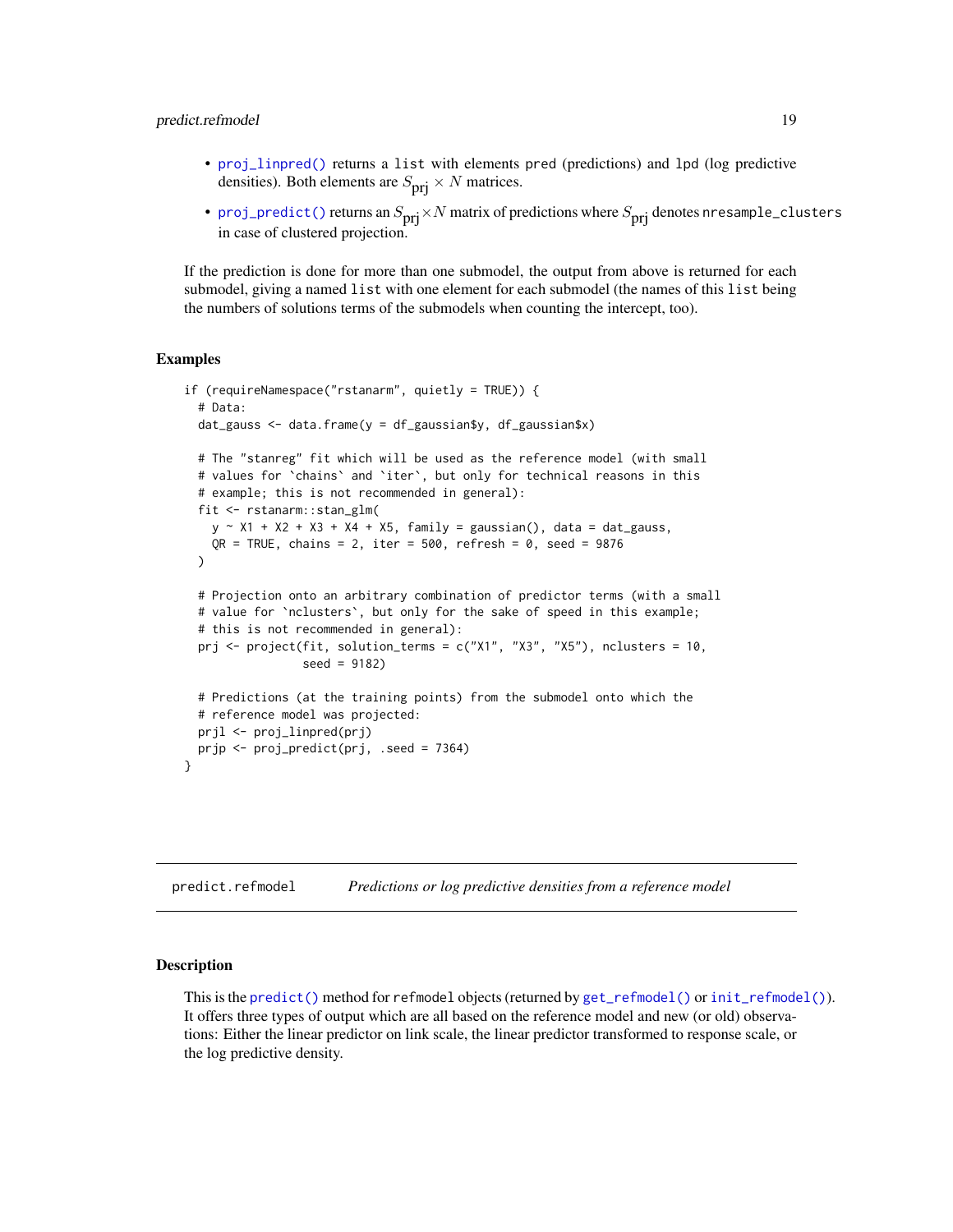# Usage

```
## S3 method for class 'refmodel'
predict(
 object,
 newdata = NULL,
 ynew = NULL,
 offsetnew = NULL,
 weightsnew = NULL,
  type = "response",
  ...
)
```
# Arguments

| object     | An object of class refmodel (returned by get_refmodel() or init_refmodel()).                                                                                                                                                                                                                                                               |
|------------|--------------------------------------------------------------------------------------------------------------------------------------------------------------------------------------------------------------------------------------------------------------------------------------------------------------------------------------------|
| newdata    | Passed to argument newdata of the reference model's extract_model_data<br>function (see init_refmodel()). Provides the predictor (and possibly also the<br>response) data for the new (or old) observations. May also be NULL (see argu-<br>ment extract_model_data of init_refmodel()). If not NULL, any NAs will<br>trigger an error.    |
| ynew       | If not NULL, then this needs to be a vector of new (or old) response values. See<br>section "Value" below.                                                                                                                                                                                                                                 |
| offsetnew  | Passed to argument orhs of the reference model's extract_model_data func-<br>tion (see init_refmodel()). Used to get the offsets for the new (or old) obser-<br>vations.                                                                                                                                                                   |
| weightsnew | Passed to argument wrhs of the reference model's extract_model_data func-<br>tion (see init_refmodel()). Used to get the weights for the new (or old) ob-<br>servations.                                                                                                                                                                   |
| type       | Only relevant if is null (ynew). The scale on which the predictions are re-<br>turned, either "link" or "response" (see predict.glm() but note that predict.refmodel()<br>does not adhere to the typical R convention of a default prediction on link scale).<br>For both scales, the predictions are averaged across the posterior draws. |
| $\cdots$   | Currently ignored.                                                                                                                                                                                                                                                                                                                         |
|            |                                                                                                                                                                                                                                                                                                                                            |

# Details

Argument weightsnew is only relevant if !is.null(ynew).

# Value

Either a vector of predictions (with the scale depending on argument type) or, if ! is.null(ynew), a vector of log predictive densities evaluated at ynew.

<span id="page-19-0"></span>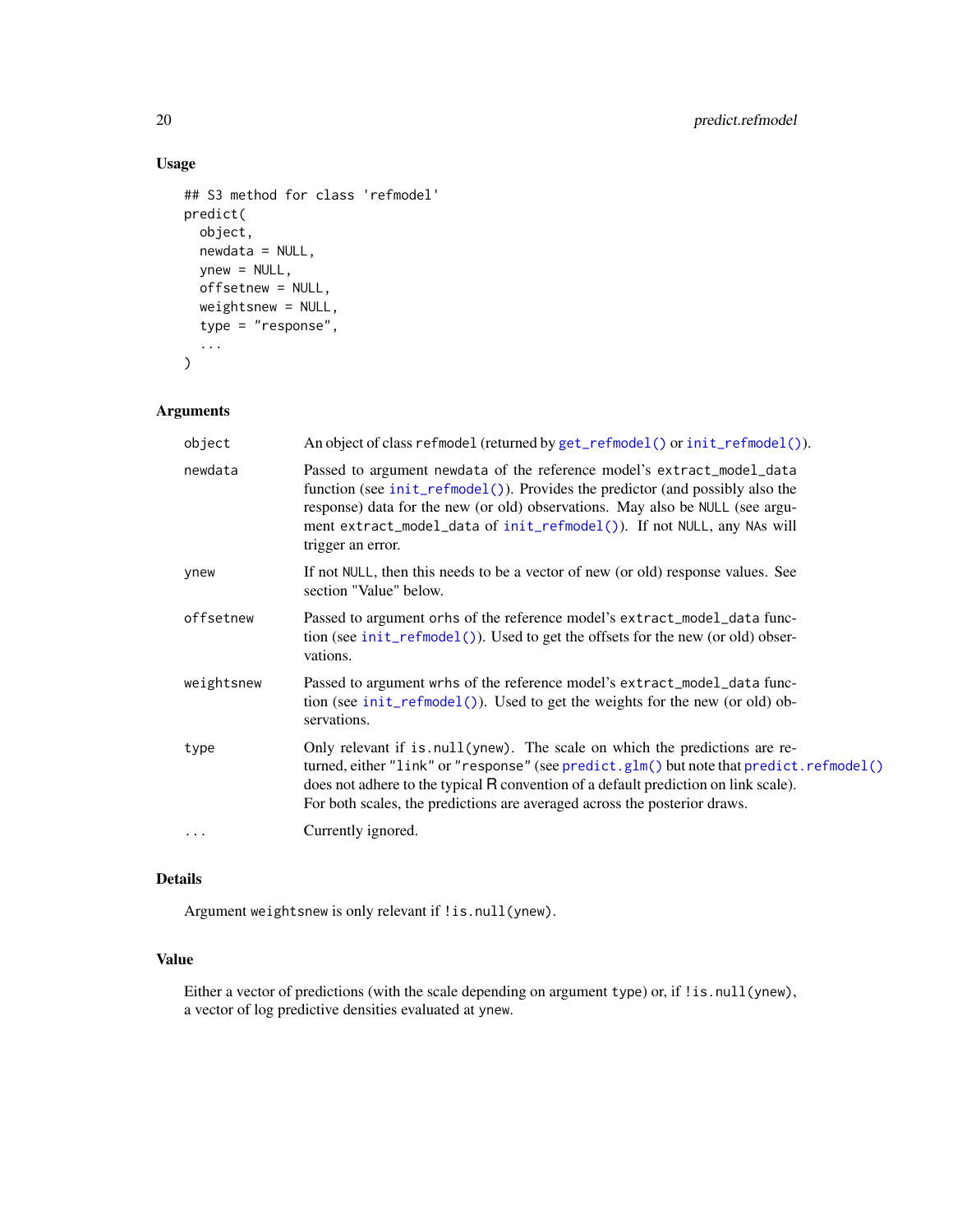<span id="page-20-1"></span><span id="page-20-0"></span>

#### Description

This is the [print\(\)](#page-0-0) method for vsel objects (returned by [varsel\(\)](#page-33-1) or [cv\\_varsel\(\)](#page-7-1)). It displays a summary of the results of the projection predictive variable selection by first calling [summary.vsel\(\)](#page-31-1) and then [print.vselsummary\(\)](#page-20-2).

# Usage

```
## S3 method for class 'vsel'
print(x, \ldots)
```
# Arguments

|                         | An object of class vsel (returned by varsel() or $cv$ varsel()).       |
|-------------------------|------------------------------------------------------------------------|
| $\cdot$ $\cdot$ $\cdot$ | Further arguments passed to summary vsel() (apart from argument digits |
|                         | which is passed to $print$ . $vselsummary()$ ).                        |

# Value

The output of [summary.vsel\(\)](#page-31-1) (invisible).

<span id="page-20-2"></span>print.vselsummary *Print summary of variable selection*

#### Description

This is the [print\(\)](#page-0-0) method for summary objects created by [summary.vsel\(\)](#page-31-1). It displays a summary of the results of the projection predictive variable selection.

# Usage

## S3 method for class 'vselsummary' print(x, digits =  $1, ...$ )

#### Arguments

| x                       | An object of class vselsummary.          |
|-------------------------|------------------------------------------|
| digits                  | Number of decimal places to be reported. |
| $\cdot$ $\cdot$ $\cdot$ | Currently ignored.                       |

#### Value

The output of [summary.vsel\(\)](#page-31-1) (invisible).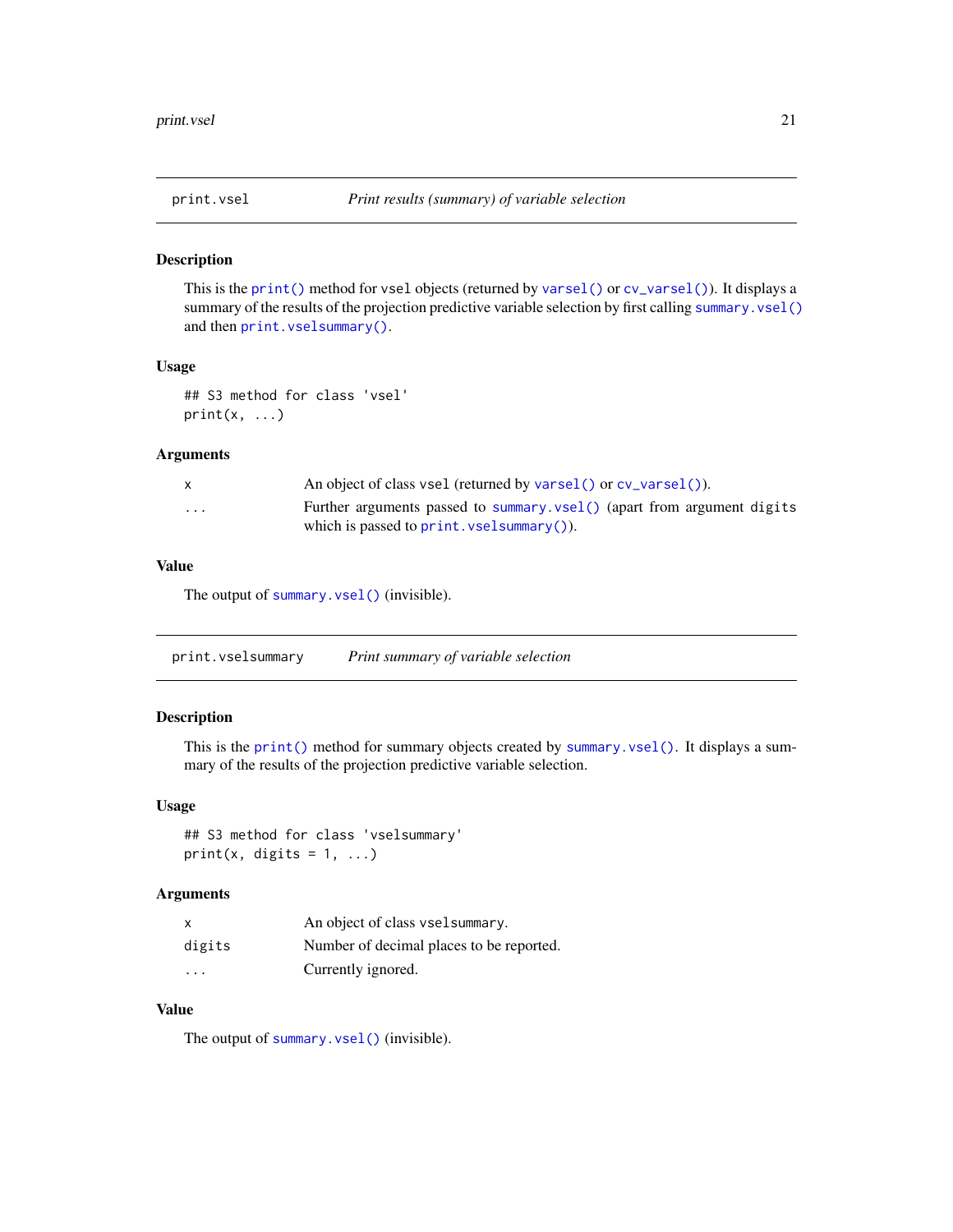# <span id="page-21-1"></span><span id="page-21-0"></span>Description

Project the posterior of the reference model onto the parameter space of a single submodel consisting of a specific combination of predictor terms or (after variable selection) onto the parameter space of a single or multiple submodels of specific sizes.

#### Usage

```
project(
 object,
 nterms = NULL,
  solution_terms = NULL,
  refit_prj = TRUE,
 ndraws = 400,
 nclusters = NULL,
  seed = sample.int(.Machine$integer.max, 1),
  regul = 1e-04,
  ...
)
```
# Arguments

| object    | An object which can be used as input to get_refmodel() (in particular, objects<br>of class refmodel).                                                                                                                                                                                                                                                                                                                                                                                                                                                                                |
|-----------|--------------------------------------------------------------------------------------------------------------------------------------------------------------------------------------------------------------------------------------------------------------------------------------------------------------------------------------------------------------------------------------------------------------------------------------------------------------------------------------------------------------------------------------------------------------------------------------|
| nterms    | Only relevant if object is of class vsel (returned by varsel() or cv_varsel()).<br>Ignored if !is.null(solution_terms). Number of terms for the submodel<br>(the corresponding combination of predictor terms is taken from object). If a<br>numeric vector, then the projection is performed for each element of this vector.<br>If NULL (and is.null(solution_terms)), then the value suggested by the vari-<br>able selection is taken (see function suggest_size()). Note that nterms does<br>not count the intercept, so use $n$ terms = $\theta$ for the intercept-only model. |
|           | solution_terms If not NULL, then this needs to be a character vector of predictor terms for the<br>submodel onto which the projection will be performed. Argument nterms is<br>ignored in that case. For an object which is not of class vsel, solution_terms<br>must not be NULL.                                                                                                                                                                                                                                                                                                   |
| refit_prj | A single logical value indicating whether to fit the submodels (again) (TRUE) or<br>to retrieve the fitted submodels from object (FALSE). For an object which is<br>not of class vsel, refit_prj must be TRUE.                                                                                                                                                                                                                                                                                                                                                                       |
| ndraws    | Only relevant if refit_prj is TRUE. Number of posterior draws to be projected.<br>Ignored if nclusters is not NULL or if the reference model is of class datafit<br>(in which case one cluster is used). If both (nclusters and ndraws) are NULL,<br>the number of posterior draws from the reference model is used for ndraws. See<br>also section "Details" below.                                                                                                                                                                                                                 |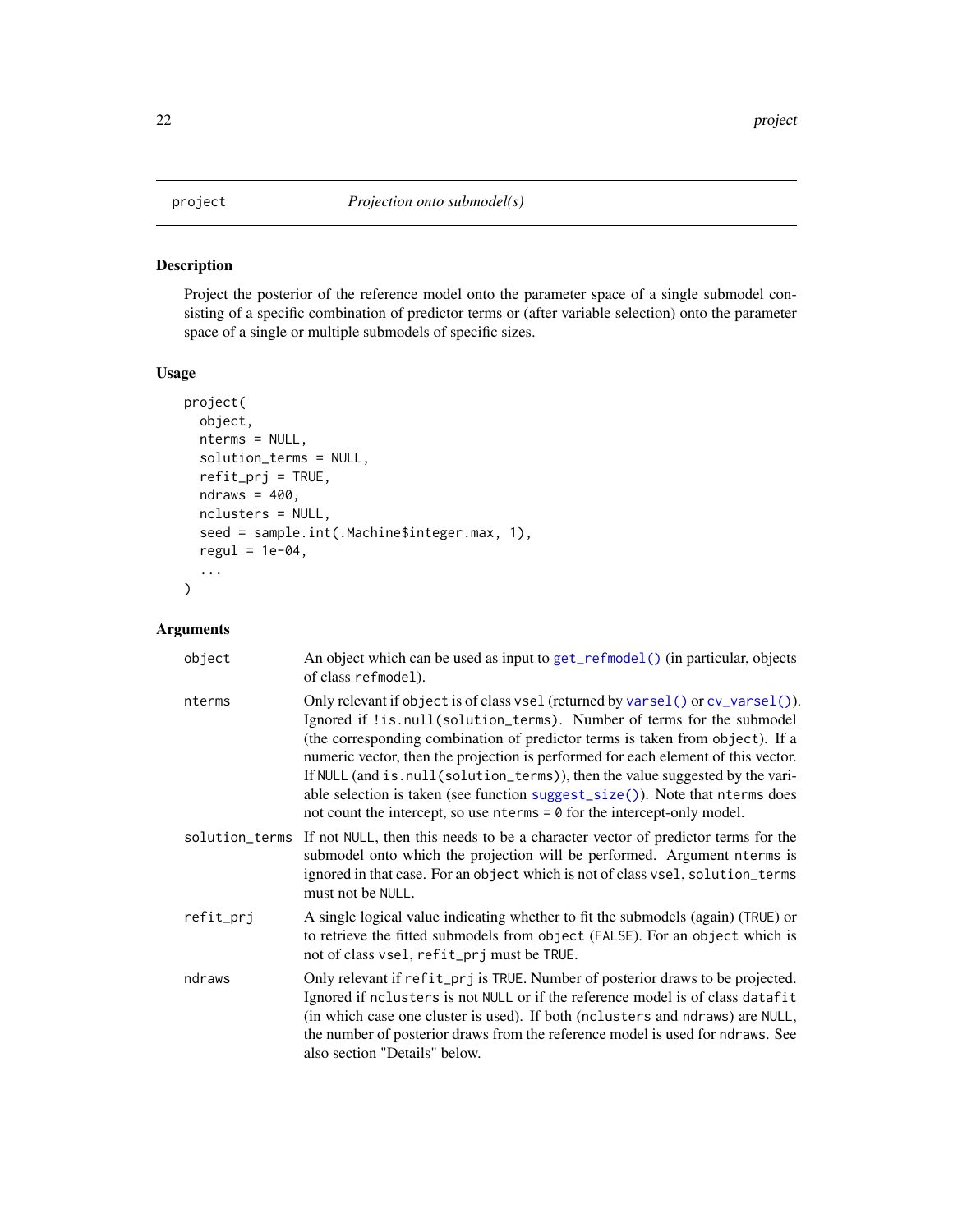#### <span id="page-22-0"></span>project 23

| nclusters | Only relevant if refit_prj is TRUE. Number of clusters of posterior draws to<br>be projected. Ignored if the reference model is of class datafit (in which case<br>one cluster is used). For the meaning of NULL, see argument ndraws. See also<br>section "Details" below.                                                                                                                                                                              |
|-----------|----------------------------------------------------------------------------------------------------------------------------------------------------------------------------------------------------------------------------------------------------------------------------------------------------------------------------------------------------------------------------------------------------------------------------------------------------------|
| seed      | Pseudorandom number generation (PRNG) seed by which the same results can<br>be obtained again if needed. If NULL, no seed is set and therefore, the results<br>are not reproducible. See set. seed() for details. Here, this seed is used for<br>clustering the reference model's posterior draws (if!is.null(nclusters)) and<br>for drawing new group-level effects when predicting from a multilevel submodel<br>(however, not yet in case of a GAMM). |
| regul     | A number giving the amount of ridge regularization when projecting onto (i.e.,<br>fitting) submodels which are GLMs. Usually there is no need for regularization,<br>but sometimes we need to add some regularization to avoid numerical problems.                                                                                                                                                                                                       |
|           | Arguments passed to get_refmodel() (if get_refmodel() is actually used;<br>see argument object) as well as to the divergence minimizer (if refit_prj is<br>TRUE).                                                                                                                                                                                                                                                                                        |

#### Details

Arguments ndraws and nclusters are automatically truncated at the number of posterior draws in the reference model (which is 1 for datafits). Using less draws or clusters in ndraws or nclusters than posterior draws in the reference model may result in slightly inaccurate projection performance. Increasing these arguments affects the computation time linearly.

#### Value

If the projection is performed onto a single submodel (i.e., length(nterms) == 1 || !is.null(solution\_terms)), an object of class projection which is a list containing the following elements:

dis Projected draws for the dispersion parameter.

kl The KL divergence from the submodel to the reference model.

weights Weights for the projected draws.

solution\_terms A character vector of the submodel's predictor terms, ordered in the way in which the terms were added to the submodel.

submodl A list containing the submodel fits (one fit per projected draw).

p\_type A single logical value indicating whether the reference model's posterior draws have been clustered for the projection (TRUE) or not (FALSE).

refmodel The reference model object.

If the projection is performed onto more than one submodel, the output from above is returned for each submodel, giving a list with one element for each submodel.

# Examples

```
if (requireNamespace("rstanarm", quietly = TRUE)) {
 # Data:
 dat_gauss <- data.frame(y = df_gaussian$y, df_gaussian$x)
```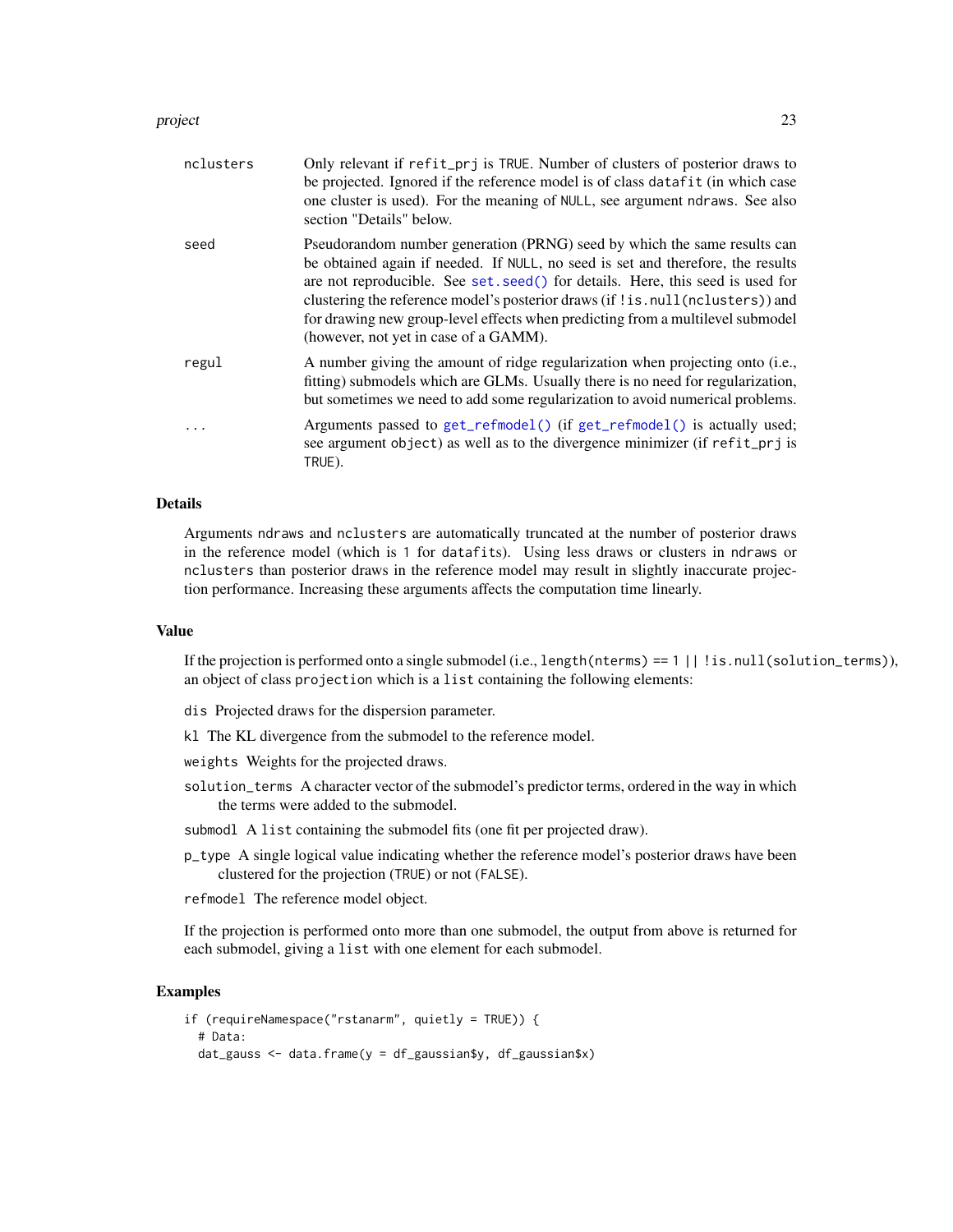```
# The "stanreg" fit which will be used as the reference model (with small
 # values for `chains` and `iter`, but only for technical reasons in this
 # example; this is not recommended in general):
 fit <- rstanarm::stan_glm(
   y \sim X1 + X2 + X3 + X4 + X5, family = gaussian(), data = dat_gauss,
    QR = TRUE, chains = 2, iter = 500, refresh = 0, seed = 9876
 \mathcal{L}# Variable selection (here without cross-validation and with small values
 # for `nterms_max`, `nclusters`, and `nclusters_pred`, but only for the
 # sake of speed in this example; this is not recommended in general):
 vs \le varsel(fit, nterms_max = 3, nclusters = 5, nclusters_pred = 10,
               seed = 5555)
 # Projection onto the best submodel with 2 predictor terms (with a small
 # value for `nclusters`, but only for the sake of speed in this example;
 # this is not recommended in general):
 prj_from_vs <- project(vs, nterms = 2, nclusters = 10, seed = 9182)
 # Projection onto an arbitrary combination of predictor terms (with a small
 # value for `nclusters`, but only for the sake of speed in this example;
 # this is not recommended in general):
 prj <- project(fit, solution_terms = c("X1", "X3", "X5"), nclusters = 10,
                 seed = 9182)
}
```
refmodel-init-get *Reference model structure*

#### <span id="page-23-1"></span>Description

Function [get\\_refmodel\(\)](#page-23-1) is a generic function for creating the reference model structure from a specific object. The methods for [get\\_refmodel\(\)](#page-23-1) usually call [init\\_refmodel\(\)](#page-23-1) which is the underlying workhorse (and may also be used directly without a call to [get\\_refmodel\(\)](#page-23-1)). Some arguments are for K-fold cross-validation (K-fold CV) only; see  $cv$ -varsel() for the use of Kfold CV in **projpred**.

#### Usage

```
get_refmodel(object, ...)
## S3 method for class 'refmodel'
get_refmodel(object, ...)
## S3 method for class 'vsel'
get_refmodel(object, ...)
```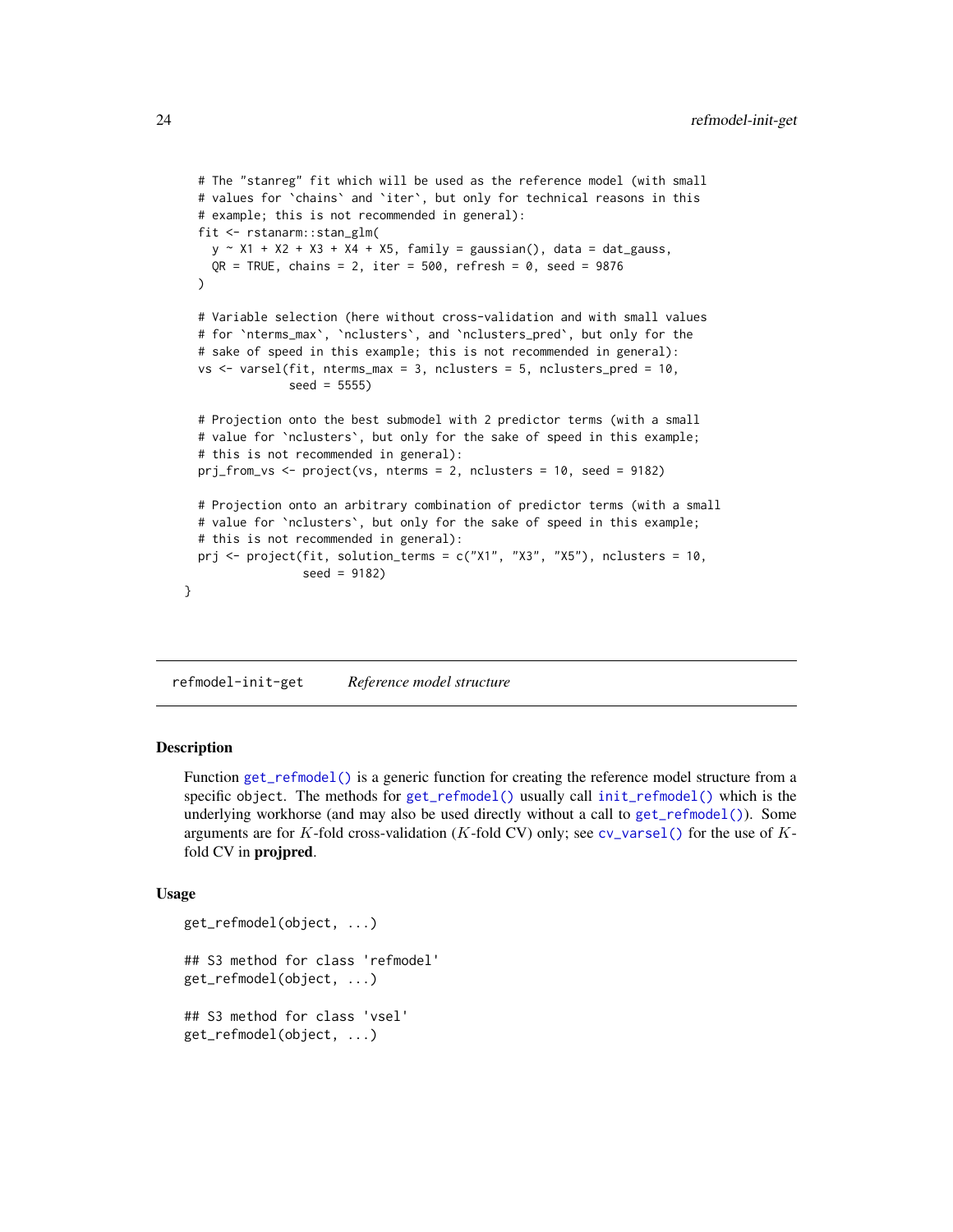# <span id="page-24-0"></span>refmodel-init-get 25

```
## Default S3 method:
get_refmodel(object, formula, family = NULL, ...)
## S3 method for class 'stanreg'
get_refmodel(object, ...)
init_refmodel(
 object,
 data,
 formula,
 family,
 ref_predfun = NULL,
 div_minimizer = NULL,
 proj_predfun = NULL,
 extract_model_data,
 cvfun = NULL,cvfits = NULL,
 dis = NULL,
 cvrefbuilder = NULL,
 ...
```
 $\mathcal{L}$ 

# Arguments

| object      | Object from which the reference model is created. For init_refmodel(),<br>an object on which the functions from arguments extract_model_data and<br>ref_predfun can be applied, with a NULL object being treated specially (see<br>section "Value" below). For get_refmodel.default(), an object on which<br>function family() can be applied to retrieve the family (if argument family is<br>NULL), additionally to the properties required for init_refmodel(). For non-<br>default methods of get_refmodel(), an object of the corresponding class. |
|-------------|---------------------------------------------------------------------------------------------------------------------------------------------------------------------------------------------------------------------------------------------------------------------------------------------------------------------------------------------------------------------------------------------------------------------------------------------------------------------------------------------------------------------------------------------------------|
|             | For get_refmodel.default() and get_refmodel.stanreg(): arguments passed<br>to init_refmodel(). For the get_refmodel() generic: arguments passed to<br>the appropriate method. Else: ignored.                                                                                                                                                                                                                                                                                                                                                            |
| formula     | Reference model's formula. For general information on formulas in R, see<br>formula. For multilevel formulas, see also package Ime4 (in particular, func-<br>tions $l$ me4:: $l$ mer() and $l$ me4:: $gl$ mer()). For additive formulas, see also pack-<br>ages mgcv (in particular, function $mgcv$ : : $gam()$ ) and $gamm4$ (in particular,<br>function $gamma$ : $gamma()$ as well as the notes in section "Formula terms" be-<br>low.                                                                                                              |
| family      | A family object representing the observational model (i.e., the distributional<br>family for the response). May be NULL for get_refmodel.default() in which<br>case the family is retrieved from object.                                                                                                                                                                                                                                                                                                                                                |
| data        | Data used for fitting the reference model. Any contrasts attributes of the<br>dataset's columns are silently removed.                                                                                                                                                                                                                                                                                                                                                                                                                                   |
| ref_predfun | Prediction function for the linear predictor of the reference model, including<br>offsets (if existing). See also section "Arguments ref_predfun, proj_predfun,                                                                                                                                                                                                                                                                                                                                                                                         |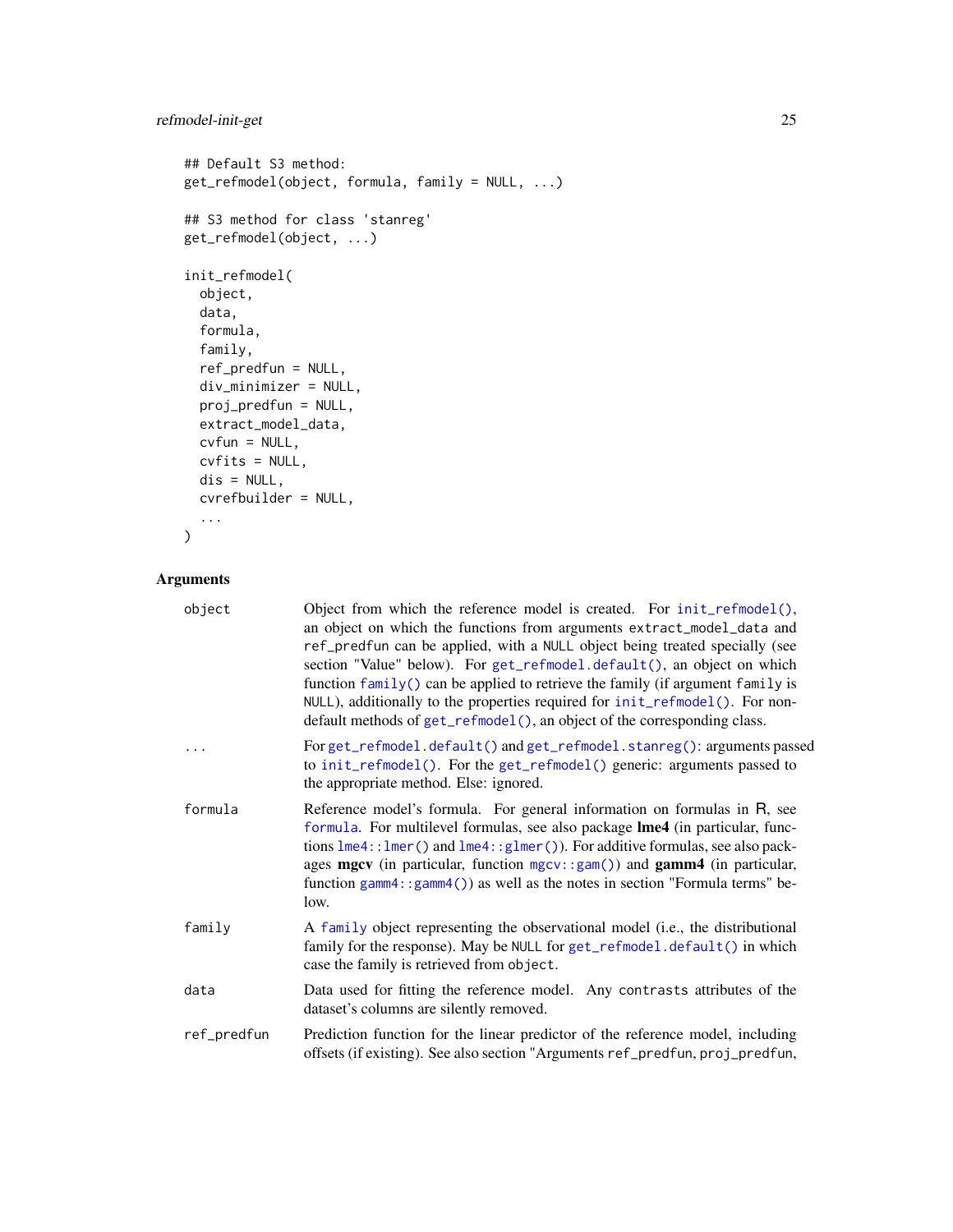<span id="page-25-0"></span>

|                    | and div_minimizer" below. If object is NULL, ref_predfun is ignored and an<br>internal default is used instead.                                                                                                                                                                                                                                                                                                                                                                                                                                                                                                                                                 |
|--------------------|-----------------------------------------------------------------------------------------------------------------------------------------------------------------------------------------------------------------------------------------------------------------------------------------------------------------------------------------------------------------------------------------------------------------------------------------------------------------------------------------------------------------------------------------------------------------------------------------------------------------------------------------------------------------|
| div_minimizer      | A function for minimizing the Kullback-Leibler (KL) divergence from a sub-<br>model to the reference model (i.e., for performing the projection of the refer-<br>ence model onto a submodel). The output of div_minimizer is used, e.g., by<br>proj_predfun's argument fits. See also section "Arguments ref_predfun,<br>proj_predfun, and div_minimizer" below.                                                                                                                                                                                                                                                                                                |
| proj_predfun       | Prediction function for the linear predictor of a submodel onto which the refer-<br>ence model is projected. See also section "Arguments ref_predfun, proj_predfun,<br>and div_minimizer" below.                                                                                                                                                                                                                                                                                                                                                                                                                                                                |
| extract_model_data |                                                                                                                                                                                                                                                                                                                                                                                                                                                                                                                                                                                                                                                                 |
|                    | A function for fetching some variables (response, observation weights, offsets)<br>from the original dataset (i.e., the dataset used for fitting the reference model) or<br>from a new dataset. See also section "Argument extract_model_data" below.                                                                                                                                                                                                                                                                                                                                                                                                           |
| cyfun              | For $K$ -fold CV only. A function that, given a fold indices vector, fits the ref-<br>erence model separately for each fold and returns the $K$ model fits as a list.<br>Each of the $K$ model fits needs to be a list. If object is NULL, cvfun may be<br>NULL for using an internal default. Only one of cvfits and cvfun needs to be<br>provided (for K-fold CV). Note that cvfits takes precedence over cvfun, i.e.,<br>if both are provided, cvfits is used.                                                                                                                                                                                               |
| cvfits             | For $K$ -fold CV only. A list containing a sub-list called fits containing the<br>$K$ model fits from which reference model structures are created. The cvfits<br>list (i.e., the super-list) needs to have attributes K and folds: K has to be a<br>single integer giving the number of folds and folds has to be an integer vec-<br>tor giving the fold indices (one fold index per observation). Each element of<br>cvfits $f$ its (i.e., each of the $K$ model fits) needs to be a list. Only one of<br>cvfits and cvfun needs to be provided (for K-fold CV). Note that cvfits<br>takes precedence over cvfun, i.e., if both are provided, cvfits is used. |
| dis                | A vector of posterior draws for the dispersion parameter (if existing). May be<br>NULL if the model has no dispersion parameter or if the model does have a dis-<br>persion parameter, but object is NULL (in which case 0 is used for dis). Note<br>that for the gaussian() family, dis is the standard deviation, not the variance.                                                                                                                                                                                                                                                                                                                           |
| cvrefbuilder       | For $K$ -fold CV only. A function that, given a reference model fit for fold<br>$k \in \{1, , K\}$ (this model fit is the k-th element of the return value of cvfun or<br>the $k$ -th element of cvfits\$fits, extended by elements omitted (containing<br>the indices of the left-out observations in that fold) and projpred_k (contain-<br>ing the integer $k$ )), returns an object of the same type as $init_refmodel()$<br>does. Argument cvrefbuilder may be NULL for using an internal default:<br>get_refmodel() if object is not NULL and a function calling init_refmodel()<br>appropriately (with the assumption $dis = 0$ ) if object is NULL.     |

# Value

An object that can be passed to all the functions that take the reference model fit as the first argument, such as [varsel\(\)](#page-33-1), [cv\\_varsel\(\)](#page-7-1), [project\(\)](#page-21-1), [proj\\_linpred\(\)](#page-16-1), and [proj\\_predict\(\)](#page-16-1). Usually, the returned object is of class refmodel. However, if object is NULL, the returned object is of class datafit as well as of class refmodel (with datafit being first). Objects of class datafit are handled differently at several places throughout this package.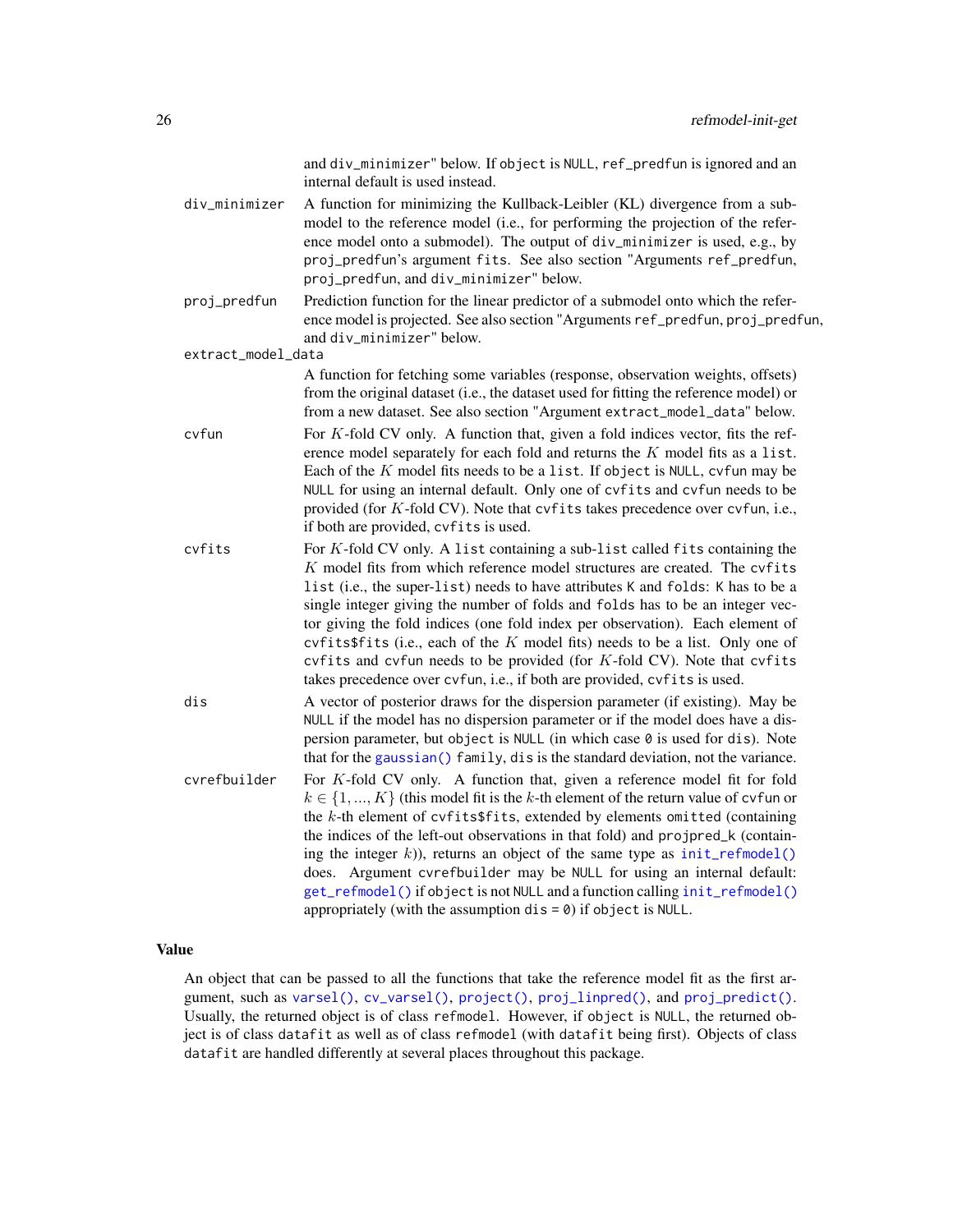#### <span id="page-26-0"></span>Formula terms

For additive models (still an experimental feature), only  $mgcv::s()$  and  $mgcv::t2()$  are currently supported as smooth terms. Furthermore, these need to be called without any arguments apart from the predictor names (symbols). For example, for smoothing the effect of a predictor x, only  $s(x)$ or  $t2(x)$  are allowed. As another example, for smoothing the joint effect of two predictors x and z, only  $s(x, z)$  or  $t2(x, z)$  are allowed (and analogously for higher-order joint effects, e.g., of three predictors).

#### Arguments ref\_predfun, proj\_predfun, and div\_minimizer

Arguments ref\_predfun, proj\_predfun, and div\_minimizer may be NULL for using an internal default. Otherwise, let N denote the number of observations (in case of CV, these may be reduced to each fold),  $S_{ref}$  the number of posterior draws for the reference model's parameters, and  $S_{prj}$ the number of (possibly clustered) parameter draws for projection (short: the number of projected draws). Then the functions supplied to these arguments need to have the following prototypes:

- ref\_predfun: ref\_predfun(fit, newdata = NULL) where:
	- fit accepts the reference model fit as given in argument object (but possibly re-fitted to a subset of the observations, as done in K-fold CV).
	- newdata accepts either NULL (for using the original dataset, typically stored in fit) or data for new observations (at least in the form of a data.frame).
- proj\_predfun: proj\_predfun(fits, newdata) where:
	- fits accepts a list of length  $S_{\text{pri}}$  containing this number of submodel fits. This list is the same as that returned by [project\(\)](#page-21-1) in its output element submodl (which in turn is the same as the return value of  $div_{\text{minimize}} r$ , except if  $project()$  was used with an object of class vsel based on an L1 search as well as with refit\_prj = FALSE).
	- newdata accepts data for new observations (at least in the form of a data.frame).
- div\_minimizer does not need to have a specific prototype, but it needs to be able to be called with the following arguments:
	- [formula](#page-0-0) accepts either a standard formula with a single response (if  $S_{\text{prj}} = 1$ ) or a [formula](#page-0-0) with  $S_{\text{pri}} > 1$  response variables [cbind\(\)](#page-0-0)-ed on the left-hand side in which case the projection has to be performed for each of the response variables separately.
	- data accepts a data.frame to be used for the projection.
	- family accepts a [family](#page-0-0) object.
	- weights accepts either observation weights (at least in the form of a numeric vector) or NULL (for using a vector of ones as weights).
	- projpred\_var accepts an  $N \times S_{\text{pri}}$  matrix of predictive variances (necessary for **pro**jpred's internal GLM fitter).
	- projpred\_regul accepts a single numeric value as supplied to argument regul of [project\(\)](#page-21-1), for example.
	- ... accepts further arguments specified by the user.

The return value of these functions needs to be:

- ref\_predfun: an  $N \times S_{\text{ref}}$  matrix.
- proj\_predfun: an  $N \times S_{\text{pri}}$  matrix.
- div\_minimizer: a list of length  $S_{\text{pri}}$  containing this number of submodel fits.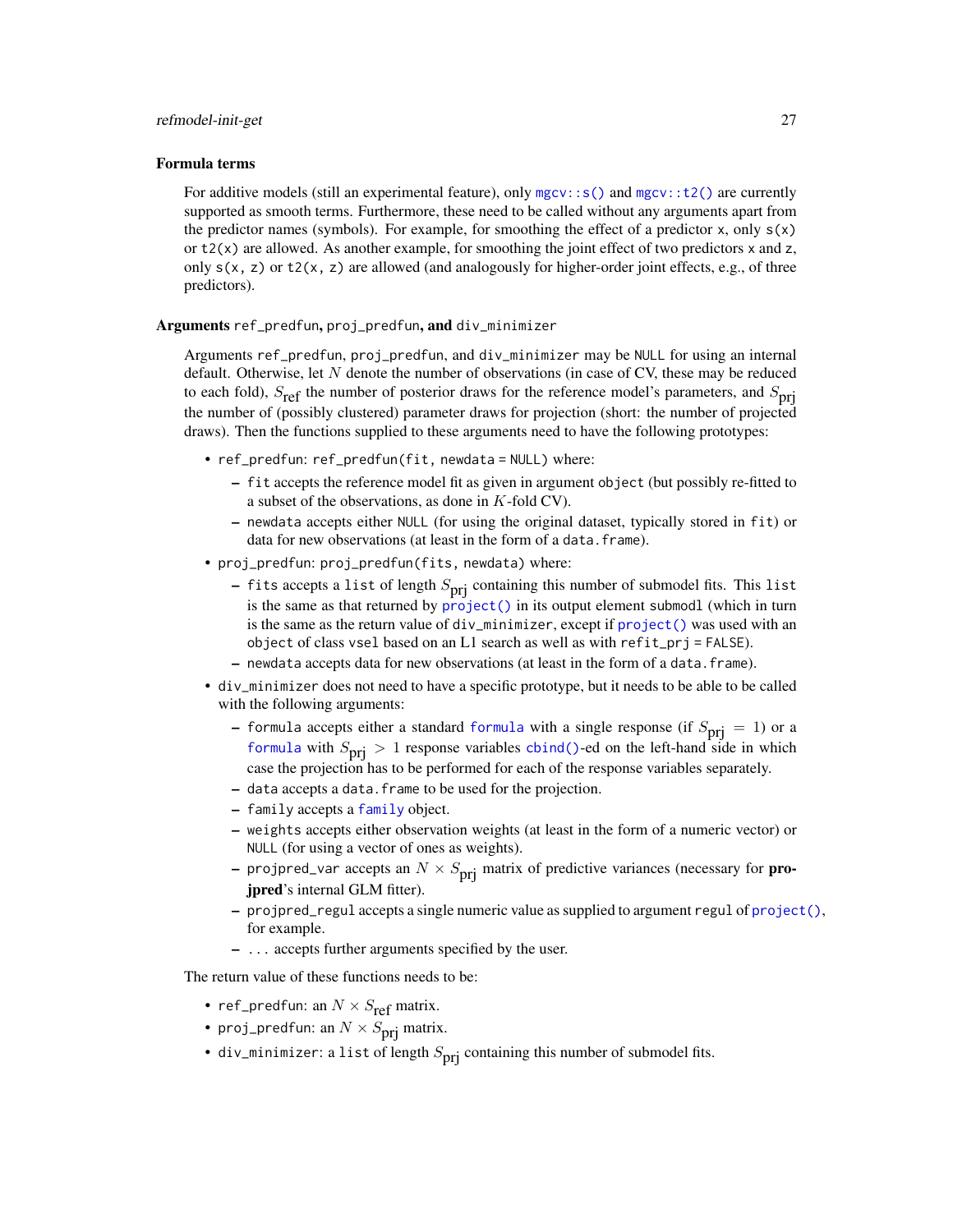#### Argument extract\_model\_data

The function supplied to argument extract\_model\_data needs to have the prototype

extract\_model\_data(object, newdata, wrhs = NULL, orhs = NULL, extract\_y = TRUE)

where:

- object accepts the reference model fit as given in argument object (but possibly re-fitted to a subset of the observations, as done in K-fold CV).
- newdata accepts either NULL (for using the original dataset, typically stored in object) or data for new observations (at least in the form of a data.frame).
- wrhs accepts at least either NULL (for using a vector of ones) or a right-hand side formula consisting only of the variable in newdata containing the weights.
- orhs accepts at least either NULL (for using a vector of zeros) or a right-hand side formula consisting only of the variable in newdata containing the offsets.
- extract\_y accepts a single logical value indicating whether output element y (see below) shall be NULL (TRUE) or not (FALSE).

The return value of extract\_model\_data needs to be a list with elements y, weights, and offset, each being a numeric vector containing the data for the response, the observation weights, and the offsets, respectively. An exception is that y may also be NULL (depending on argument extract\_y).

#### Examples

```
if (requireNamespace("rstanarm", quietly = TRUE)) {
 # Data:
 dat_gauss <- data.frame(y = df_gaussian$y, df_gaussian$x)
 # The "stanreg" fit which will be used as the reference model (with small
 # values for `chains` and `iter`, but only for technical reasons in this
 # example; this is not recommended in general):
 fit <- rstanarm::stan_glm(
   y \sim X1 + X2 + X3 + X4 + X5, family = gaussian(), data = dat_gauss,
   QR = TRUE, chains = 2, iter = 500, refresh = 0, seed = 9876
 )
 # Define the reference model explicitly:
 ref <- get_refmodel(fit)
 print(class(ref)) # gives `"refmodel"`
 # Now see, for example, `?varsel`, `?cv_varsel`, and `?project` for
 # possible post-processing functions. Most of the post-processing functions
 # call get_refmodel() internally at the beginning, so you will rarely need
 # to call get_refmodel() yourself.
 # A custom reference model which may be used in a variable selection where
 # the candidate predictors are not a subset of those used for the reference
 # model's predictions:
 ref_cust <- init_refmodel(
   fit,
```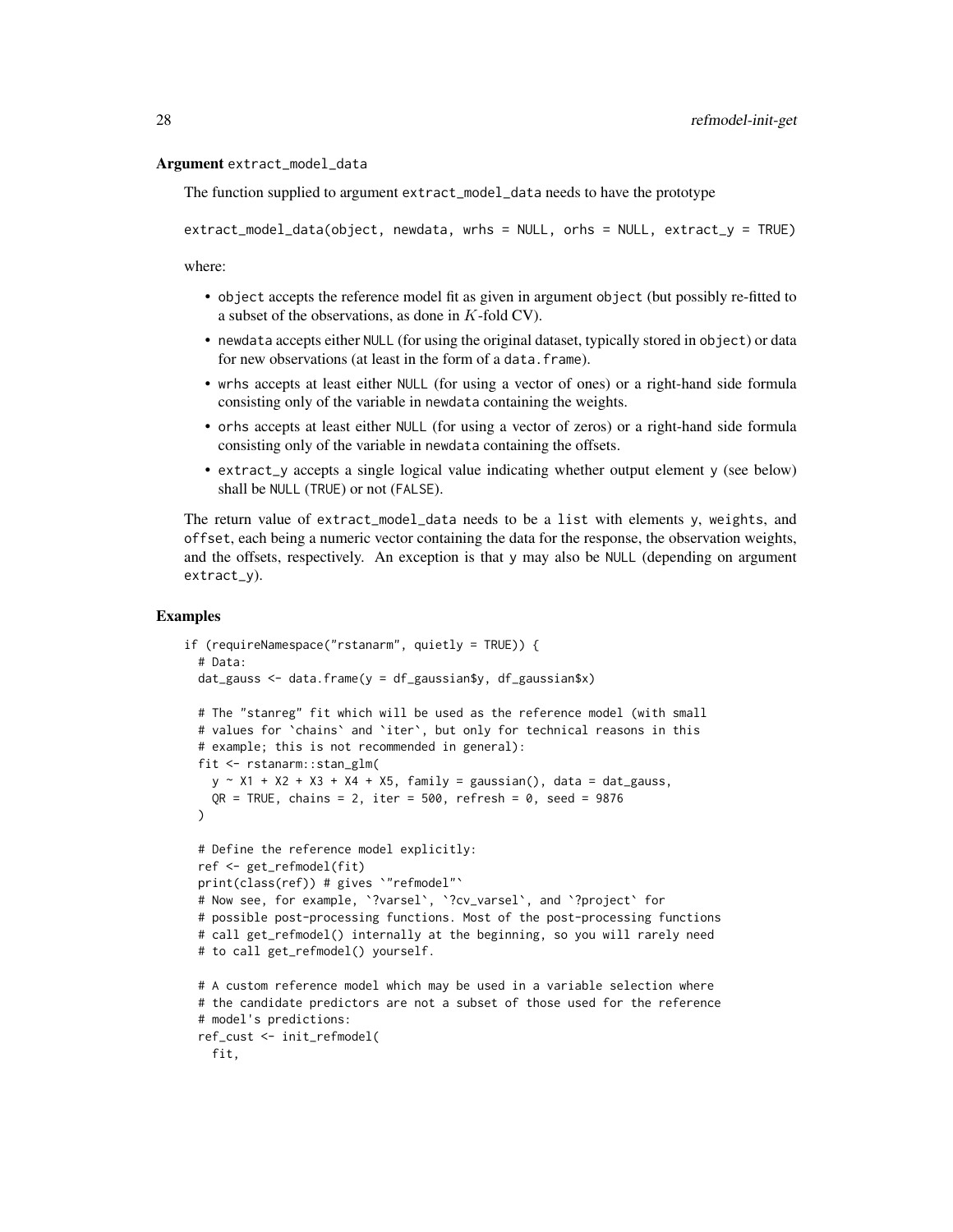# <span id="page-28-0"></span>solution\_terms 29

```
data = dat_gauss,
  formula = y \sim X6 + X7,
  family = gaussian(),
  extract_model_data = function(object, newdata = NULL, wrhs = NULL,
                                 orhs = NULL, extract_y = TRUE) {
    if (!extract_y) {
      resp_form <- NULL
    } else {
      resp_form \leftarrow \sim y
    }
    if (is.null(newdata)) {
      newdata <- dat_gauss
    }
    args <- projpred:::nlist(object, newdata, wrhs, orhs, resp_form)
    return(projpred::do_call(projpred:::.extract_model_data, args))
  },
  cvfun = function(folds) {
    kfold(
      fit, K = max(folds), save_fits = TRUE, folds = folds, cores = 1
    )$fits[, "fit"]
  },
  dis = as.matrix(fit)[, "sigma"]
\lambda# Now, the post-processing functions mentioned above (for example,
# varsel(), cv_varsel(), and project()) may be applied to 'ref_cust'.
```
solution\_terms *Retrieve predictor solution path or predictor combination*

#### <span id="page-28-1"></span>Description

}

This function retrieves the "solution terms" from an object. For vsel objects (returned by [varsel\(\)](#page-33-1) or [cv\\_varsel\(\)](#page-7-1)), this is the predictor solution path of the variable selection. For projection objects (returned by  $project()$ , possibly as elements of a list), this is the predictor combination onto which the projection was performed.

#### Usage

```
solution_terms(object, ...)
## S3 method for class 'vsel'
solution_terms(object, ...)
## S3 method for class 'projection'
solution_terms(object, ...)
```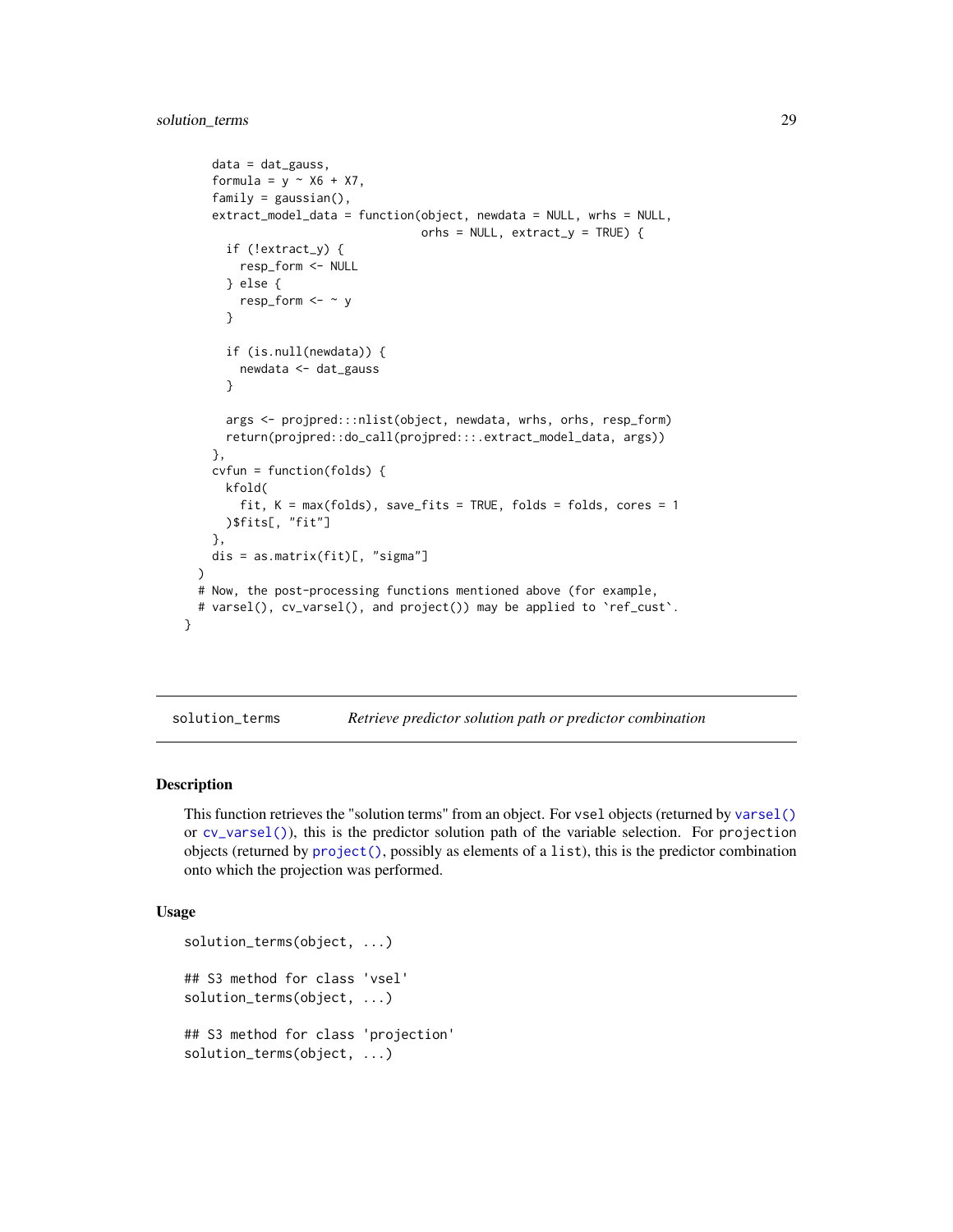#### <span id="page-29-0"></span>Arguments

| object                  | The object from which to retrieve the solution terms. Possible classes may be    |
|-------------------------|----------------------------------------------------------------------------------|
|                         | inferred from the names of the corresponding methods (see also the description). |
| $\cdot$ $\cdot$ $\cdot$ | Currently ignored.                                                               |

#### Value

A character vector of solution terms.

#### Examples

```
if (requireNamespace("rstanarm", quietly = TRUE)) {
 # Data:
 dat_gauss \leq data.frame(y = df_gaussian$y, df_gaussian$x)
 # The "stanreg" fit which will be used as the reference model (with small
 # values for `chains` and `iter`, but only for technical reasons in this
 # example; this is not recommended in general):
 fit <- rstanarm::stan_glm(
   y \sim X1 + X2 + X3 + X4 + X5, family = gaussian(), data = dat_gauss,
   OR = TRUE, chains = 2, iter = 500, refresh = 0, seed = 9876
 \lambda# Variable selection (here without cross-validation and with small values
 # for `nterms_max`, `nclusters`, and `nclusters_pred`, but only for the
 # sake of speed in this example; this is not recommended in general):
 vs <- varsel(fit, nterms_max = 3, nclusters = 5, nclusters_pred = 10,
              seed = 5555)
 print(solution_terms(vs))
 # Projection onto an arbitrary combination of predictor terms (with a small
 # value for `nclusters`, but only for the sake of speed in this example;
 # this is not recommended in general):
 prj <- project(fit, solution_terms = c("X1", "X3", "X5"), nclusters = 10,
                 seed = 9182)
 print(solution_terms(prj)) # gives `c("X1", "X3", "X5")`
}
```
<span id="page-29-2"></span>suggest\_size *Suggest submodel size*

#### <span id="page-29-1"></span>Description

This function can suggest an appropriate submodel size based on a decision rule described in section "Details" below. Note that this decision is quite heuristic and should be interpreted with caution. It is recommended to examine the results via [plot.vsel\(\)](#page-14-1) and/or [summary.vsel\(\)](#page-31-1) and to make the final decision based on what is most appropriate for the problem at hand.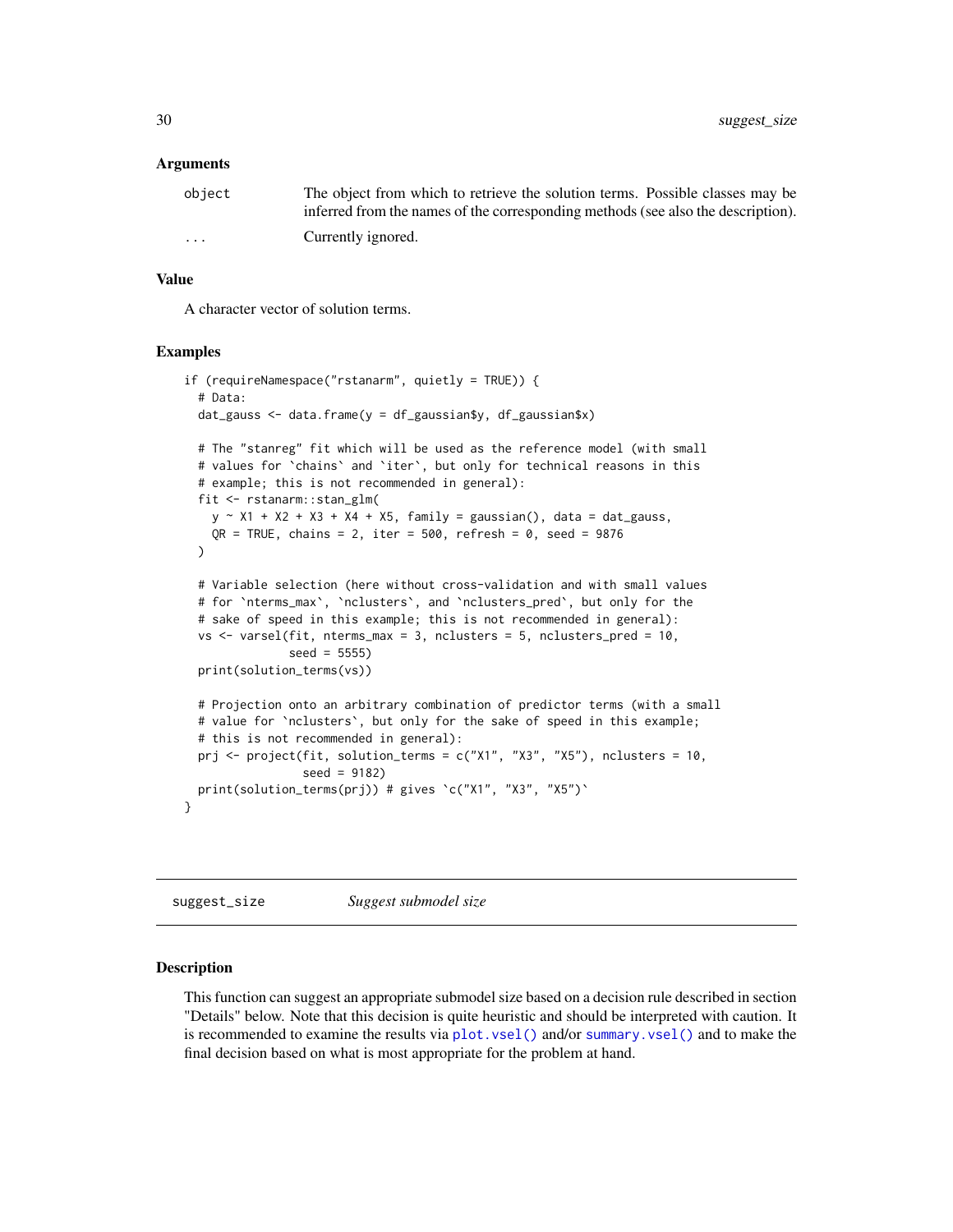# <span id="page-30-0"></span>suggest\_size 31

#### Usage

```
suggest_size(object, ...)
## S3 method for class 'vsel'
suggest_size(
  object,
  stat = "elpd",
  pct = \theta,
  type = "upper",
  warnings = TRUE,
  ...
\mathcal{L}
```
#### Arguments

| object   | An object of class vsel (returned by varsel () or cv_varsel ()).                                                                                                                                                       |
|----------|------------------------------------------------------------------------------------------------------------------------------------------------------------------------------------------------------------------------|
|          | Arguments passed to summary.vsel(), except for object, stats (which is set<br>to stat), type, and deltas (which is set to TRUE). See section "Details" below<br>for some important arguments which may be passed here. |
| stat     | Statistic used for the decision. See summary vsel () for possible choices.                                                                                                                                             |
| pct      | A number giving the relative proportion <i>(not</i> percents) between baseline model<br>and null model utilities one is willing to sacrifice. See section "Details" below<br>for more information.                     |
| type     | Either "upper" or "lower" determining whether the decision is based on the<br>upper or lower confidence interval bound, respectively. See section "Details"<br>below for more information.                             |
| warnings | Mainly for internal use. A single logical value indicating whether to throw warn-<br>ings if automatic suggestion fails. Usually there is no reason to set this to FALSE.                                              |

#### Details

The suggested model size is the smallest model size for which either the lower or upper bound (depending on argument type) of the normal-approximation confidence interval (with nominal coverage 1 - alpha, see argument alpha of [summary.vsel\(\)](#page-31-1)) for  $u_k - u_{\text{base}}$  (with  $u_k$  denoting the k-th submodel's utility and  $u<sub>base</sub>$  denoting the baseline model's utility) falls above (or is equal to)

$$
pct * (u_0 - u_{base})
$$

where  $u_0$  denotes the null model utility. The baseline is either the reference model or the best submodel found (see argument baseline of [summary.vsel\(\)](#page-31-1)).

For example, alpha =  $0.32$ , pct =  $0$ , and type = "upper" means that we select the smallest model size for which the upper bound of the confidence interval for  $u_k - u_{\text{base}}$  with coverage 68% exceeds (or is equal to) zero, that is, for which the submodel's utility is at most one standard error smaller than the baseline model's utility.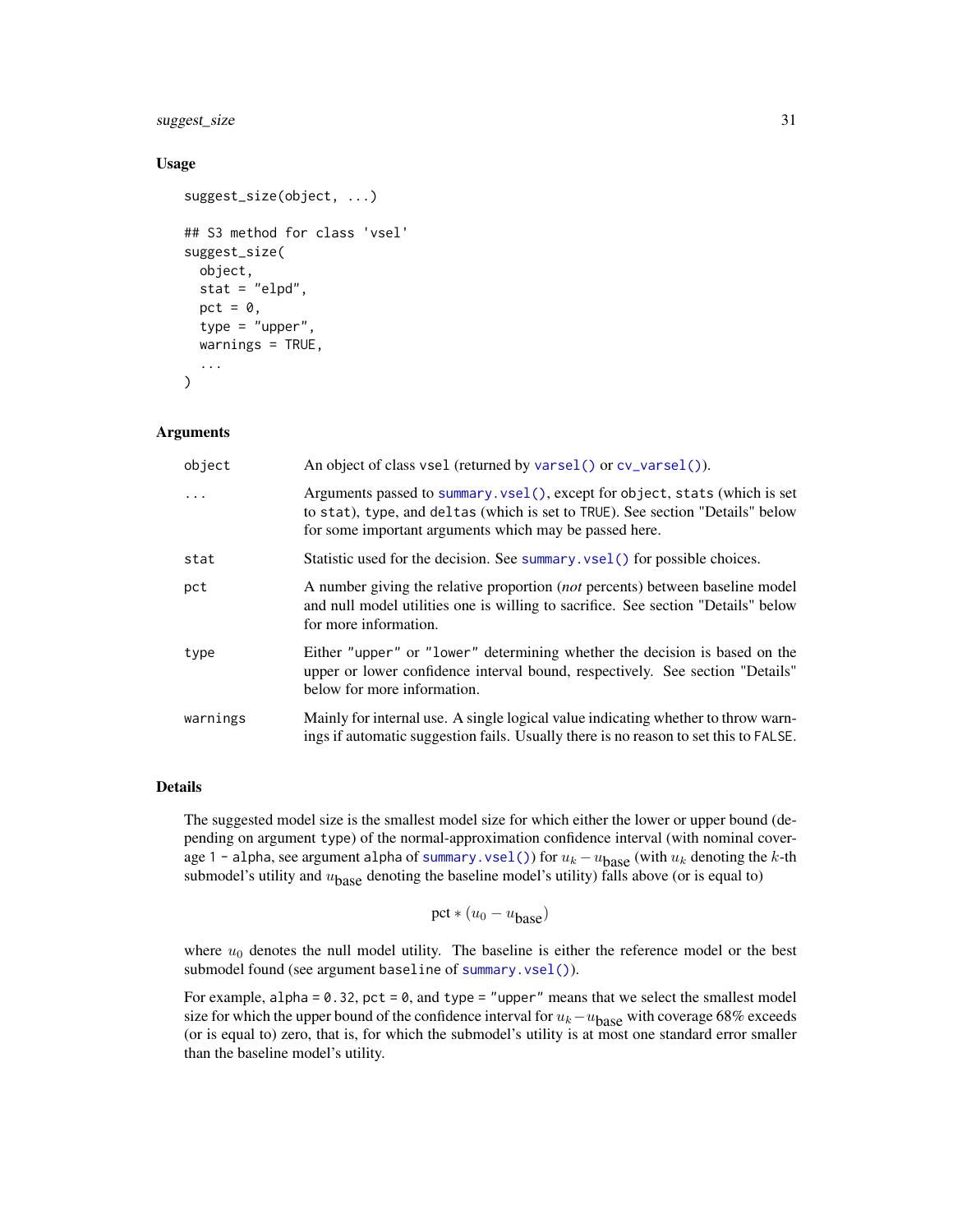Loss statistics like the root mean-squared error (RMSE) and the mean-squared error (MSE) are converted to utilities by multiplying them by  $-1$ , so a call such as suggest\_size(object, stat = "rmse", type = "upper") finds the smallest model size whose upper confidence interval bound for the *negative* RMSE or MSE exceeds the cutoff (or, equivalently, has the lower confidence interval bound for the RMSE or MSE below the cutoff). This is done to make the interpretation of argument type the same regardless of argument stat.

The intercept is not counted by [suggest\\_size\(\)](#page-29-2), so a suggested size of zero stands for the interceptonly model.

#### Examples

```
if (requireNamespace("rstanarm", quietly = TRUE)) {
 # Data:
 dat_gauss <- data.frame(y = df_gaussian$y, df_gaussian$x)
 # The "stanreg" fit which will be used as the reference model (with small
 # values for `chains` and `iter`, but only for technical reasons in this
 # example; this is not recommended in general):
 fit <- rstanarm::stan_glm(
   y \sim X1 + X2 + X3 + X4 + X5, family = gaussian(), data = dat_gauss,
   QR = TRUE, chains = 2, iter = 500, refresh = 0, seed = 9876
 )
 # Variable selection (here without cross-validation and with small values
 # for `nterms_max`, `nclusters`, and `nclusters_pred`, but only for the
 # sake of speed in this example; this is not recommended in general):
 vs <- varsel(fit, nterms_max = 3, nclusters = 5, nclusters_pred = 10,
               seed = 5555)
 print(suggest_size(vs))
}
```
<span id="page-31-1"></span>summary.vsel *Summary statistics of a variable selection*

#### **Description**

This is the [summary\(\)](#page-0-0) method for vsel objects (returned by [varsel\(\)](#page-33-1) or  $cv\_varsel()$ .

### Usage

```
## S3 method for class 'vsel'
summary(
 object,
 nterms_max = NULL,
  stats = "elpd",
  type = c("mean", "se", "diff", "diff.se"),
```
<span id="page-31-0"></span>

# Note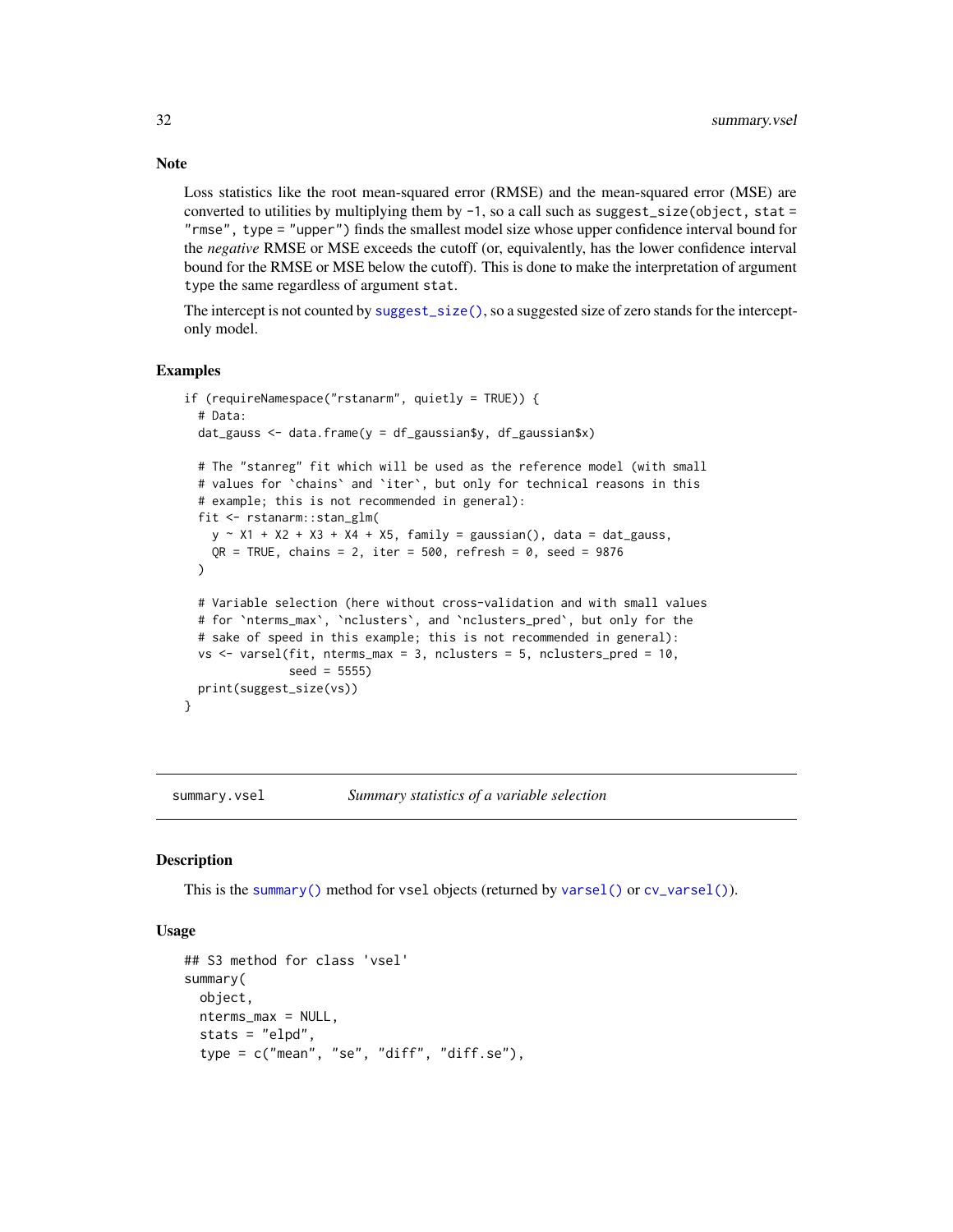```
deltas = FALSE,
 alpha = 0.32,
 baseline = if (!inherits(object$refmodel, "datafit")) "ref" else "best",
 ...
\overline{)}
```
# Arguments

| object     | An object of class vsel (returned by varsel() or cv_varsel()).                                                                                                                                                                                                                                                                                                                                                                                                                                                                                         |
|------------|--------------------------------------------------------------------------------------------------------------------------------------------------------------------------------------------------------------------------------------------------------------------------------------------------------------------------------------------------------------------------------------------------------------------------------------------------------------------------------------------------------------------------------------------------------|
| nterms_max | Maximum submodel size for which the statistics are calculated. Note that net nerms_max<br>does not count the intercept, so use $n$ terms_max = $\theta$ for the intercept-only model.<br>For plot. vsel(), nterms_max must be at least 1.                                                                                                                                                                                                                                                                                                              |
| stats      | One or more character strings determining which statistics to calculate. Avail-<br>able statistics are:                                                                                                                                                                                                                                                                                                                                                                                                                                                |
|            | • "elpd": (expected) sum of log predictive densities.<br>. "mlpd": mean log predictive density, that is, "elpd" divided by the number<br>of observations.                                                                                                                                                                                                                                                                                                                                                                                              |
|            | · "mse": mean squared error.<br>• "rmse": root mean squared error. For the corresponding standard error,<br>bootstrapping is used.                                                                                                                                                                                                                                                                                                                                                                                                                     |
|            | • "acc" (or its alias, "pctcorr"): classification accuracy (binomial () fam-<br>ily only).                                                                                                                                                                                                                                                                                                                                                                                                                                                             |
|            | • "auc": area under the ROC curve (binomial () family only). For the cor-<br>responding standard error, bootstrapping is used.                                                                                                                                                                                                                                                                                                                                                                                                                         |
| type       | One or more items from "mean", "se", "lower", "upper", "diff", and "diff.se"<br>indicating which of these to compute for each item from stats (mean, standard<br>error, lower and upper confidence interval bounds, mean difference to the corre-<br>sponding statistic of the reference model, and standard error of this difference,<br>respectively). The confidence interval bounds belong to normal-approximation<br>confidence intervals with (nominal) coverage 1 - alpha. Items "diff" and<br>"diff.se" are only supported if deltas is FALSE. |
| deltas     | If TRUE, the submodel statistics are estimated as differences from the baseline<br>model (see argument baseline) instead of estimating the actual values of the<br>statistics.                                                                                                                                                                                                                                                                                                                                                                         |
| alpha      | A number determining the (nominal) coverage $1 - a$ lpha of the normal-approximation<br>confidence intervals. For example, $alpha = 0.32$ corresponds to a coverage of<br>68%, i.e., one-standard-error intervals (because of the normal approximation).                                                                                                                                                                                                                                                                                               |
| baseline   | For summary.vsel(): Only relevant if deltas is TRUE. For plot.vsel(): Al-<br>ways relevant. Either "ref" or "best", indicating whether the baseline is the<br>reference model or the best submodel found (in terms of stats[1]), respec-<br>tively.                                                                                                                                                                                                                                                                                                    |
| $\cdots$   | Arguments passed to the internal function which is used for bootstrapping (if ap-<br>plicable; see argument stats). Currently, relevant arguments are B (the number<br>of bootstrap samples, defaulting to 2000) and seed (see set. seed(), defaulting<br>to sample.int(.Machine\$integer.max, 1)).                                                                                                                                                                                                                                                    |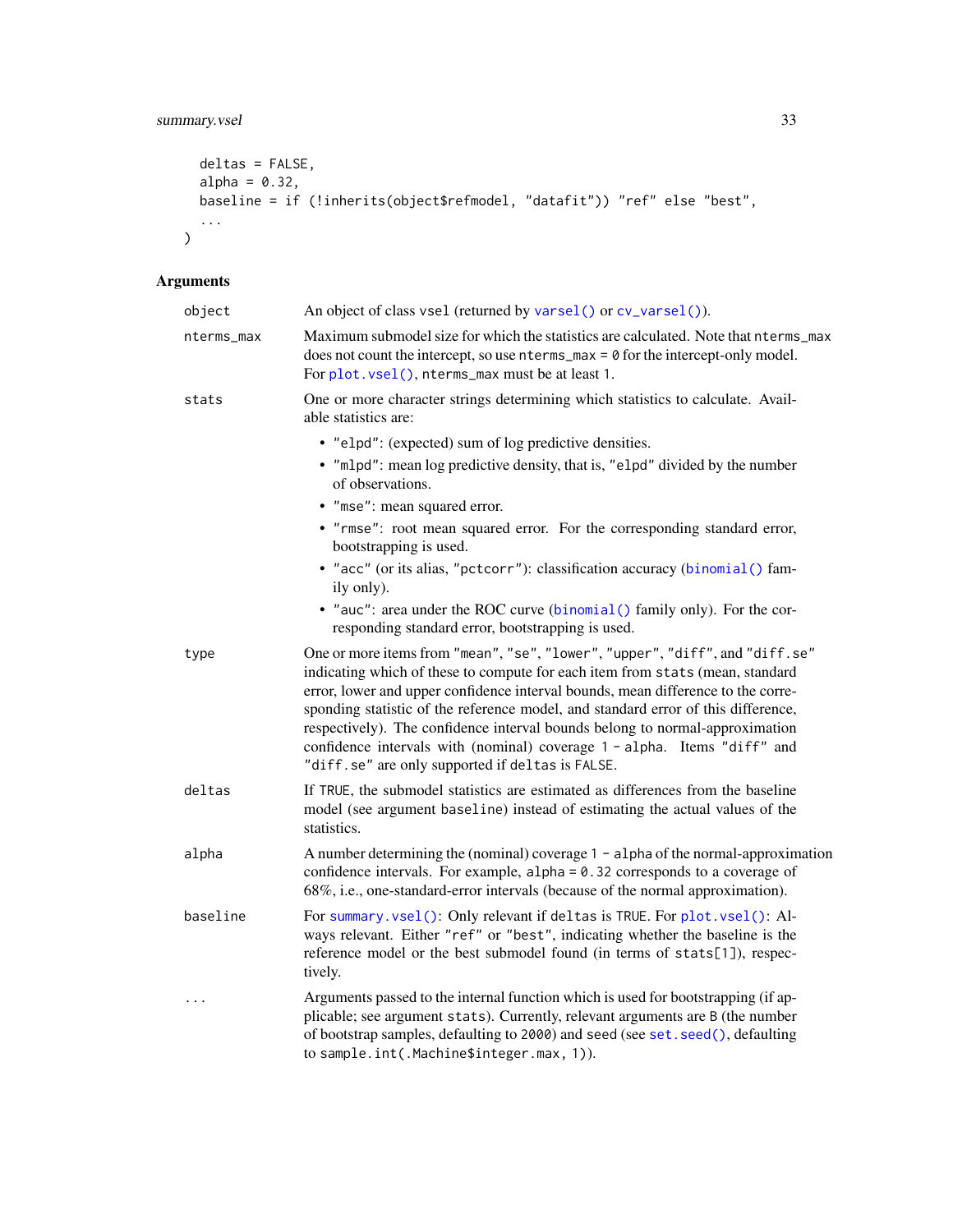#### Examples

```
if (requireNamespace("rstanarm", quietly = TRUE)) {
 # Data:
 dat_gauss \leq data.frame(y = df_gaussian$y, df_gaussian$x)
 # The "stanreg" fit which will be used as the reference model (with small
 # values for `chains` and `iter`, but only for technical reasons in this
 # example; this is not recommended in general):
 fit <- rstanarm::stan_glm(
   y \sim X1 + X2 + X3 + X4 + X5, family = gaussian(), data = dat_gauss,
   QR = TRUE, chains = 2, iter = 500, refresh = 0, seed = 9876
 )
 # Variable selection (here without cross-validation and with small values
 # for `nterms_max`, `nclusters`, and `nclusters_pred`, but only for the
 # sake of speed in this example; this is not recommended in general):
 vs \le varsel(fit, nterms_max = 3, nclusters = 5, nclusters_pred = 10,
               seed = 5555)
 print(summary(vs))
}
```
<span id="page-33-1"></span>

varsel *Variable selection (without cross-validation)*

#### Description

Perform the projection predictive variable selection for GLMs, GLMMs, GAMs, and GAMMs. This variable selection consists of a *search* part and an *evaluation* part. The search part determines the solution path, i.e., the best submodel for each submodel size (number of predictor terms). The evaluation part determines the predictive performance of the submodels along the solution path.

#### Usage

```
varsel(object, ...)
## Default S3 method:
varsel(object, ...)
## S3 method for class 'refmodel'
varsel(
  object,
  d_t test = NULL,
 method = NULL,
 ndraws = NULL,
 nclusters = 20,
  ndraws_pred = 400,
  nclusters_pred = NULL,
```
<span id="page-33-0"></span>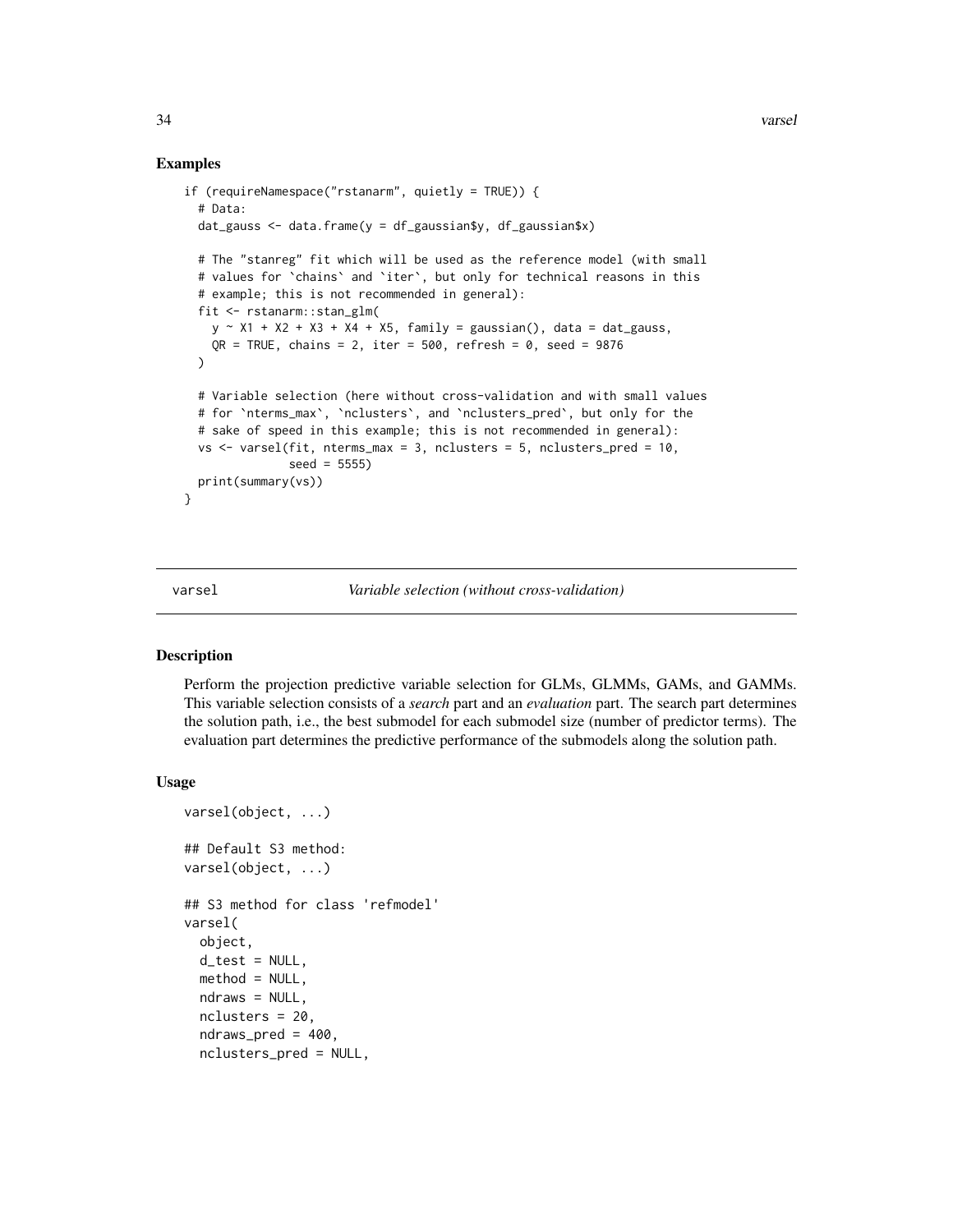<span id="page-34-0"></span>varsel 35

```
refit_prj = !inherits(object, "datafit"),
 nterms_max = NULL,
 verbose = TRUE,
 lambda_min_ratio = 1e-05,
 nlambda = 150,
 thresh = 1e-06,
 regul = 1e-04,
 penalty = NULL,
 search_terms = NULL,
 seed = sample.int(.Machine$integer.max, 1),
  ...
\mathcal{L}
```
# Arguments

| object         | An object of class refmodel (returned by get_refmodel() or init_refmodel())<br>or an object that can be passed to argument object of get_refmodel().                                                                                                                                                                         |
|----------------|------------------------------------------------------------------------------------------------------------------------------------------------------------------------------------------------------------------------------------------------------------------------------------------------------------------------------|
| .              | Arguments passed to get_refmodel() as well as to the divergence minimizer<br>(during a forward search and also during the evaluation part, but the latter only<br>if refit_prj is TRUE).                                                                                                                                     |
| d_test         | For internal use only. A list providing information about the test set which is<br>used for evaluating the predictive performance of the reference model. If not<br>provided, the training set is used.                                                                                                                      |
| method         | The method for the search part. Possible options are "L1" for L1 search and<br>"forward" for forward search. If NULL, then internally, "L1" is used, except if<br>the reference model has multilevel or additive terms or if ! is.null(search_terms).<br>See also section "Details" below.                                   |
| ndraws         | Number of posterior draws used in the search part. Ignored if nclusters is not<br>NULL or in case of L1 search (because L1 search always uses a single cluster).<br>If both (nclusters and ndraws) are NULL, the number of posterior draws from<br>the reference model is used for ndraws. See also section "Details" below. |
| nclusters      | Number of clusters of posterior draws used in the search part. Ignored in case<br>of L1 search (because L1 search always uses a single cluster). For the meaning<br>of NULL, see argument ndraws. See also section "Details" below.                                                                                          |
| ndraws_pred    | Only relevant if refit_prj is TRUE. Number of posterior draws used in the eval-<br>uation part. Ignored if nclusters_pred is not NULL. If both (nclusters_pred<br>and ndraws_pred) are NULL, the number of posterior draws from the reference<br>model is used for ndraws_pred. See also section "Details" below.            |
| nclusters_pred | Only relevant if refit_prj is TRUE. Number of clusters of posterior draws used<br>in the evaluation part. For the meaning of NULL, see argument ndraws_pred.<br>See also section "Details" below.                                                                                                                            |
| refit_prj      | A single logical value indicating whether to fit the submodels along the solution<br>path again (TRUE) or to retrieve their fits from the search part (FALSE) before<br>using those (re-)fits in the evaluation part.                                                                                                        |
| nterms_max     | Maximum number of predictor terms until which the search is continued. If<br>NULL, then $min(19, D)$ is used where D is the number of terms in the reference                                                                                                                                                                 |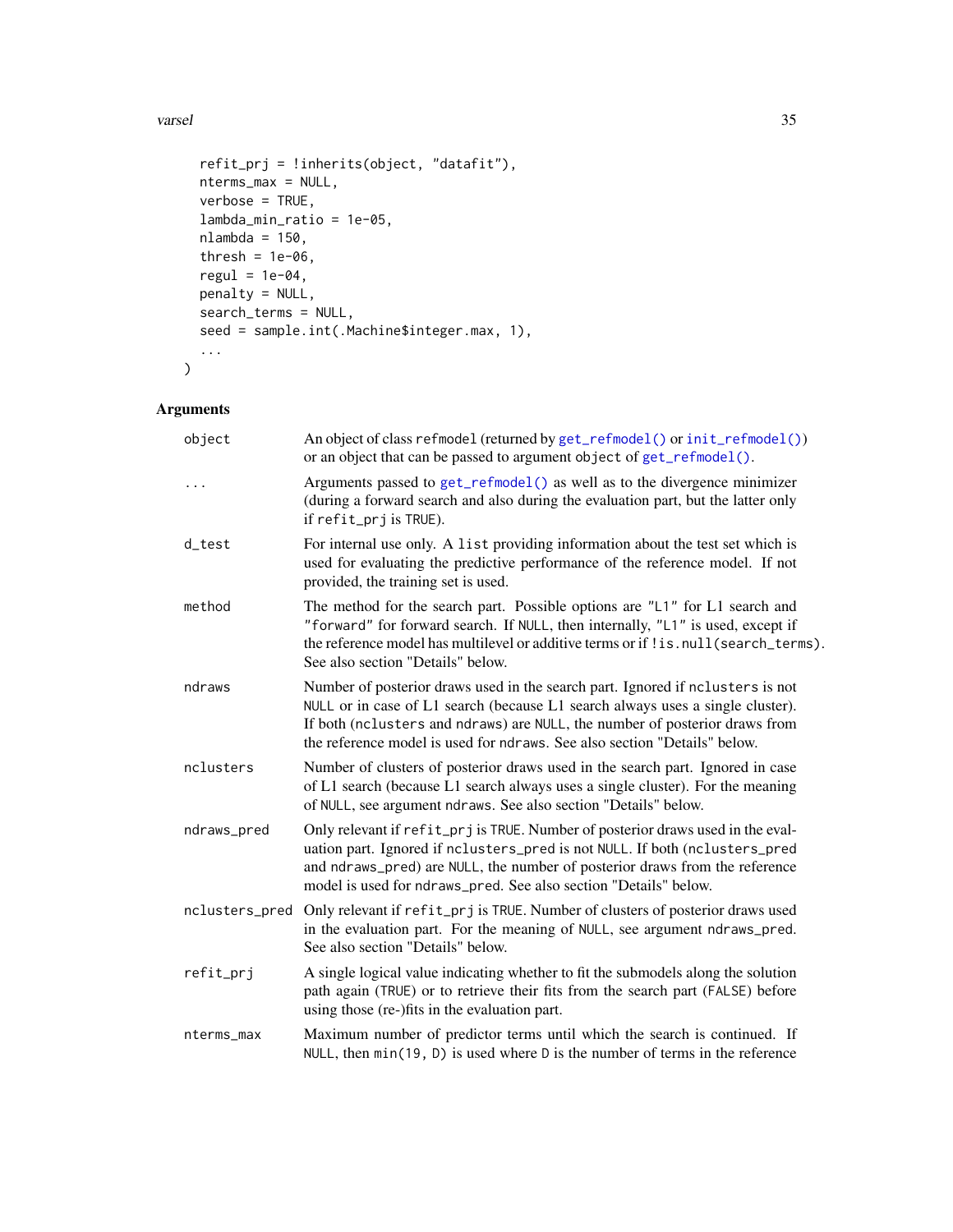<span id="page-35-0"></span>

|                  | model (or in search_terms, if supplied). Note that nterms_max does not count<br>the intercept, so use $nterms_max = 0$ for the intercept-only model. (Correspond-<br>ingly, D above does not count the intercept.)                                                                                                                                                                                                                                          |
|------------------|-------------------------------------------------------------------------------------------------------------------------------------------------------------------------------------------------------------------------------------------------------------------------------------------------------------------------------------------------------------------------------------------------------------------------------------------------------------|
| verbose          | A single logical value indicating whether to print out additional information<br>during the computations.                                                                                                                                                                                                                                                                                                                                                   |
| lambda_min_ratio |                                                                                                                                                                                                                                                                                                                                                                                                                                                             |
|                  | Only relevant for L1 search. Ratio between the smallest and largest lambda in<br>the L1-penalized search. This parameter essentially determines how long the<br>search is carried out, i.e., how large submodels are explored. No need to change<br>this unless the program gives a warning about this.                                                                                                                                                     |
| nlambda          | Only relevant for L1 search. Number of values in the lambda grid for L1-<br>penalized search. No need to change this unless the program gives a warning<br>about this.                                                                                                                                                                                                                                                                                      |
| thresh           | Only relevant for L1 search. Convergence threshold when computing the L1<br>path. Usually, there is no need to change this.                                                                                                                                                                                                                                                                                                                                 |
| regul            | A number giving the amount of ridge regularization when projecting onto (i.e.,<br>fitting) submodels which are GLMs. Usually there is no need for regularization,<br>but sometimes we need to add some regularization to avoid numerical problems.                                                                                                                                                                                                          |
| penalty          | Only relevant for L1 search. A numeric vector determining the relative penalties<br>or costs for the predictors. A value of 0 means that those predictors have no cost<br>and will therefore be selected first, whereas Inf means those predictors will<br>never be selected. If NULL, then 1 is used for each predictor.                                                                                                                                   |
| search_terms     | Only relevant for forward search. A custom character vector of predictor term<br>blocks to consider for the search. Section "Details" below describes more pre-<br>cisely what "predictor term block" means. The intercept ("1") is always in-<br>cluded internally via union(), so there's no difference between including it ex-<br>plicitly or omitting it. The default search_terms considers all the terms in the<br>reference model's formula.        |
| seed             | Pseudorandom number generation (PRNG) seed by which the same results can<br>be obtained again if needed. If NULL, no seed is set and therefore, the results<br>are not reproducible. See set. seed() for details. Here, this seed is used for<br>clustering the reference model's posterior draws (if ! is. null(nclusters)) and<br>for drawing new group-level effects when predicting from a multilevel submodel<br>(however, not yet in case of a GAMM). |

# Details

Arguments ndraws, nclusters, nclusters\_pred, and ndraws\_pred are automatically truncated at the number of posterior draws in the reference model (which is 1 for datafits). Using less draws or clusters in ndraws, nclusters, nclusters\_pred, or ndraws\_pred than posterior draws in the reference model may result in slightly inaccurate projection performance. Increasing these arguments affects the computation time linearly.

For argument method, there are some restrictions: For a reference model with multilevel or additive formula terms, only the forward search is available. Furthermore, argument search\_terms requires a forward search to take effect.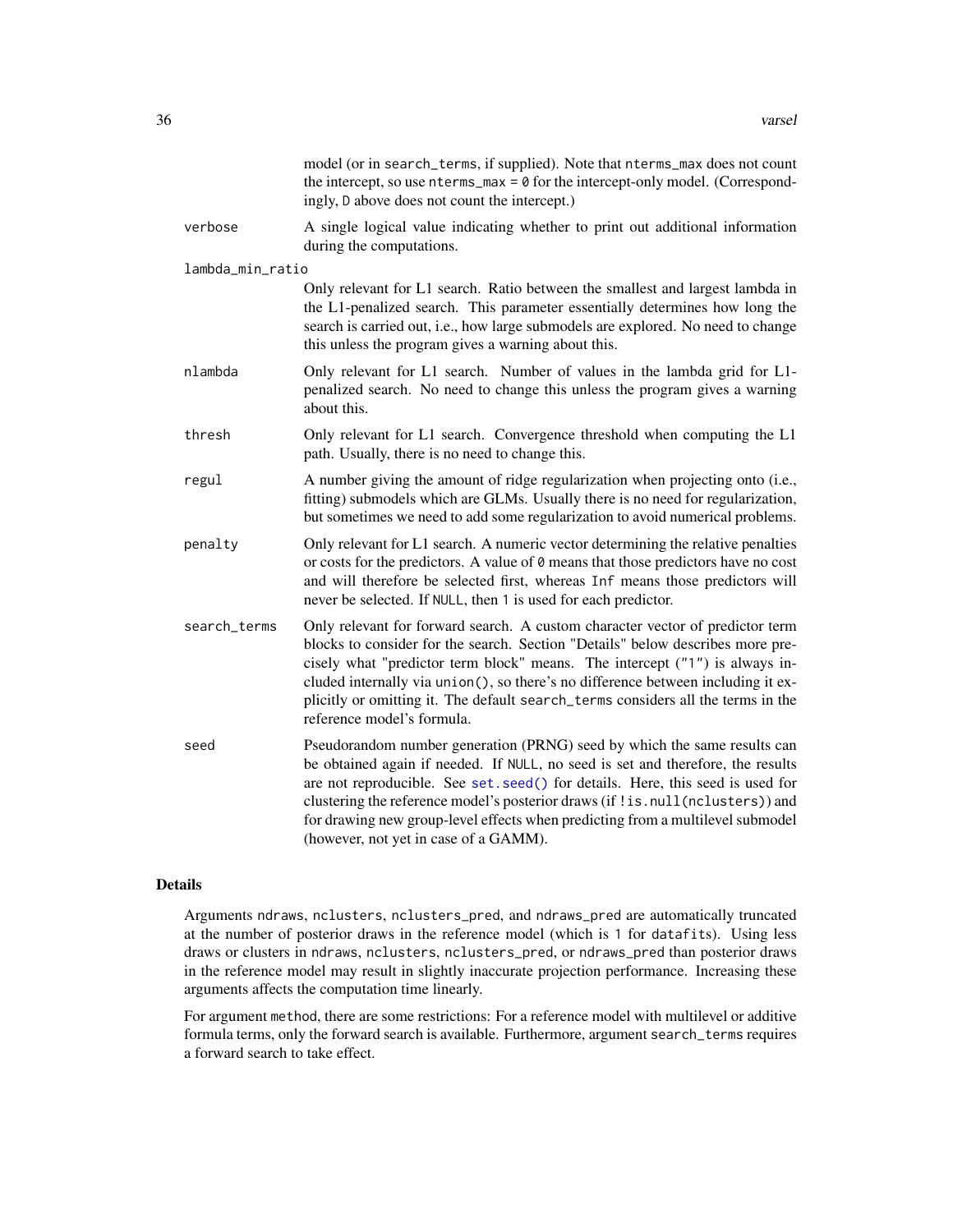#### <span id="page-36-0"></span>varsel 37

L1 search is faster than forward search, but forward search may be more accurate. Furthermore, forward search may find a sparser model with comparable performance to that found by L1 search, but it may also start overfitting when more predictors are added.

An L1 search may select interaction terms before the corresponding main terms are selected. If this is undesired, choose the forward search instead.

The elements of the search\_terms character vector don't need to be individual predictor terms. Instead, they can be building blocks consisting of several predictor terms connected by the + symbol. To understand how these building blocks works, it is important to know how **projpred**'s forward search works: It starts with an empty vector chosen which will later contain already selected predictor terms. Then, the search iterates over model sizes  $j \in \{1, ..., J\}$ . The candidate models at model size j are constructed from those elements from search\_terms which yield model size j when combined with the chosen predictor terms. Note that sometimes, there may be no candidate models for model size  $j$ . Also note that internally, search\_terms is expanded to include the intercept ("1"), so the first step of the search (model size 1) always consists of the intercept-only model as the only candidate.

As a search\_terms example, consider a reference model with formula  $y \sim x1 + x2 + x3$ . Then, to ensure that  $x1$  is always included in the candidate models, specify search\_terms =  $c("x1", "x1 +$  $x2''$ , "x1 + x3", "x1 + x2 + x3"). This search would start with  $y \sim 1$  as the only candidate at model size 1. At model size 2, y  $\sim$  x1 would be the only candidate. At model size 3, y  $\sim$  x1 + x2 and y  $\sim$  x1 + x3 would be the two candidates. At the last model size of 4,  $y \sim x1 + x2 + x3$  would be the only candidate. As another example, to exclude  $x1$  from the search, specify search\_terms =  $c("x2",$  $"x3", "x2 + x3").$ 

#### Value

An object of class vsel. The elements of this object are not meant to be accessed directly but instead via helper functions (see the vignette or type ?projpred).

#### See Also

## [cv\\_varsel\(\)](#page-7-1)

#### Examples

```
if (requireNamespace("rstanarm", quietly = TRUE)) {
 # Data:
 dat_gauss \leq data.frame(y = df_gaussian$y, df_gaussian$x)
 # The "stanreg" fit which will be used as the reference model (with small
 # values for `chains` and `iter`, but only for technical reasons in this
 # example; this is not recommended in general):
 fit <- rstanarm::stan_glm(
   y \sim X1 + X2 + X3 + X4 + X5, family = gaussian(), data = dat_gauss,
   QR = TRUE, chains = 2, iter = 500, refresh = 0, seed = 9876
 )
 # Variable selection (here without cross-validation and with small values
 # for `nterms_max`, `nclusters`, and `nclusters_pred`, but only for the
 # sake of speed in this example; this is not recommended in general):
```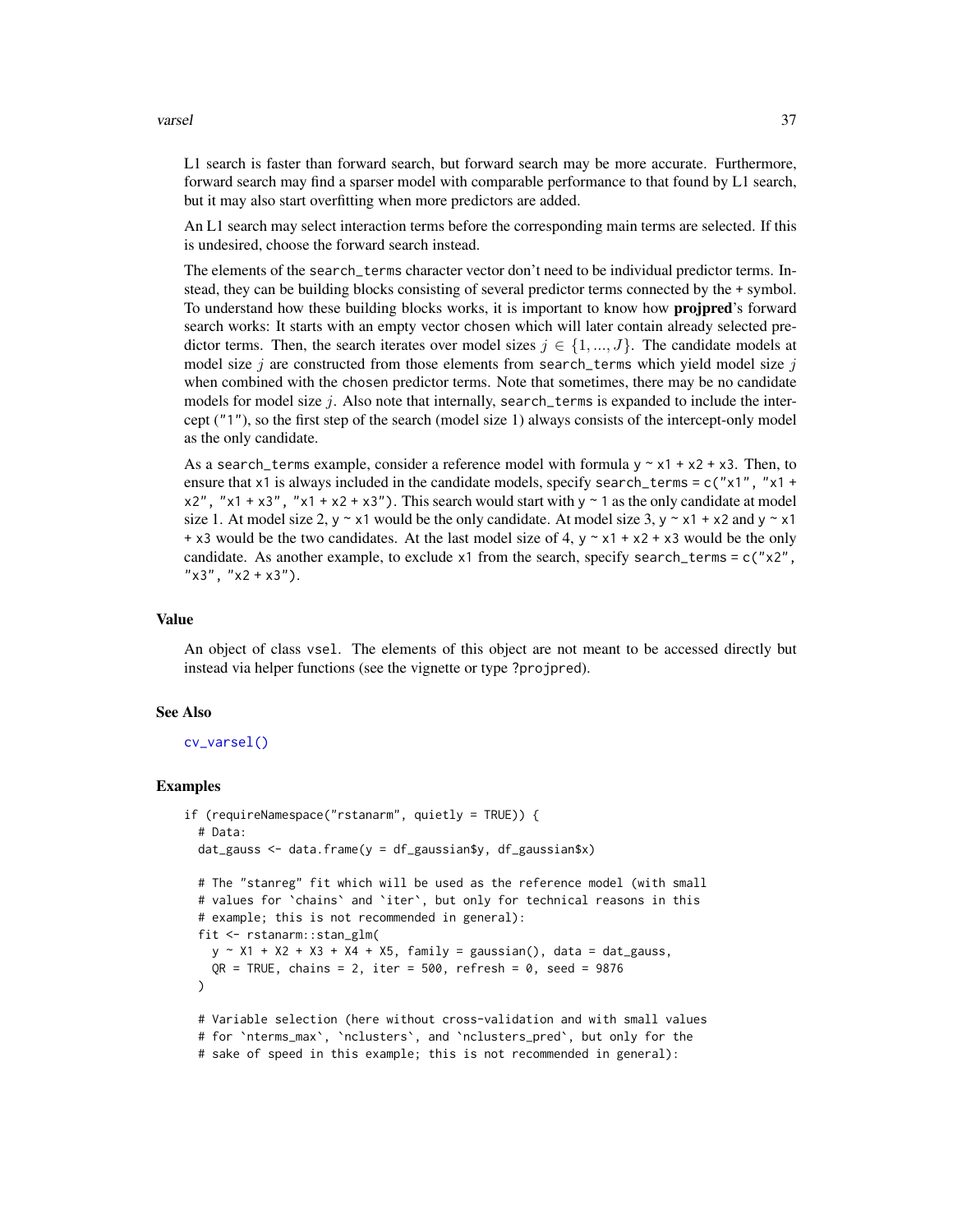```
vs \le varsel(fit, nterms_max = 3, nclusters = 5, nclusters_pred = 10,
              seed = 5555)
  # Now see, for example, `?print.vsel`, `?plot.vsel`, `?suggest_size.vsel`,
  # and '?solution_terms.vsel' for possible post-processing functions.
}
```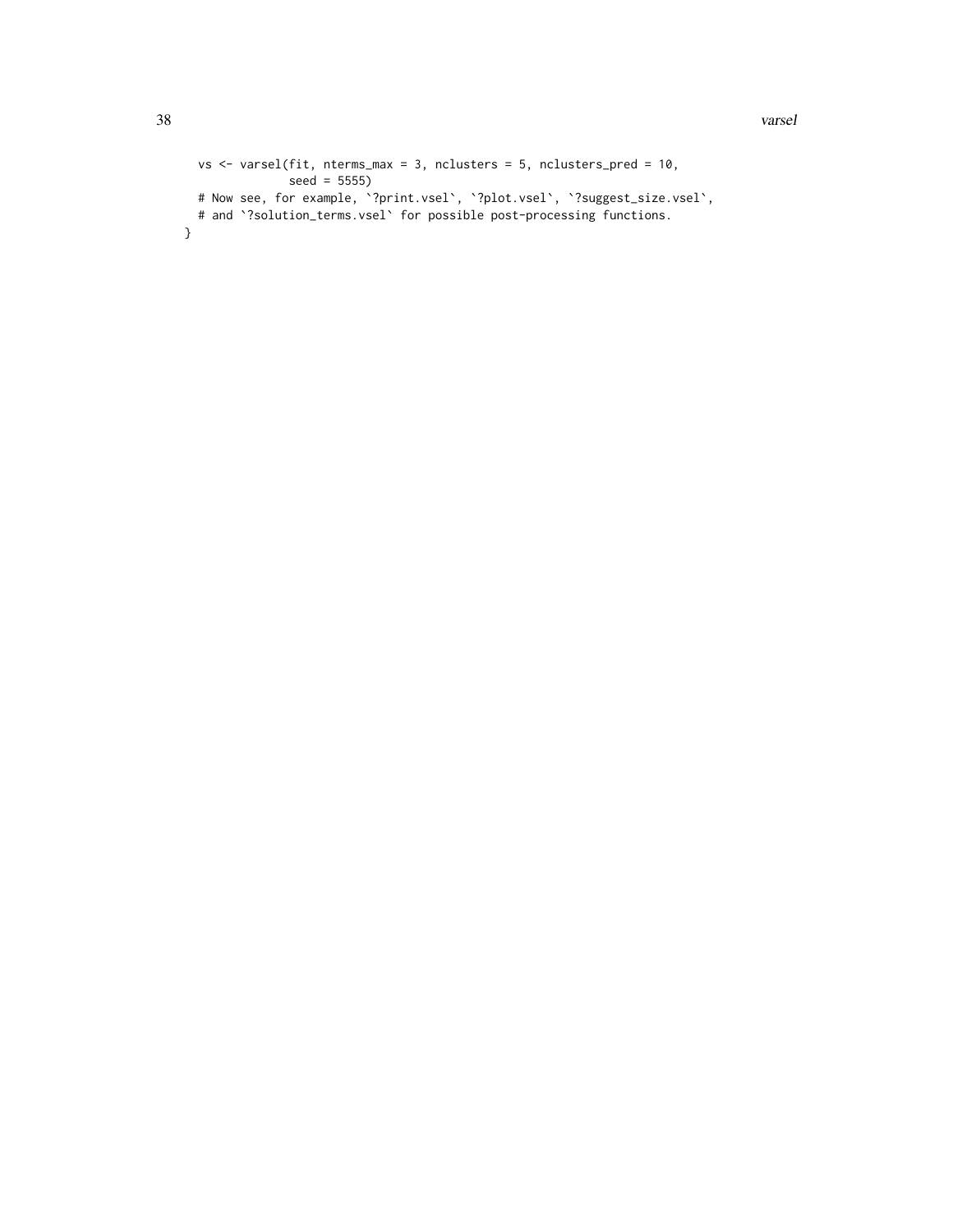# <span id="page-38-0"></span>**Index**

∗ datasets df\_binom, [12](#page-11-0) df\_gaussian, [13](#page-12-0) mesquite, [14](#page-13-0) as.matrix(), *[5](#page-4-0)* as.matrix.projection, [5](#page-4-0) as.matrix.projection(), *[3](#page-2-0)* binomial(), *[3](#page-2-0)*, *[16](#page-15-0)*, *[33](#page-32-0)* break\_up\_matrix\_term, [6](#page-5-0) brms::bernoulli(), *[3](#page-2-0)* brms::get\_refmodel.brmsfit(), *[3](#page-2-0)*, *[10](#page-9-0)* cbind(), *[27](#page-26-0)* cv-indices, [7](#page-6-0) cv\_ids *(*cv-indices*)*, [7](#page-6-0) cv\_ids(), *[7](#page-6-0)* cv\_varsel, [8](#page-7-0) cv\_varsel(), *[3](#page-2-0)*, *[8](#page-7-0)*, *[15,](#page-14-0) [16](#page-15-0)*, *[21,](#page-20-0) [22](#page-21-0)*, *[24](#page-23-0)*, *[26](#page-25-0)*, *[29](#page-28-0)*, *[31](#page-30-0)[–33](#page-32-0)*, *[37](#page-36-0)* cvfolds *(*cv-indices*)*, [7](#page-6-0) cvfolds(), *[7](#page-6-0)* df\_binom, [12](#page-11-0) df\_gaussian, [13](#page-12-0) extend\_family, [13](#page-12-0) extra-families, [14](#page-13-0) family, *[13,](#page-12-0) [14](#page-13-0)*, *[25](#page-24-0)*, *[27](#page-26-0)* family(), *[25](#page-24-0)* formula, *[6](#page-5-0)*, *[25](#page-24-0)*, *[27](#page-26-0)* gamm4::gamm4(), *[25](#page-24-0)* gaussian(), *[3](#page-2-0)*, *[26](#page-25-0)* get\_refmodel *(*refmodel-init-get*)*, [24](#page-23-0) get\_refmodel(), *[2,](#page-1-0) [3](#page-2-0)*, *[9](#page-8-0)*, *[19,](#page-18-0) [20](#page-19-0)*, *[22–](#page-21-0)[26](#page-25-0)*, *[35](#page-34-0)* get\_refmodel.default(), *[25](#page-24-0)* get\_refmodel.stanreg(), *[10](#page-9-0)*, *[25](#page-24-0)*

init\_refmodel *(*refmodel-init-get*)*, [24](#page-23-0) init\_refmodel(), *[3](#page-2-0)*, *[7](#page-6-0)*, *[9](#page-8-0)*, *[13](#page-12-0)*, *[18](#page-17-0)[–20](#page-19-0)*, *[24](#page-23-0)[–26](#page-25-0)*, *[35](#page-34-0)* lme4::glmer(), *[25](#page-24-0)* lme4::lmer(), *[25](#page-24-0)* mesquite, [14](#page-13-0) mgcv::gam(), *[25](#page-24-0)* mgcv::s(), *[27](#page-26-0)* mgcv::t2(), *[27](#page-26-0)* plot(), *[15](#page-14-0)* plot.vsel, [15](#page-14-0) plot.vsel(), *[3](#page-2-0)*, *[16](#page-15-0)*, *[30](#page-29-0)*, *[33](#page-32-0)* poisson(), *[3](#page-2-0)* pred-projection, [17](#page-16-0) predict(), *[19](#page-18-0)* predict.glm(), *[20](#page-19-0)* predict.refmodel, [19](#page-18-0) predict.refmodel(), *[20](#page-19-0)* print(), *[21](#page-20-0)* print.vsel, [21](#page-20-0) print.vsel(), *[3](#page-2-0)* print.vselsummary, [21](#page-20-0) print.vselsummary(), *[21](#page-20-0)* proj\_linpred *(*pred-projection*)*, [17](#page-16-0) proj\_linpred(), *[3](#page-2-0)*, *[17](#page-16-0)[–19](#page-18-0)*, *[26](#page-25-0)* proj\_predict *(*pred-projection*)*, [17](#page-16-0) proj\_predict(), *[3](#page-2-0)*, *[17](#page-16-0)[–19](#page-18-0)*, *[26](#page-25-0)* project, [22](#page-21-0) project(), *[3](#page-2-0)*, *[5](#page-4-0)*, *[18](#page-17-0)*, *[26,](#page-25-0) [27](#page-26-0)*, *[29](#page-28-0)* projpred *(*projpred-package*)*, [2](#page-1-0) projpred-package, [2](#page-1-0) refmodel-init-get, [24](#page-23-0) set.seed(), *[7](#page-6-0)*, *[10](#page-9-0)*, *[16](#page-15-0)*, *[18](#page-17-0)*, *[23](#page-22-0)*, *[33](#page-32-0)*, *[36](#page-35-0)*

solution\_terms, [29](#page-28-0) solution\_terms.vsel(), *[3](#page-2-0)* Student\_t *(*extra-families*)*, [14](#page-13-0)